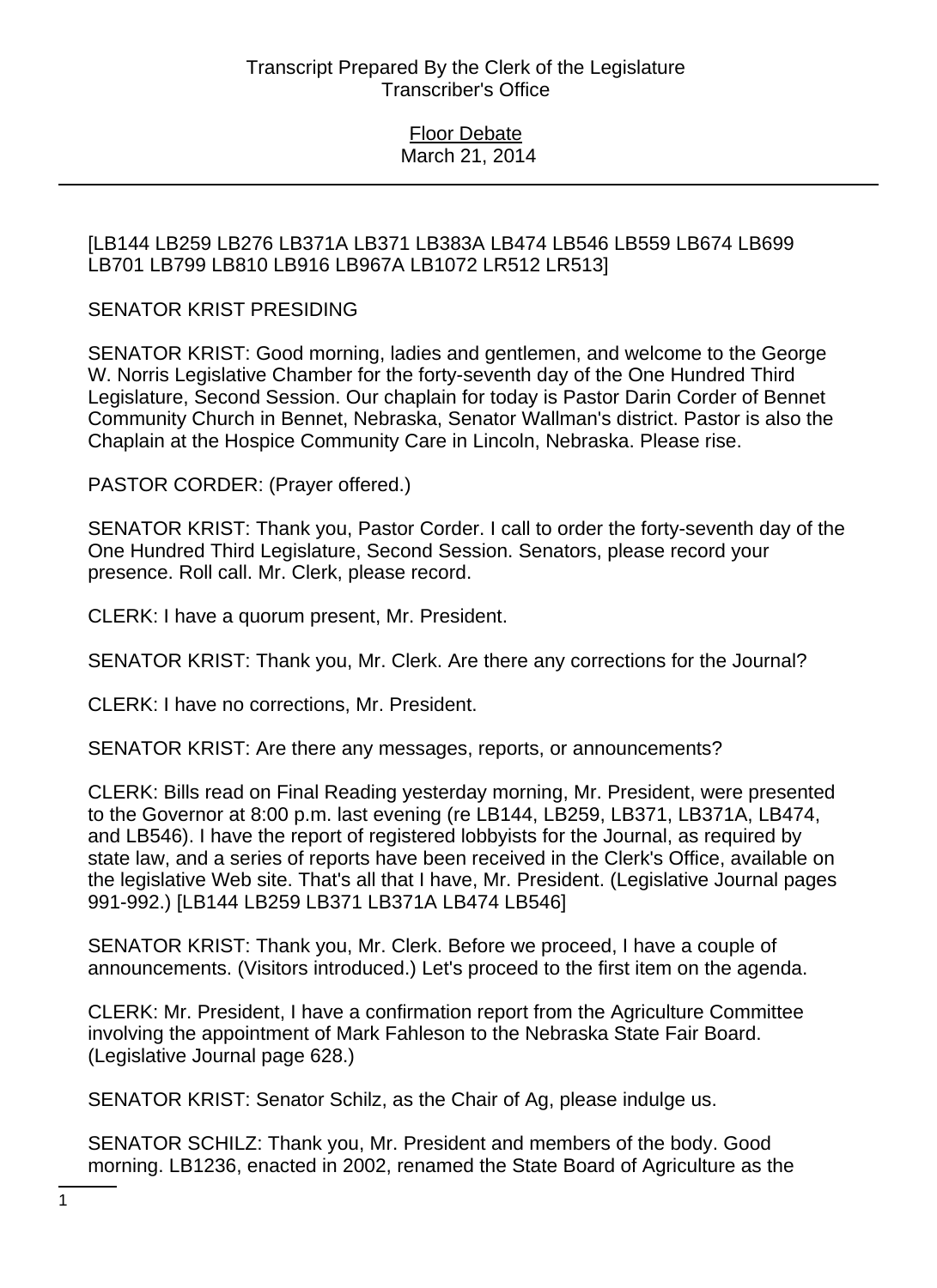#### Floor Debate March 21, 2014

Nebraska State Fair Board and specified an 11-member State Fair Board. As amended by LB1116 in 2008, the qualifications of voting membership on the board is currently as follows. Seven members are drawn from among leaders of county fair organizers who are nominated and selected by the district as provided in the constitution of the State Fair Board; and four members appointed by the Governor, three of whom represent the business community of the state and selected by Congressional district and one member selected to represent the business community of the State Fair host community. The Agriculture Committee report before you concerns the question of confirming the Governor's appointment of Mark Fahleson to the State Fair Board. The appointment would succeed Tam Allan, who exhausted his eligibility to serve. Mr. Fahleson appeared before the committee for his confirmation hearing. There's no statutory qualification other than the appointees satisfy the requirements of being representative of and having connections to the business community of the state and residing in the 1st Congressional District. His professional experience includes serving as a judicial clerk for Nebraska Supreme Court Justice Nick Caporale, adjunct professor in the employment law with UNL Law College, as a partner in the Rembolt Ludtke Law Firm, as well as serving on as chief of staff and legislative director to former Congressman Jon Christensen. In 1997, Fahleson joined the law firm of Rembolt Ludtke in Lincoln and is a partner there since 2001. He also served as city attorney for the cities of Waverly, Ashland, and deputy city attorney for the city of Fairbury. He provided with his application a list of legal professional association memberships, awards, and accomplishments. I would add that Mr. Fahleson grew up on a farm near Davey and exhibited livestock at the State Fair several times. It is not in dispute that he is very proud of the fair and has made a point to attend each fair, including since its move to Grand Island. Mr. Fahleson is most known, probably most known for his Republican Party political associations and candidate-advising activities. Party affiliation or past political activity is not a qualification, but neither is it a disqualification. However, it is this portion of Mr. Fahleson's resume that has contributed to the committee report before us which is to recommend against the confirmation of this appointee. This is not a unanimous recommendation of the committee. The vote was 5 to 3 to report the committee's recommendation in this form, and I for one dissented from the committee's recommendation. It was envisioned when the Legislature revised the State Fair Board's membership some time ago to include four persons appointed by the Governor that these members would have ability to bring business community support for and participation in the State Fair. Additionally, the appointed membership provided opportunity to bring persons with professional training and skill to the Fair Board. The fair has been fortunate to have the services of Tam Allan as the District 1 representative who brought to the Fair Board his expertise as an attorney and an unmatched energy, commitment, and skill to bring life to every successful vision for the State Fair. The question that has split the committee and the one that is before you is whether Mr. Fahleson would be an asset to the Fair Board and contribute to its successful governance. As Chairman of the Agriculture Committee, it is my duty to report that the motion is to adopt the committee report recommending that Mr. Fahleson's appointment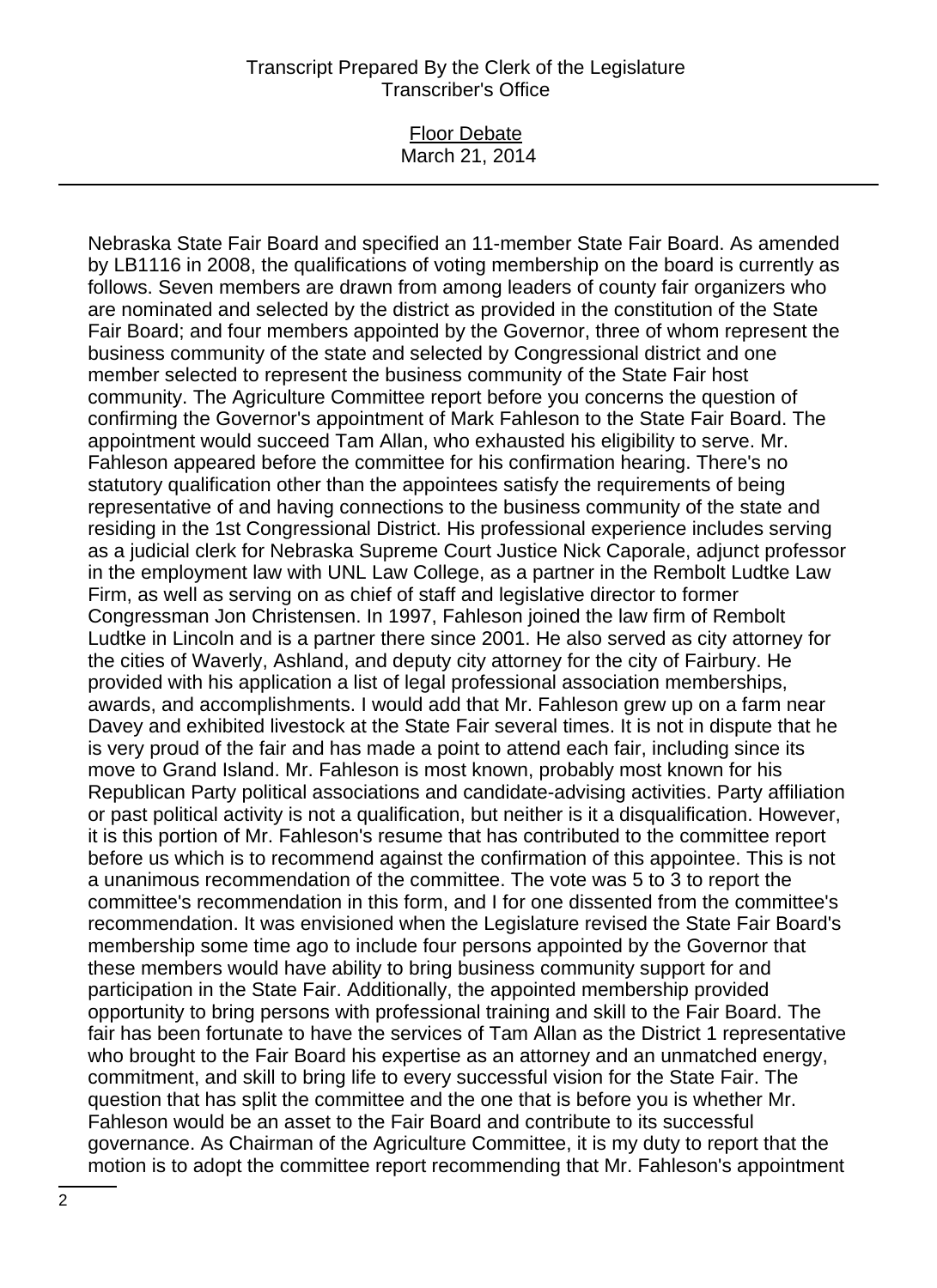### Floor Debate March 21, 2014

to the State Fair Board not be confirmed. I've distributed a guide as to the effect of voting on this matter. And if your intent is to not approve this appointment then you should vote yes on the motion to adopt the committee report. If your intention is to approve the appointment, notwithstanding the committee's recommendation, then you should vote red or no on the motion. Mr. Fahleson's appointment is rejected if there is either 25 or more yes votes on the motion or less than 25 no votes. If 25 or more vote no, then the decision is to not to adopt the committee report and Mr. Fahleson would be confirmed to his appointment. And I would just tell you that this is an interesting situation we find ourselves in. The committee did report 5 to 3 to not recommend. I was one of those that voted...I was one of the three that voted to support Mr. Fahleson. So as we move forward here today, I think it's important to remember, and I'll continue to remind folks, that if you decide that Mr. Fahleson's credentials are okay for the State Fair Board then you will want to vote red to have him stay and be appointed and confirmed to the State Fair Board. Thank you, Mr. President.

SENATOR KRIST: Thank you, Senator Schilz. You have heard the report. Those wishing to speak: Senator Johnson, Hansen, and Avery. Senator Johnson, you're recognized.

SENATOR JOHNSON: Thank you. Thank you, Mr. President, and good morning, colleagues. I was one of the five and I want to talk a little bit about the process that the committee went through. The day that the candidate was interviewed, we went into Exec Session. We "execed" on some bills, but we were not going to "exec" on the nomination. But a question came up in that Exec Session about support for the nominee. There appeared to be a fair amount of opposition and so the committee asked Chairman Schilz to contact the Governor, explain the situation, and asked if he wanted to proceed with the nomination or if he wanted to pull the nomination. One week went by. We again "execed" on a bill. Then a committee member asked if we could vote on the State Fair Board nomination. Chairman Schilz then reported on his conversation with the Governor. That conversation took place about 30 minutes after the committee requested the Chairman to bring it to the Governor. The Governor stated that he wanted to move ahead with the vote on the nomination. A motion was made not to approve the nominee to the State Fair Board. The motion was seconded and I was the next person in the queue for roll call vote. To be real honest, I was not quite prepared to vote that day but as I looked at the way things might be stacking up, I voted in favor of the motion, which opposed the nomination. My reason for doing that, or not to approve: When the Governor was asked the question about moving forward, he said, no, let's move forward. I saw that as the Governor maybe being too close, having too close an affiliation with the nominee in relationship of the party chairman, and I felt maybe the Governor was continuing to push his agenda or his legacy wanting the nominee to stay in the race. Since then I have visited with the nominee and he stated that he went to the Governor and asked for this appointment. At the time it appears he was the only candidate. I do know since then that there...if this would be upheld and this nominee is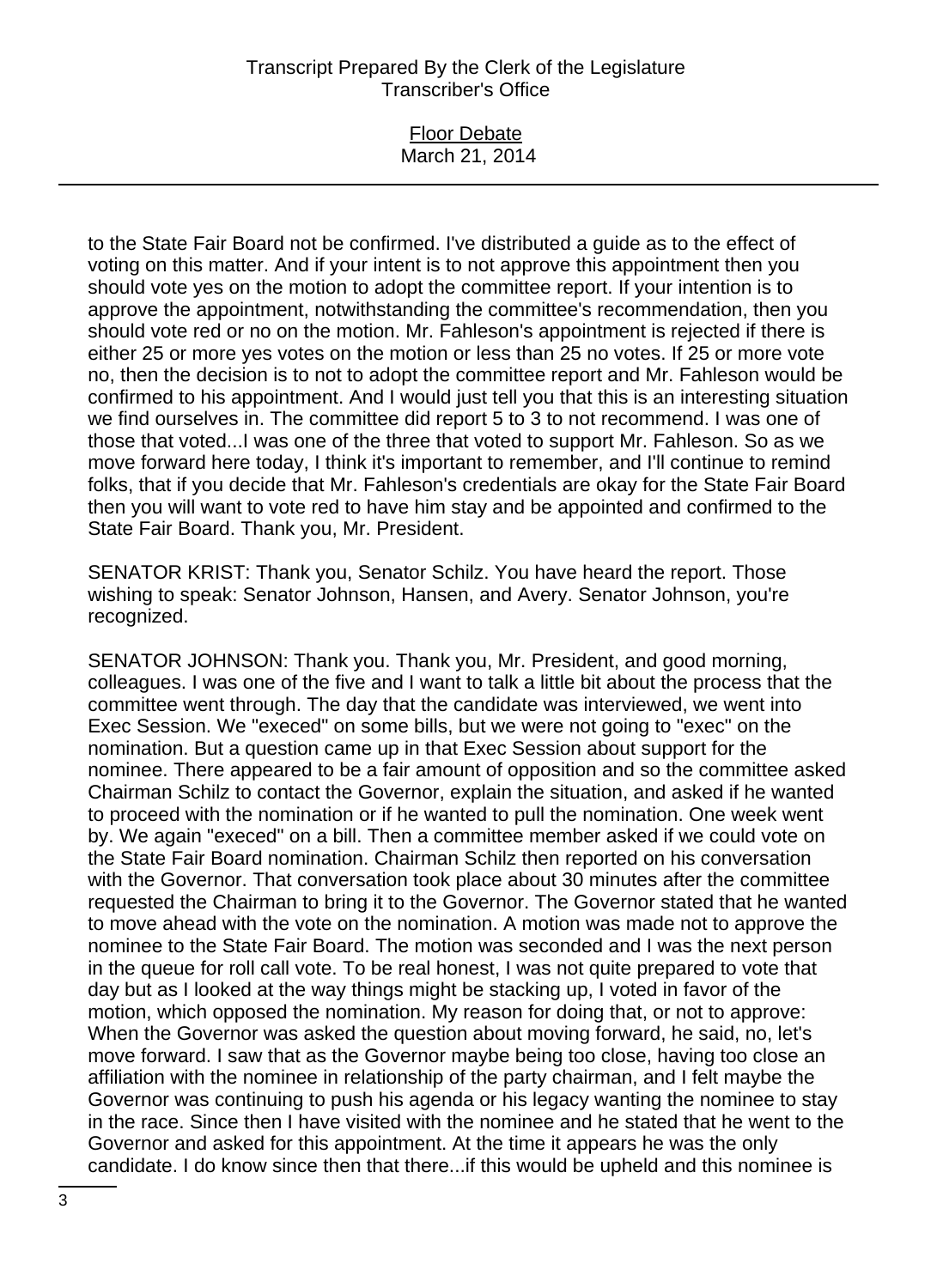Floor Debate March 21, 2014

not approved that there is another qualified person willing to step up and be nominated. That is the reason I voted the way I did that day. I have no qualms about the qualification of the candidate. My concern was, again, the outreach of the Governor and pushing forward with his agenda. Vote the way you feel you need to. I will say this. I have no qualms with the qualifications of this candidate, but I will also say there is another candidate that I think probably most of you will recognize if that name comes up that would be willing to stand for nomination. Thank you, Mr. President.

SENATOR KRIST: Thank you, Senator Johnson. Those wishing to speak: Hansen, Avery, Gloor, Hadley, Schilz, Janssen, and Larson. Senator Hansen, you're recognized.

SENATOR HANSEN: Thank you, Mr. President, members of the Legislature. I was one of the dissenting votes on this negative motion that came up during the Ag Committee. The motion was to not accept. I thought the motion should be to accept and then vote it down. But anyway, we ended up with this kind of convoluted way to confirm a person. I think Mark Fahleson would be a credible person on the State Fair Board. There's an extremely wide variety of people on that Fair Board right now. Some are appointed by the Governor. Most of them are appointed by the...or not appointed but they're suggested for confirmation from the various sectors of the ag sector, which is great. This position is to represent District 1 in the business and ag community, and there's, you know, there's a lot of crossover between the business and ag community in District 1. There's got to be because there's a lot of agricultural land, agricultural business, small business, banking business that's being done by business people, too, that have a background in ag. Mark Fahleson showed cattle at the State Fair for ten years, took his kids to the State Fair until it moved to Lincoln (sic). I want to remind people that about seven years ago, six years ago, this body voted to move the State Fair to Grand Island and mainly the vote was to get rid of the State Fair in Lincoln because there was other eyes on that land and it had not been maintained very well. Grand Island wanted it. Kearney at one time wanted it. There were some other options there. But of the senators here now, only Senator Karpisek and I voted against that bill and now we have a constituent that lives in District 1 that wants to serve on the Fair Board and get more people from Lincoln to the fair, and I thought that was great. During this confirmation, when Mr. Fahleson was in the room, there wasn't a question asked of him by the committee. So it looked like it might be a good confirmation, and that was fine. Last night we got a little partisan and I wrote down some of the quotes that was said on the floor and now we're weighing in talking about redistricting, we're weighing into partisan water. Well, this is the here and now. We can do away with that partisan debate that I've heard before. It's not eight years down the road; it's today. I think Mark Fahleson is a good candidate. You know, we need to stick to the...I think we need to stick to the qualifications of this candidate. I think he'd be a good candidate. He was the only one that came forth, before he was...the confirmation hearing. He was the only candidate. He went to the Governor and said, I'd like to serve on the State Fair Board. He's not the head of a political party now. Last night we said, you know, you could be part of this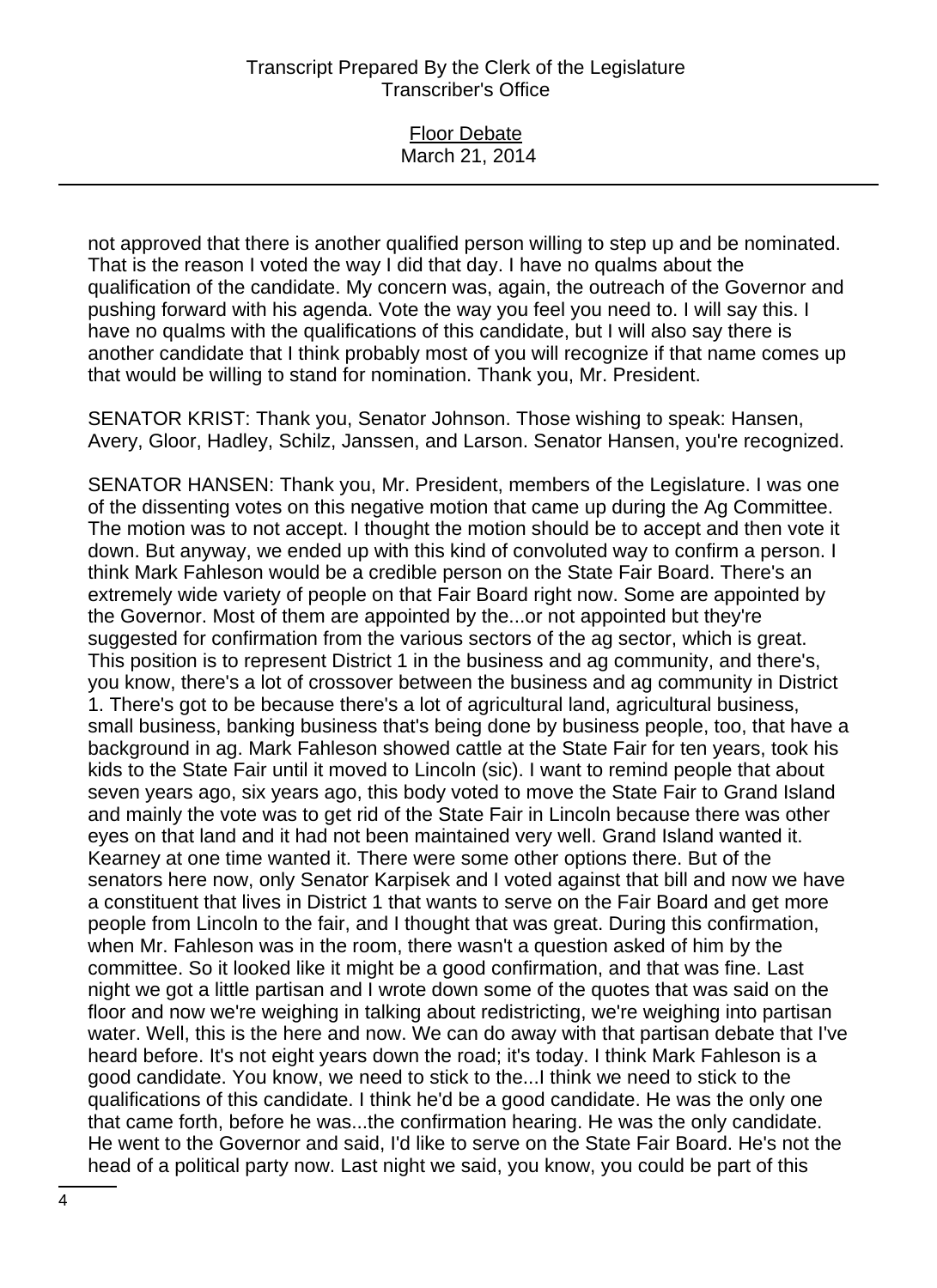| <b>Floor Debate</b> |
|---------------------|
|                     |
| March 21, 2014      |
|                     |

task force if you weren't head of a political party less than two years ago, so Mark Fahleson qualifies very close to that. Another quote from last night is, we could do better. We can do better than the political partisanship here. Senator Johnson mentioned that there was another candidate. I went out and looked for a candidate and I think this is the...I know it's the candidate that I went out and looked for. Governor picked Mark Fahleson. During the time period...he picked Mark Fahleson during the time period that was...that he was eligible to be a candidate or to be confirmed on the State Fair Board. He was the only one in the whole District 1 that went...that...

SENATOR KRIST: One minute.

SENATOR HANSEN: ...and seeked out a position on the State Fair Board. I think that's...that shows that he had...he certainly had some interest in it anyway. People of Lincoln do not go very well to the State Fair in Grand Island. We need somebody that has a connection to business, has a connection to ag on the State Fair Board and I think Mark Fahleson would be the one to do that. Now that we have the motion that Senator Schilz talked to, we're going to have to vote red to confirm Mark Fahleson. So thank you, Mr. President.

SENATOR KRIST: Thank you, Senator Hansen. Senator Avery, you're recognized.

SENATOR AVERY: Thank you, Mr. President. Good morning, colleagues. I intend to support Mr. Fahleson's nomination, so I will be voting no on this report, and I think I ought to explain why. I don't do this with a great deal of enthusiasm, but, like many in here, I probably have plenty of reason to be upset with Mr. Fahleson. I was on the receiving end of some pretty nasty, negative mailings that were produced under his watch. But that is not sufficient reason to oppose his confirmation. He is a constituent of mine and I believe that, unless I have some good reason that would involve his qualifications for this position, then I owe it to him, to the other people in my district, and to fairness and nonpartisanship to support this nomination. And that is what I will do. Thank you, Mr. President.

SENATOR KRIST: Thank you, Senator Avery. Senator Gloor, you're recognized.

SENATOR GLOOR: Thank you, Mr. President. Good morning, members. We all take actions in life because of roles we fill and responsibilities we have that require us to make decisions that may not be popular, and we have to assume responsibilities for those decisions. When we leave here as senators, no doubt votes we've made, bills we've carried will follow us, and someday, somewhere somebody will land on us (laugh) about the WIN Program, about the Keystone pipeline, about property tax. And we are stand-up men and women and we will take responsibility for the things that we did in the past. That's just a moral truism, I think, and I know that those of you that serve here with me feel that way about the decisions you make. But there are times where that goes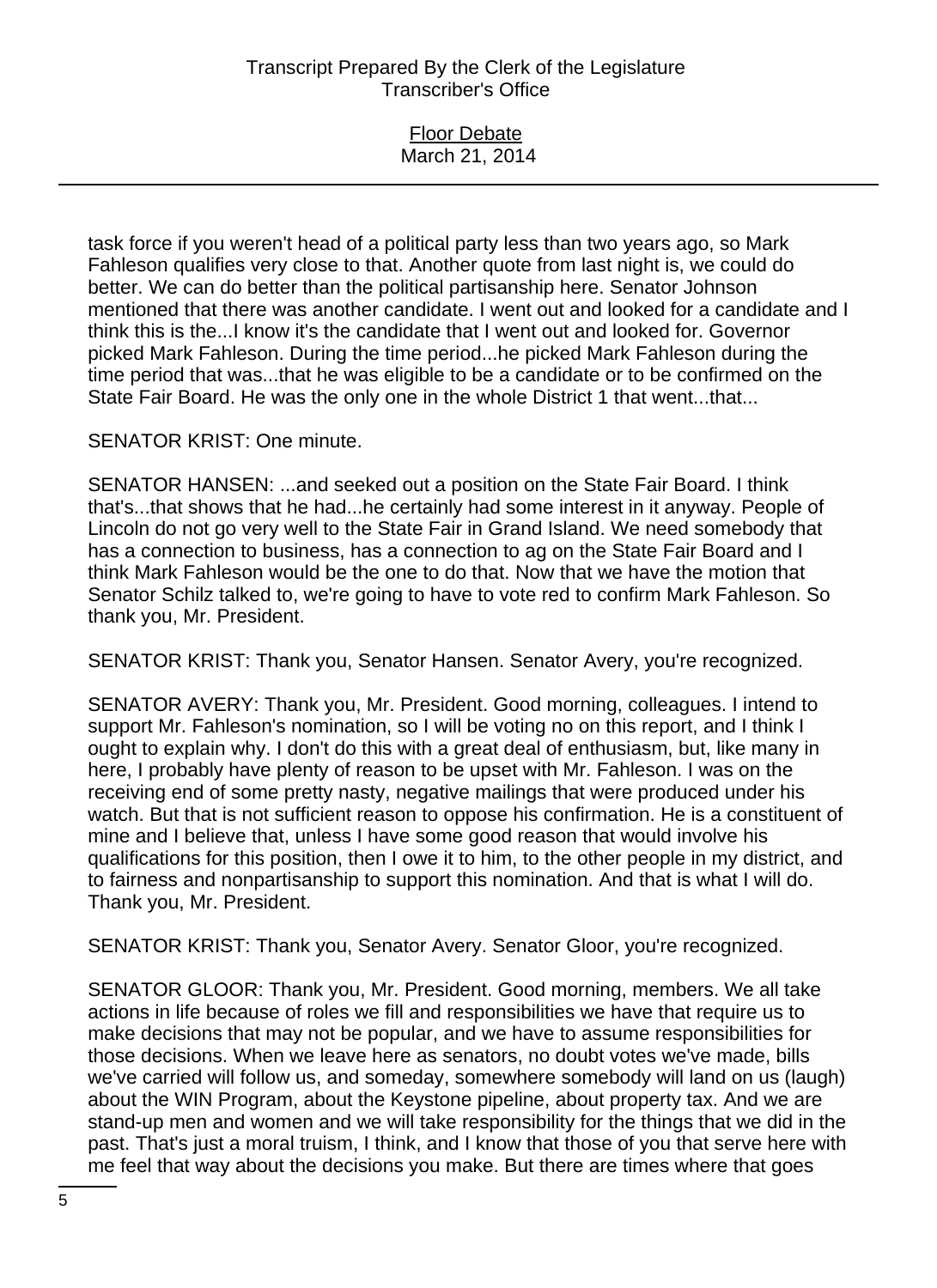## Floor Debate March 21, 2014

beyond the pale. There are times where that goes beyond a degree of reasonableness. And the only way I can think to relate that has to do with when I went door to door in my campaigning and would have people, hopeful constituents, depending upon how the election goes, tell me they weren't going to vote for me because, with 30 years of experience in my community and in all the areas that I served in my community, I made a decision that they disliked. Maybe it was pushing for the half-cent sales tax. Maybe it was not expanding a program at the hospital. But because of that decision or decisions I made in that role, they weren't going to vote for me for the Legislature. Forget the fact that I have an active record of helping work in the community, had brought no discredit or disgrace to the position I held for years. Forget the body of my record. Some of those decisions were enough for those folks to say, I'm unhappy with you and the decisions you made, and this is my chance to give you a thumbs down. And that's what concerns me about the report out of the Ag Committee. Is there anybody in here who doubts that I'm not looking for opportunities to send a message to the Governor? Is there anybody who doubts the fact that I have, if I were to back this resolution, anybody in my community of Grand Island wouldn't say, attaboy? But that's not appropriate. The State Fair needs quality representatives whose body of knowledge, as Senator Hansen laid out with Mr. Fahleson, will be a plus for the State Fair and, as a result, a plus for the citizens of the state of Nebraska. And I'm not blind nor not itching to get involved in this in a different way or understanding that there are reasons people would be in a different way, but I don't think it's the way this body conducts itself outside of here and I don't think it's the way it will conduct itself inside of here when we cast votes. I'll be voting red. Thank you.

SENATOR KRIST: Thank you, Senator Gloor. Senator Hadley, you are recognized.

SENATOR HADLEY: Mr. President, members of the body, I will also be voting red. I would be voting red if this was Mr. Vince Powers for this board. We all have jobs. We do jobs and we hope we do the job the best we can. I was thinking of this in terms of Washington, D.C., where, as you know, confirmations can run into a lot of problems. But I think a lot of their problems there are based on philosophical differences on how the person is going to do the job, how they're going to interpret what they should do, what they should not do, and it's deep philosophical differences. I don't think that's the case here. In looking at Mr. Fahleson's record, I don't see anything that would lead me to believe that he would somehow bring politics into the State Fair Board. I think he is well qualified. He wants to do it. He has the background. So I hope that we don't get into the position of determining a person's politics as a qualification for the many boards that we expect people to volunteer for and do the work on. So again, I will be voting red on this confirmation. Thank you, Mr. President.

SENATOR KRIST: Thank you, Senator Hadley. Senator Janssen, you're recognized.

SENATOR JANSSEN: Thank you, Mr. President and members. Would Senator Schilz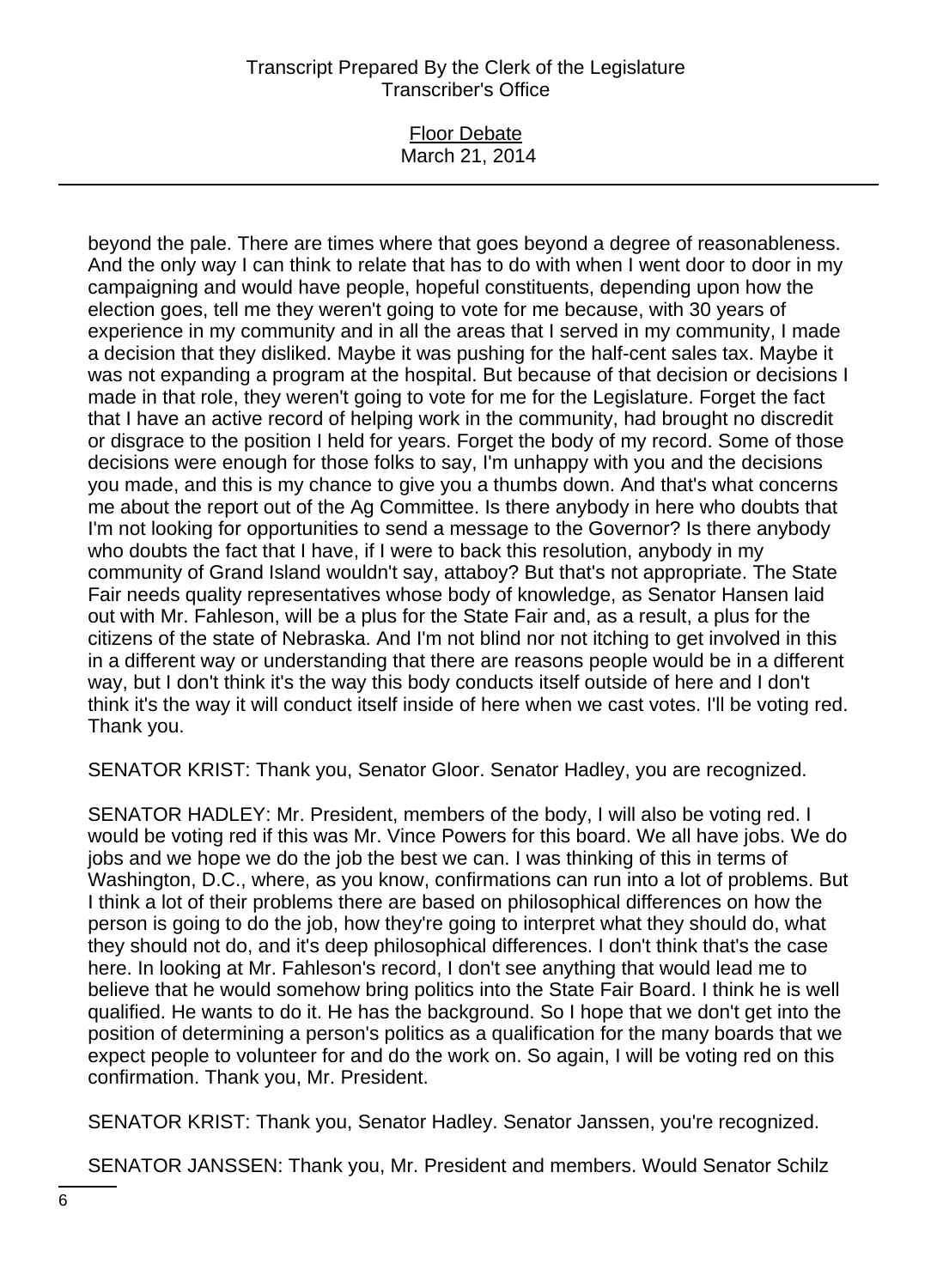yield to a question?

SENATOR KRIST: Senator Schilz, will you yield?

SENATOR SCHILZ: Yes.

SENATOR JANSSEN: Or Senator Christensen said yes. So to be clear, if Mr. Fahleson is to be on the Fair Board, we have to vote red.

SENATOR SCHILZ: That's correct. And there needs to be 25 red votes to place him on the State Fair Board to confirm him.

SENATOR JANSSEN: Okay. I just wanted that clarification. And I plan to vote red as well. And I echo the comments almost entirely of the esteemed Revenue Chair, Senator Hadley, back there, regardless of political persuasion of who we would put on a Fair Board. I've never...on the Transportation Committee, we have several appointments. I've never checked into the background of what political party somebody is from. If they're selling cars or not, if they're on a certain board, I haven't checked into that. This appears to be more fully vetted than most appointments would happen to be. I would say I know Mr. Fahleson and I know Mr. Tam Allan who did a great job. I happen to know Tam Allan is also a Republican and a conservative and a supporter of the cause. I don't think that affected him on the board, the State Fair Board, and I know that won't affect Mr. Fahleson either. So on this particular day, at least for the morning into the early afternoon, I say go big red. There is no blue up there so we can wait for later on for that. But this morning, go big red. Thank you.

SENATOR KRIST: Thank you, Senator Janssen and Senator Schilz. Members, the treats that you've been handed out...have been handed out today are to celebrate Senator McGill's engagement and it's also her birthday. Senator McGill, congratulations. Senator Larson, you're recognized.

SENATOR LARSON: Thank you, Mr. President. I rise in support of Mr. Fahleson and a red vote on the board, as Senator Janssen walked us through. I think especially in the light of yesterday, as so many people passionately stood up on the floor and talked about, and Senator Hansen brought it up, partisanship in the body and their want or wish that partisanship would leave the body, and I think every one of us is partisan at times and that's...everybody made that point abundantly clear as well. But we have to ask ourselves, do we really want partisanship out of the body? And if we do or if you do, start. I don't quite see what partisan decisions Mr. Fahleson is going to be making on the State Fair Board. You know, what time the beef show starts or what exhibits are in the exhibit hall, what entertainment is going to come to the State Fair, is Mr. Fahleson qualified? In reading his background, he has it. He grew up in an agricultural background, showing in 4-H, doing those types of things. What disqualifies him from the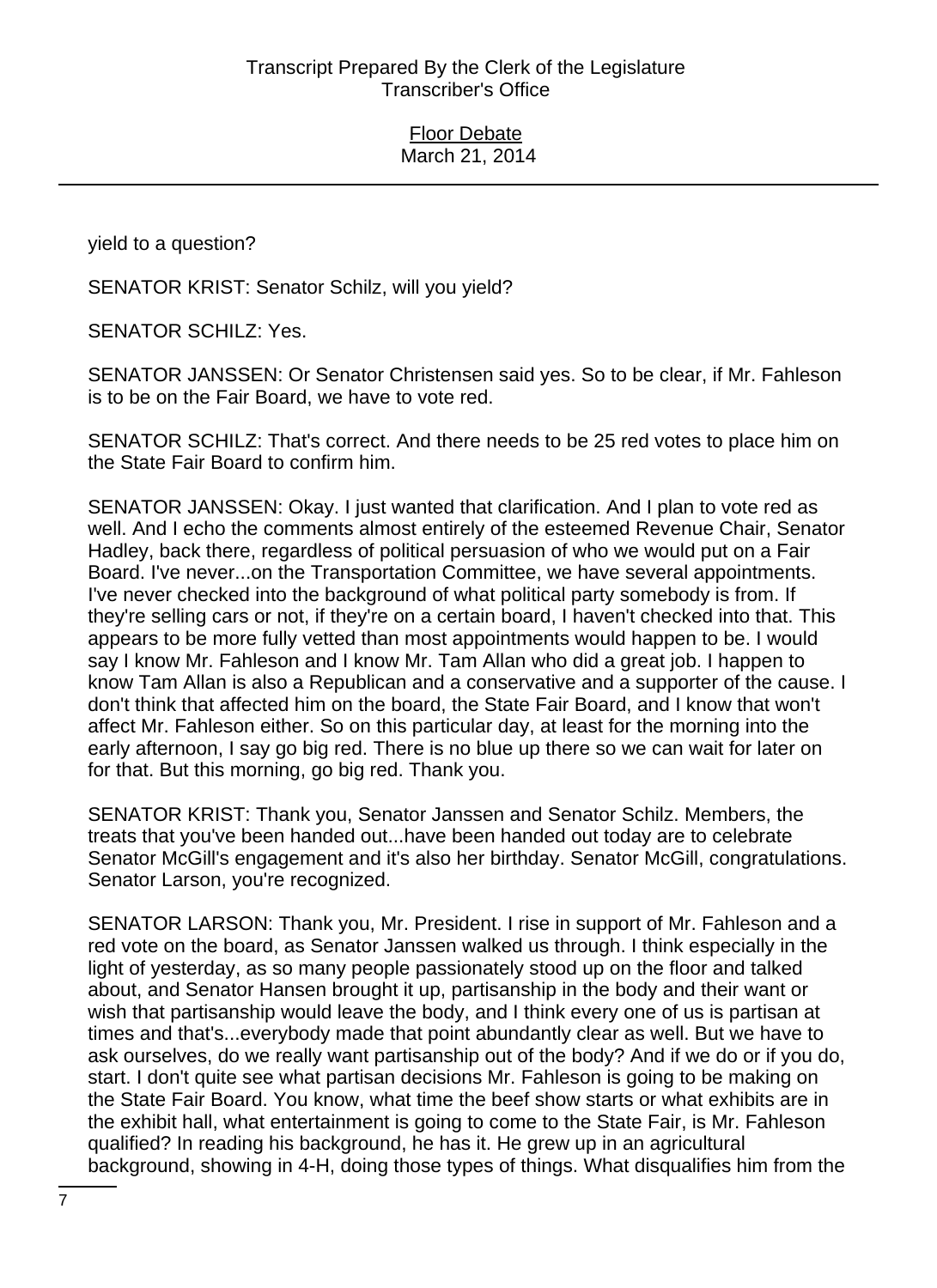| <b>Floor Debate</b> |
|---------------------|
| March 21, 2014      |

State Fair Board? And so I guess I'm disappointed in the Ag Committee's report that felt that he wasn't qualified. And it would appear on mainly political reasons they felt that he wasn't qualified, not his actual qualifications. So as much as people like to talk about not being partisan or taking things out of the hands of the Legislature to make it more nonpartisan, this is a partisan decision that was made by the Ag Committee and it just...it displays a lot. So I, again, I support Mr. Fahleson. He's qualified. I don't think any one of us can say that he's not qualified to do the job. It isn't a political job, and I'd urge everybody to vote red on the confirmation report.

SENATOR KRIST: Thank you, Senator. Senator Christensen, you're recognized.

SENATOR CHRISTENSEN: Thank you, Mr. President. I'll be voting red here because I guess I'm waiting to hear on the floor why he is not qualified, if we're voting him down coming out of committee. And I went to one committee member and asked and I guess I'm trying to figure out why he's not qualified. I make a little comparison to yesterday when we was talking about the redistricting. Everybody said, let's get the politics out of it. Well, is that what we have here today, politics, or is there real reasons why he shouldn't be appointed? I guess my question, and I hope to hear answers from, is why he's not qualified. Otherwise, I got to assume it's just about the opposite of yesterday's debate. Thank you, Mr. President.

SENATOR KRIST: Thank you, Senator Christensen. Senator Brasch, you're recognized.

SENATOR BRASCH: Thank you, Mr. Chairman. And good morning, colleagues. I also stand in support of the red vote this morning on this. It's really interesting and I have been smiling a little bit about this dialogue here. I was the marketing director for the State Fair. I had just left the Department of Revenue here and that was my next job, was to learn all about agriculture. And henceforth, I'm a farmer's wife a few years thereafter, and it's been a marvelous journey. And if the State Fair is a gateway to farming for city people, then that's a greater purpose than it ever intended. It is a marvelous, magical place, the first marketplace for our state. We had a State Fair before we had a state of Nebraska. I do know Mark Fahleson. He is a man who is strong in his faith in agriculture, in his family, in his country, and he would be a great asset to the State Fair. During my time there, I also smile because I remember my good friend from the State Fair, who I did not know until that point, and it was...and I'm going to...here it's...I'm tearing up a little bit but it was Senator Stan Schellpeper and his dear wife, Faye. Boy, we weren't the same political party but we grew close. I had to also collect bills from delinquent vendors, and if somebody gave me trouble Stan watched my back. He was there with a stick in his hand. And everyone was sure nice to me when Stan was next to me. So the fair, no matter where you walk in, it's a good place that good people migrate towards. And so I plan on supporting the faith that Mark Fahleson has in agriculture, as a 4-H supporter, in many, many ways. He's a Nebraskan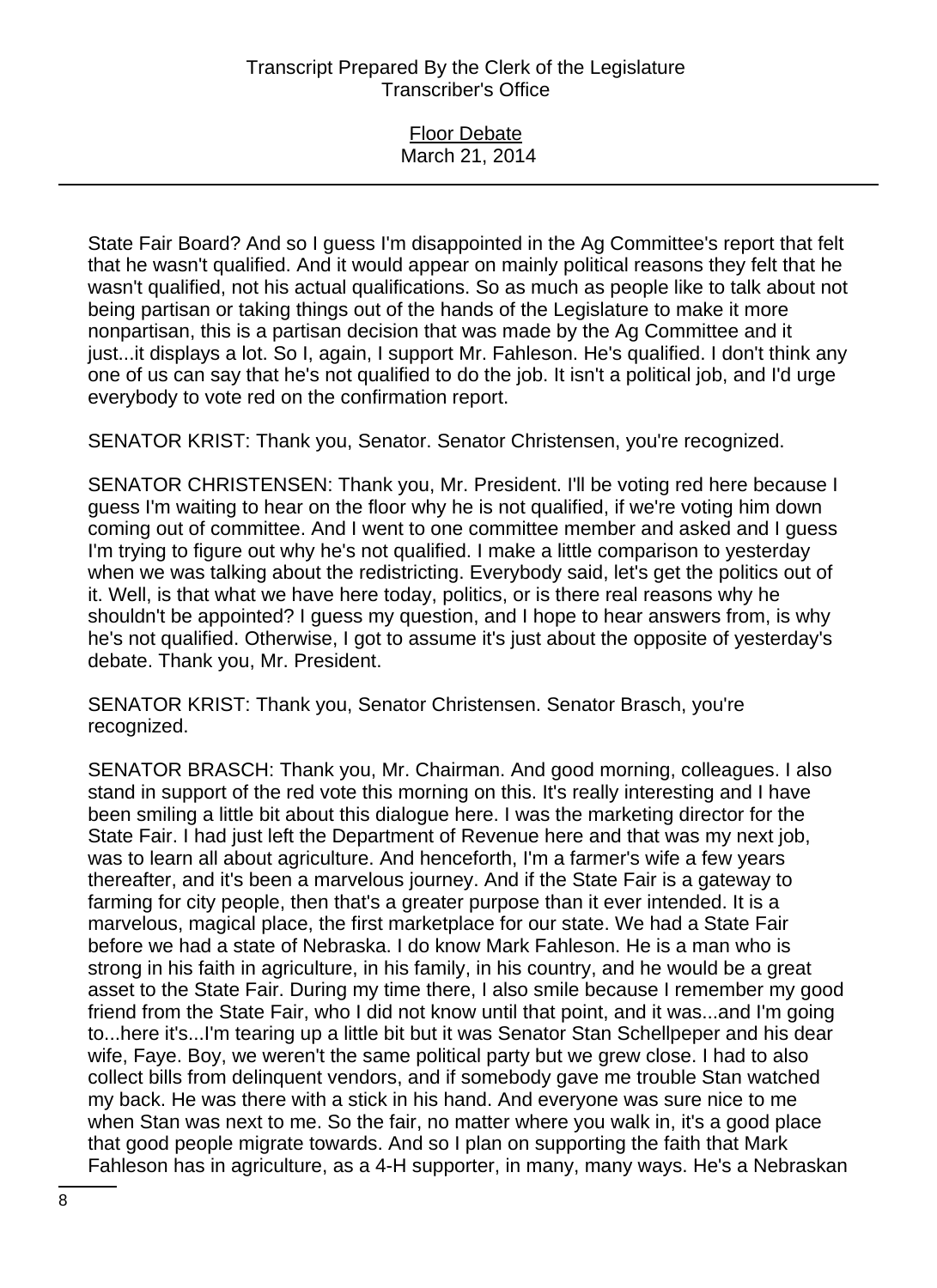of true spirit. So I am going to encourage everyone here to vote red on this. We need 25 of you to stand up and help this person keep the State Fair growing the good life. Thank you, colleagues. And thank you, Mr. President.

SENATOR KRIST: Thank you, Senator Brasch. Senator Campbell, you're recognized.

SENATOR CAMPBELL: Thank you, Mr. President and members of the Legislature. You know, I'm sure there's many of you in this body would know that I, of many people, have been the target of watches. And I can remember the day when we were discussing the prenatal bill, and I think it also might have been on voter ID, and it was probably on the voter ID bill that Senator Harms and I were named on a watch list by the Republican Party saying, how could we do this, how could we vote that way? And I have joked that at some point I expected that the Republican Party would come and ask for my card and take it away. I have stayed there in that party because I am a third-generation Republican officeholder. And I've also believed that the Republican Party that I had faith in was willing to include people like me. And so I've had a very tough history here. But yesterday on the floor of the Legislature Senator Chambers gave a quick, but I thought thoughtful, reminder to me when he had an exchange with Senator Hadley and he said to Senator Hadley, did I not promise you that I would vote yes? And back and forth that conversation went and Senator Chambers finally said, you know, usually I wouldn't vote yes but I gave my word I would. Shortly after the news article came out about Mr. Fahleson's appointment, I ran into him and we had a conversation. And I told him I was very surprised at his background and his interest in the State Fair and that he truly had quite an interest here in serving. And we had a very good conversation. I had known Mr. Fahleson on the county level, less contentious, I should add, and we had an excellent conversation. And from that conversation, at the end of it, Senator Chambers, I also said I would give him my vote. As much as I would like to send a message to lots of people, I gave my word and I'll stay by it. Thank you, Mr. President.

SENATOR KRIST: Thank you, Senator Campbell. Senator Wallman, you're recognized.

SENATOR WALLMAN: Thank you, Mr. President. I don't necessarily think this is about politics. It's about statements made in the past. And do you want a cohesive State Fair Board? I do. Do I want an active ag producer on that Fair Board from this area? Yes, I do. I want somebody involved in production agriculture. Not...if you show 4-H calves, that's not involved in production agriculture necessarily. So I don't like to bad-mouth anybody, period, but I do want a cohesive Fair Board, one that can work with everybody. And so that's what we have to watch out for, folks. You think it's fun being on the "no" side? No. I voted for a lot of Republicans and I would vote for Tom Hansen in a minute to be on that Fair Board if he was in my district. So that's where I'm at. Thank you, Mr. President.

SENATOR KRIST: Thank you, Senator Wallman. Senator Karpisek, you're recognized.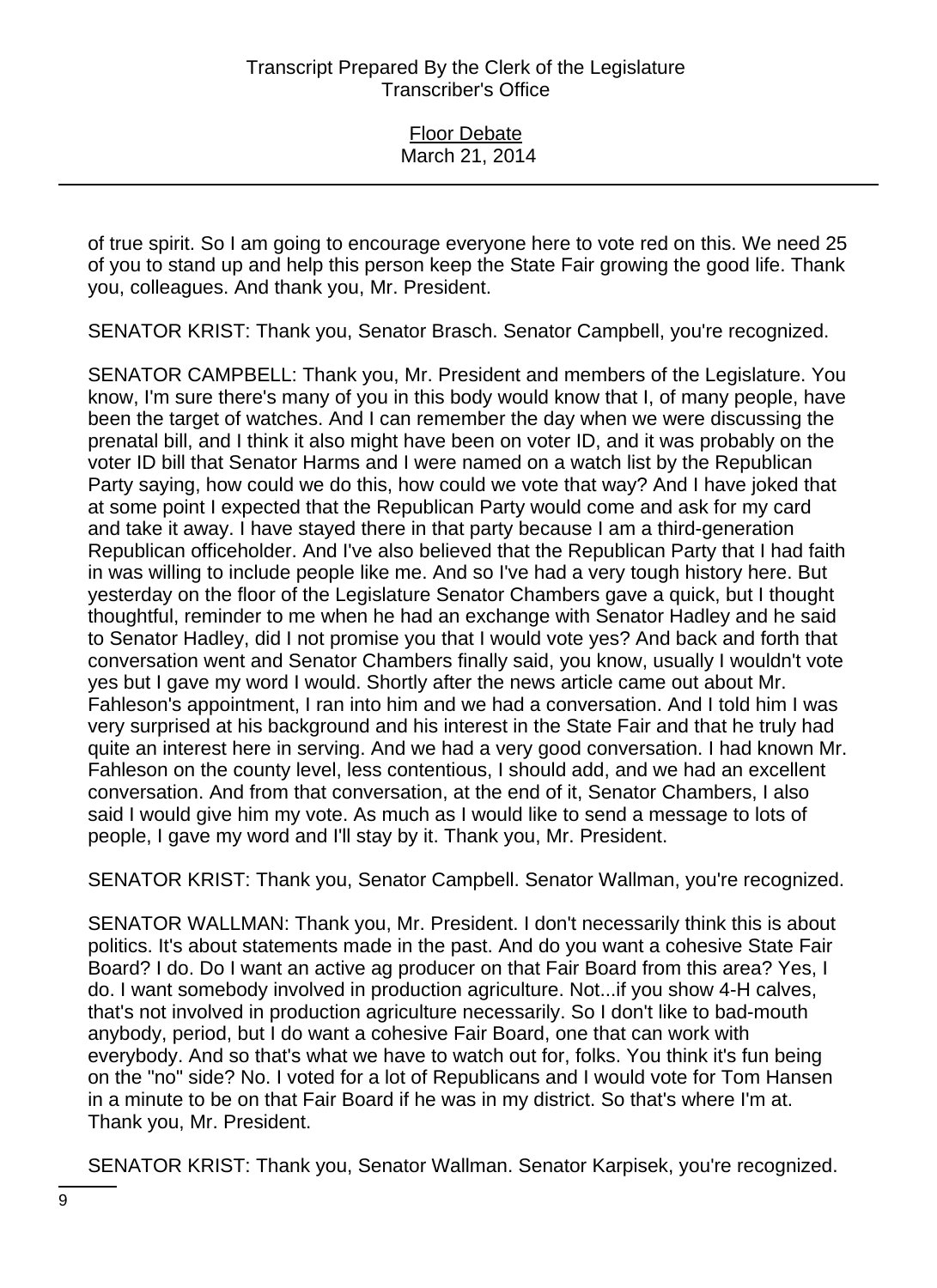## Floor Debate March 21, 2014

SENATOR KARPISEK: Thank you, Mr. President, members of the body. We're talking about redistricting that was up last night, and with everyone popping up and talking about nonpartisanship, I think that that bill should just sail right through, because if that's what everybody is talking about then that...there should be no...absolutely no thought about that bill. I'm curious if we all just approve Mr. Fahleson, if everyone will stick to their word then and their thoughts today and vote for redistricting and get rid of more politics in here. I'd like to call everyone up to the mike and ask them, but I'm not going to do that. I think that there will be a very short memory when we get back around to that bill. I'd like to send a message, too, and I might. I haven't really decided yet. I agree with Senator Wallman that we do need a production ag person on there. I have no qualms with Mr. Fahleson personally. And he'll probably hate to hear this, but he sent someone to me about my Parenting Act bill saying, yeah, "Karpi" is a pretty decent guy. I appreciated that. He did have a job to do. But what I don't like is that it went after us in here and tried to disrupt things inside this body, and I have always stood up against that no matter who it is trying to influence us, if it's the Governor, if it's the congressional people, and try to disrupt the nonpartisanship that we try very hard to keep in here. And again, I think we do a fairly good job. We all know that things that you do can turn around and bite you later. I guess my question is if Mr. Fahleson had to do it over again, would he? Was it his idea to tell people not to vote for Democratic Chairs, or was he advised that by someone else? My guess would be that someone else was telling him to say that. But that really put a negative spin on things in the body and I know for 100 percent fact that it backfired. And I think we send a message--stay out of our business; help us out, help us be good senators, send us good people to be senators, but don't get involved and make things a mess in here. If people would come to me and say, you're right, it shouldn't be about partisanship, and you're really doing a good thing with your redistricting plan and we agree, I would probably change my mind. I doubt that too many people will come over and tell me that. It is kind of...it is a tough decision.

SENATOR KRIST: One minute.

SENATOR KARPISEK: But I'll bet you that every one of us, when we leave here or even now, we catch it for things that we do, for votes that we make. And we're going to pay for them, good or bad, down the road. And we all need to think about the things that we do and how it will affect us later. I appreciate Mr. Fahleson putting his name in for consideration. The past always represents the future. Thank you, Mr. President.

SENATOR KRIST: Thank you, Senator Karpisek. Senator Smith, you're recognized.

SENATOR SMITH: Thank you, Mr. President. And good morning, colleagues. I'd like to stand in support of Mr. Fahleson for the appointment to the Nebraska State Fair Board. I agree with Senator Avery. I was listening to him when he was on the mike just a few minutes ago, and I agree with him that we should advance Mr. Fahleson in a sense a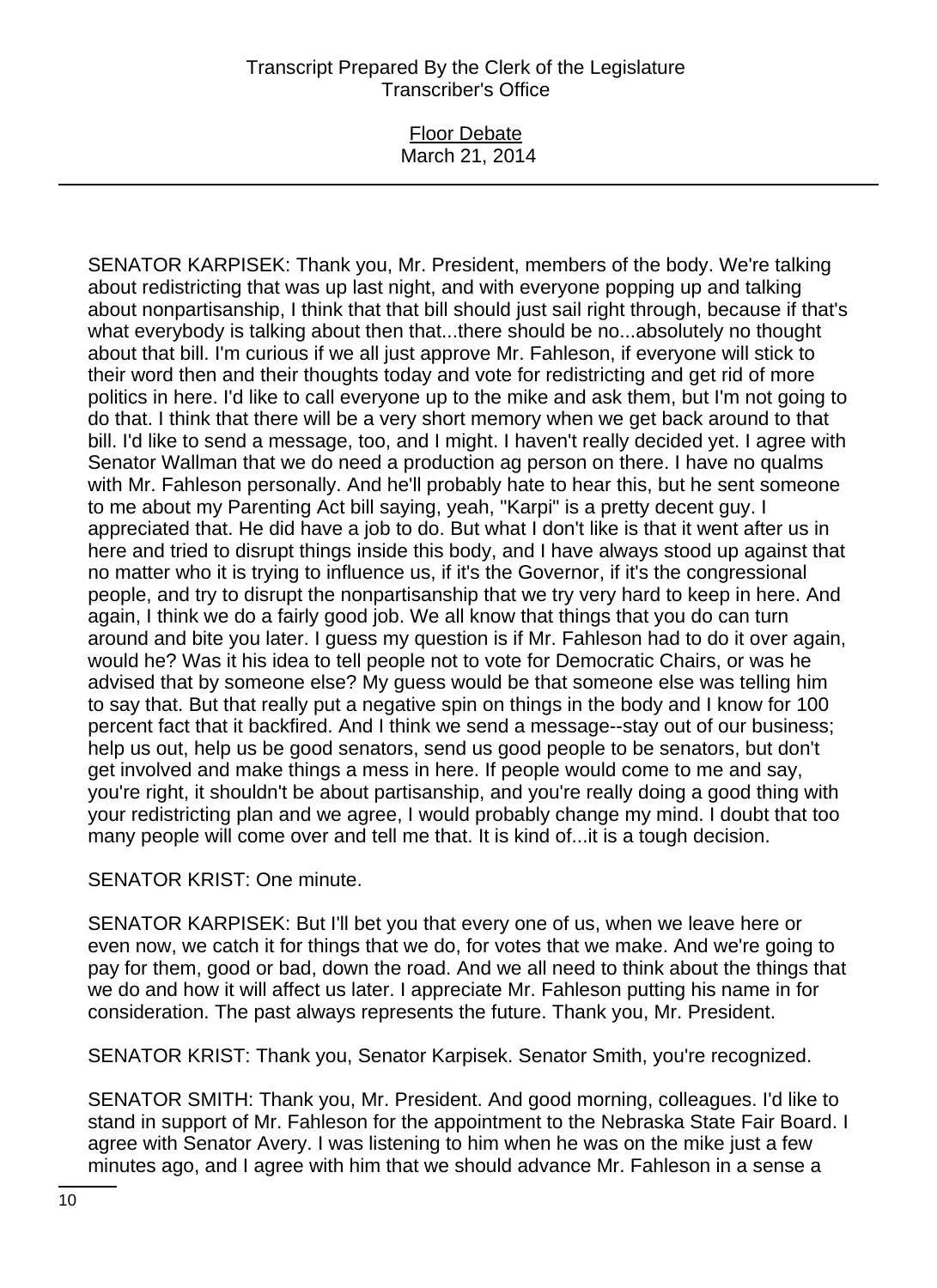| <b>Floor Debate</b> |  |
|---------------------|--|
| March 21, 2014      |  |

fairness and regardless of personal preferences. I think that speaks very well of Senator Avery in what he said. In the spirit of fairness and nonpartisanship, I ask for your support of this appointment. I believe that Mr. Fahleson has the qualifications necessary to do this job. I ask you that you vote red. That would be in support of this appointment. Thank you, Mr. President.

SENATOR KRIST: Thank you, Senator Smith. Senator Lathrop, you're recognized. Senator Lathrop waives. Senator Schilz, you're last in the queue. Would you like to close?

SENATOR SCHILZ: I would continue to talk, if you don't mind, take the 5 minutes if that's okay. Thank you, Mr. President. Members of the body, I think it's important to note here that we have a gentleman here that is qualified. As I was looking through his resume, I think it's interesting that he was in the Ag Honors program at UNL, grew up in Waverly. He's one of those guys that when you look at his resume and you see what he's done in his past, you would be kind of surprised. He was a livestock judge. Basically that Ag Honors course allows you to basically set your own curriculum and then move forward with that. So he, in his undergraduate, that's where he went to do his school. So to say that he would not be qualified, I mean even back then he was looking at an ag career, looking to step up to do those things that makes him specifically qualified. We have to remember that this person that represents here is from the business community and that business community needs somebody on this board. Now we heard that there was other people that had stepped aboard to put their names in after we heard what the vote was coming out of the Ag Committee. Unfortunately, even if that person would step up, I'm not sure that they would qualify as the business community. And that's one question. So I think it's important to note that we understand that there is qualifications for this and that those qualifications need to be met, and he does meet that for all of this. I would also hope that as we move forward and we do this, and I would like to thank everybody here for the decorum that they've shown this morning, I think it does show that we're in...that we're a body that takes this stuff seriously and understands. And I understand why people can have some hard feelings over this nomination. I get that. But I think it's one of those things that will set us apart and show us that we can move forward together in a nonpartisan way to do what's best for the state of Nebraska. Thank you, Mr. President.

SENATOR KRIST: Thank you, Senator Schilz. Senator Janssen, you're recognized.

SENATOR JANSSEN: Thank you, Mr. President and members. As we kind of continue this, well, debate if you will or actually learning a little bit more about the candidate for this, I guess you'd call it an appointment, not an office, if Senator Schilz would yield to some questions, I like to learn a little bit more about what this entails.

SENATOR KRIST: Senator Schilz, will you yield?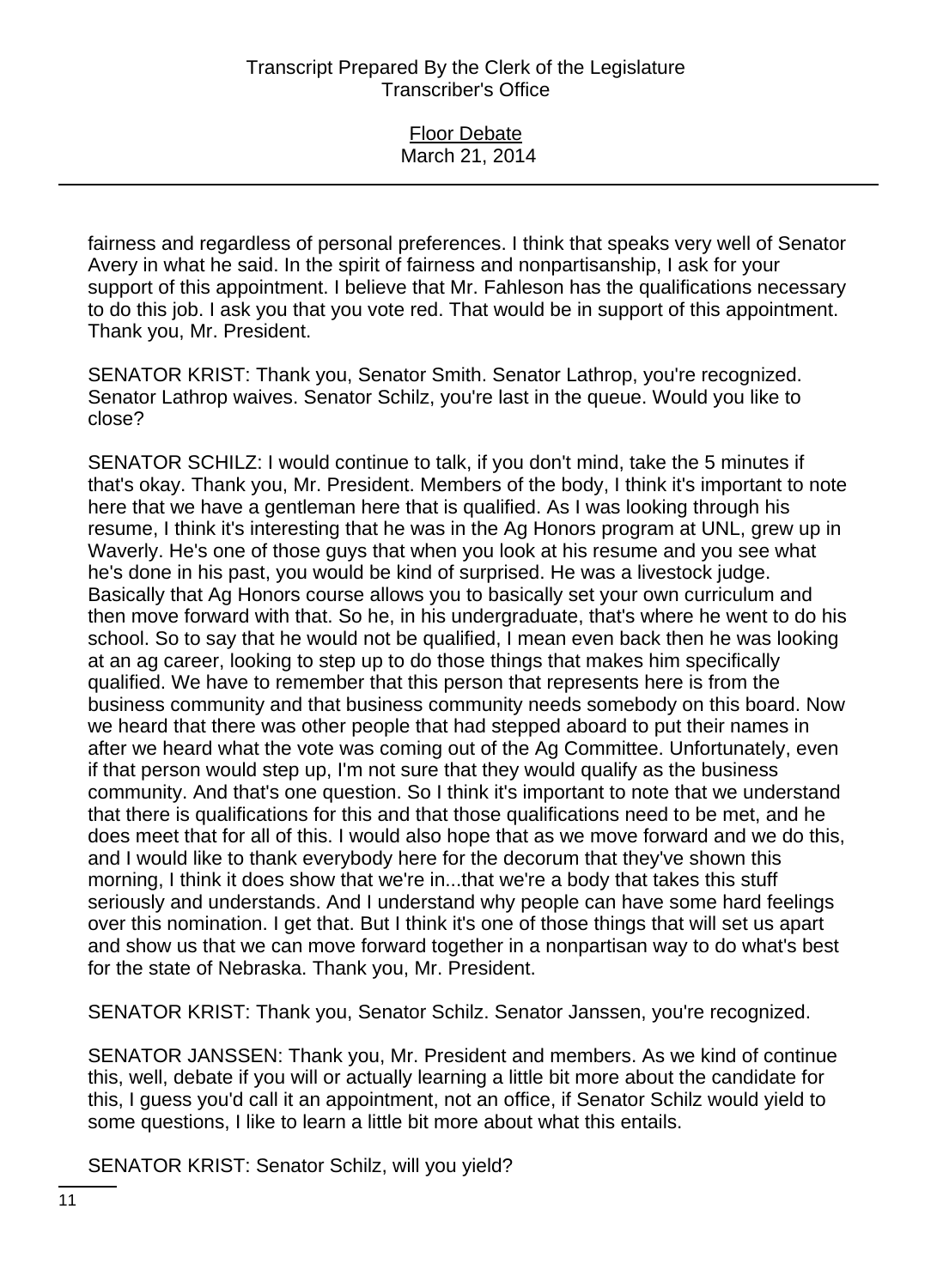SENATOR SCHILZ: Yes.

SENATOR JANSSEN: Thank you. So on the State Fair Board, could you tell me again--I apologize, I was getting coffee when you were going through your opening--the number of members that are on it and how they're selected.

SENATOR SCHILZ: Sure. And the State Fair Board has changed over time from when it was first enacted and today how it is, is that we have seven members that are drawn from among the leaders of county fair organizers and they're nominated and selected by district, as provided in the constitution. And then we have four members that are appointed by the Governor, and three of those whom represent the business community of the state and selected by Congressional districts and one member selected to represent the business community of the State Fair host community.

SENATOR JANSSEN: Has there ever been any partisan ties to who was selected or have you looked at it or the committee take a look at partisanship in this at any point in time? And if you don't know, I understand.

SENATOR SCHILZ: Yeah.

SENATOR JANSSEN: I don't know.

SENATOR SCHILZ: Here's what I would say, is that appointments are, by their nature, partisan because the Governor has the ability to appoint whom he wants. And so in that respect, they are partisan. But I could tell you there's been both sides of the aisle that have served on that committee and done a great job, I'm sure. So I don't foresee that...or I'm just saying that, yeah, there has been partisan picks. Every pick that a Governor makes is partisan, I would guess, albeit that person may not be of one particular party or the other.

SENATOR JANSSEN: Is this a...I can't let you off the hook yet, Senator Schilz, if this is a hook. Is this...so this position, it's...and the members that it's made up of, are they paid? I know in certain positions that you get a per diem, some even pay. I guess the Liquor Commission pays, I think. But is this a paid position that you're given travel money, per diem, State Fair tickets, something?

SENATOR SCHILZ: I think the one thing I would guess they do get paid a per diem and I would guess, yes, that they probably do get State Fair tickets. But I would guess that...in fact, I know there's no pay for this. It's a voluntary position.

SENATOR JANSSEN: So he's stepped up to do this and nobody else put their name in for the appointment. Is that correct?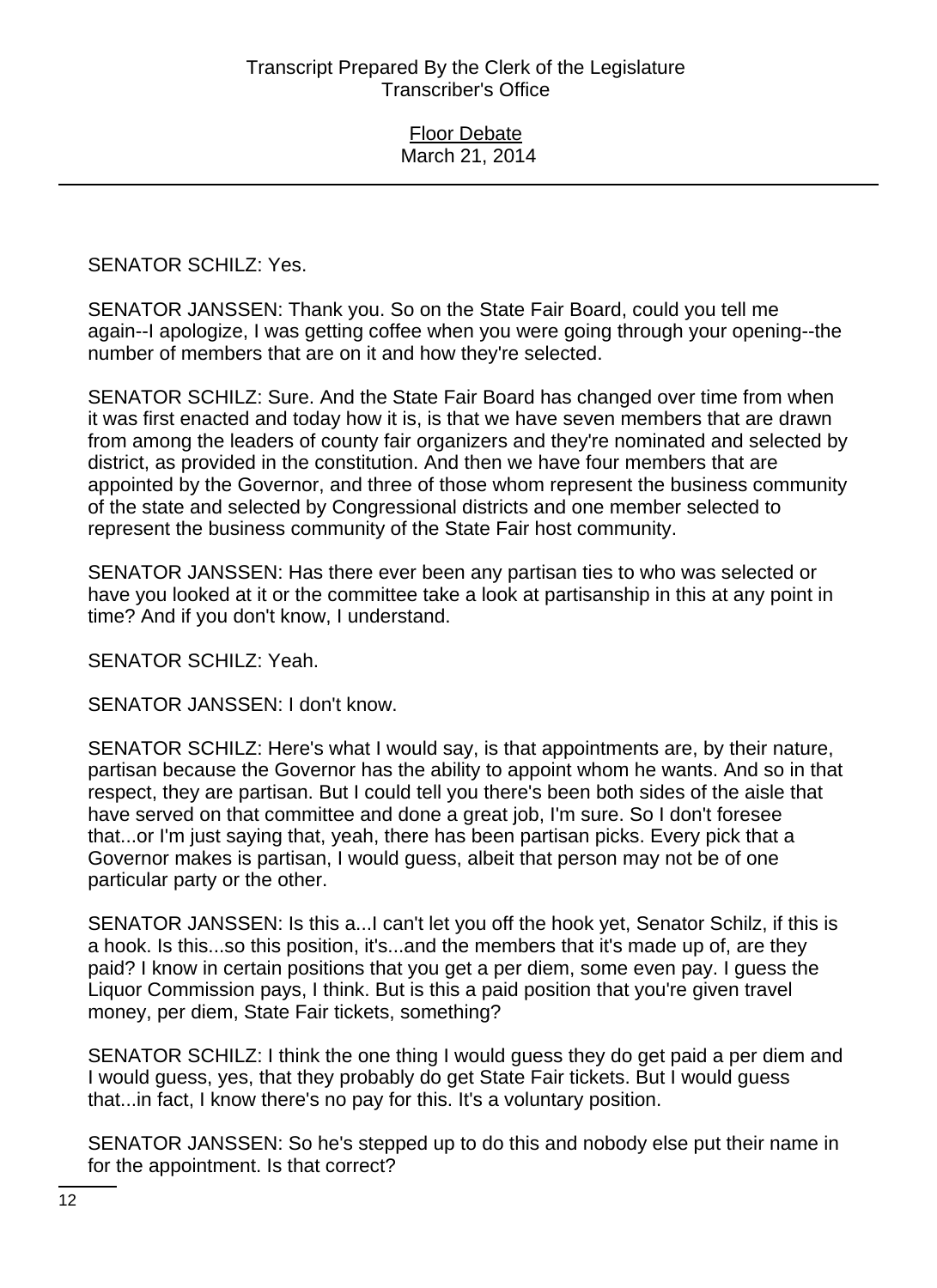SENATOR SCHILZ: That's correct, yes.

SENATOR JANSSEN: Okay. Thank you, Senator Schilz. I guess I understand being upset. I've been the target of some politicos on the other side myself, and I understand that. And I understand sometimes it gets very personal and very nasty. That I also understand. But I usually think...I think in this particular case the person had a job to do. It happens on both sides. This is not a political job. And if we're concerned about somebody bashing us or speaking negatively about us, I would say that this morning, as I was driving in from Fremont, I was listening to KFAB 1110. I'm not a paid endorser. But the Legislature was on the Scott Voorhees show. Chris Baker...

SENATOR KRIST: One minute.

SENATOR JANSSEN: Thank you. Chris Baker sitting in was talking about lack of leadership in the Legislature this year and he was talking about how we're wasting our time on...this happened this morning, wasting time on amber lights, mountain lions, novelty lighters, and not tax reform. That was them this morning and it's going on right now on the show, I believe. That's what they were leading in with. Would that mean that Chris Baker is never qualified to serve on the State Fair Board because he disagrees with all of us? He threw us all in the hat with that. He wasn't specific. So I don't know if Mr. Baker would be interested in serving on the board, but I just think...

SENATOR KRIST: Time, Senator.

SENATOR JANSSEN: ...we're setting a precedent we shouldn't do. Thank you, Mr. President.

SENATOR KRIST: Thank you, Senator Janssen and Senator Schilz. Senator Kintner, you're recognized.

SENATOR KINTNER: Well, thank you, Mr. President. I hope George Norris isn't rolling over in his grave, because I know he hated partisanship and politics and some of this stuff. And we can...tried to design a system where we don't have the partisanship and the politics and all the things we do in this great body. We don't have an aisle. We sit amongst each other, Republicans and Democrats, liberals and conservatives and everything else in between. That's one of the unique things about this. When you have a problem in our state, you know who to go to. You have one representative. You can pick up the phone. There's a good chance you know that person because our districts are not that big. So it's good that we have a system like this where we look at every...we're supposed to look at everything on its merit and we're supposed to look at everything through lenses that aren't partisan. I know it's tough sometimes, so we try to build a system where it's conducive to be nonpartisan and we look at everything based upon if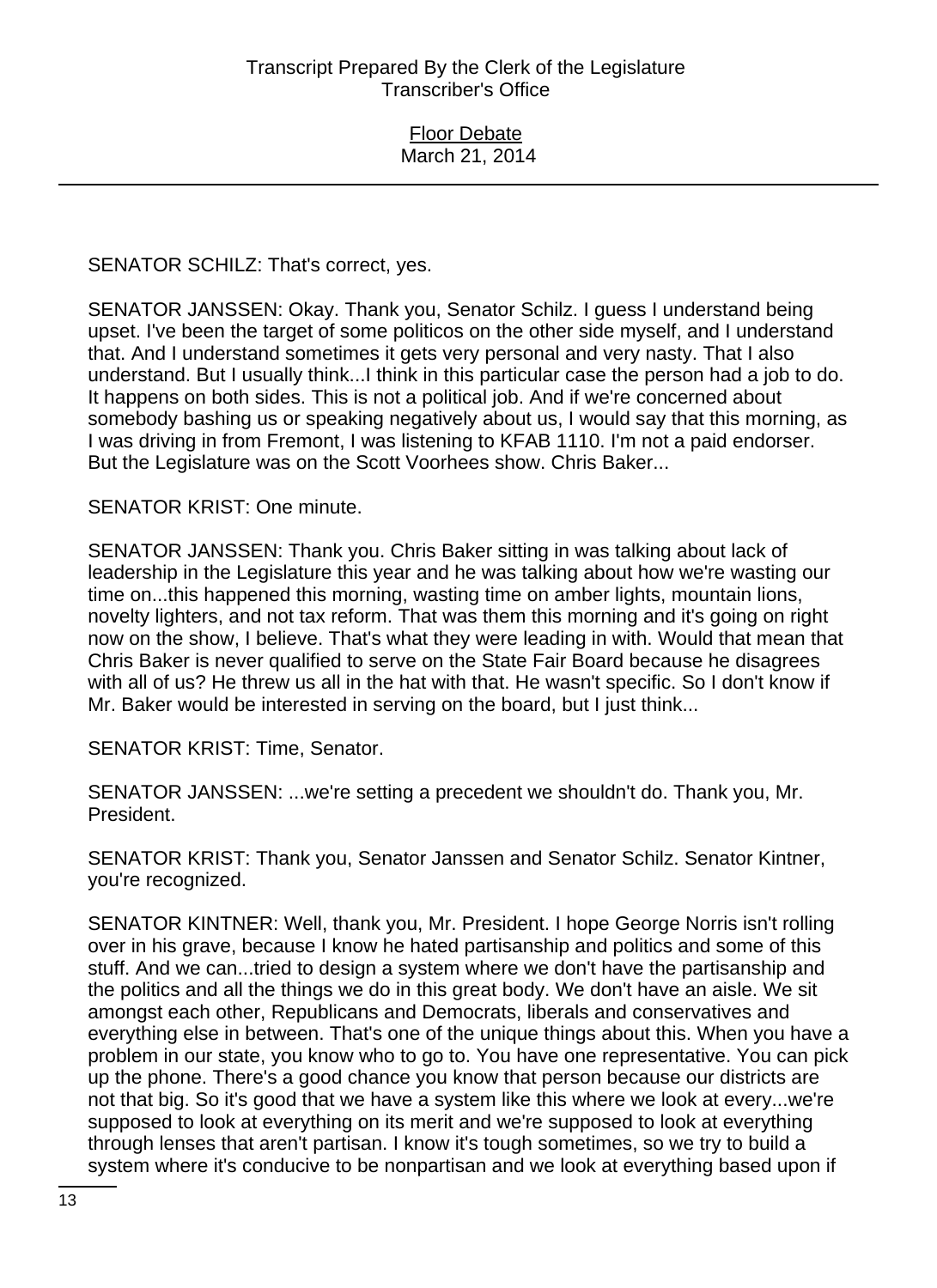#### Floor Debate March 21, 2014

it's good or if it's bad. And that's the way we do things here. Now we've got 49 free agents here, no one telling us what to do, no one telling us how to vote. We don't have a whip, a majority whip, a minority whip. We've got no one to tell us what to do. I think a few times state party chairmen have tried to interject themselves and that hasn't gone very well. We are an independent body and we take a great deal of pride in that, and I think every single person here does. Every person in this body defends this body, defends the institution. So that gets us to where we are today with this nominee. And I look through the...his resume. I looked at everything. I don't see anything that would disqualify him. So would Senator Schilz submit or yield to a question? Senator Schilz, yield to a question?

SENATOR SCHILZ: Yes, I would.

SENATOR KRIST: Senator Schilz, will you yield?

SENATOR SCHILZ: Yes, sir.

SENATOR KINTNER: I haven't really heard a good argument of why. I was out getting coffee for just a little bit so I may have missed it. What were the arguments made that we shouldn't confirm this nominee?

SENATOR SCHILZ: Well, when we talked about it, and as I said in my opening, it all came down to Mr. Fahleson's experience when he was working with and for the Republican Party and it was just about the duties that he undertook while he was working in that capacity.

SENATOR KINTNER: Thank you very much. Would Senator Lathrop yield to a question?

SENATOR KRIST: Senator Lathrop, will you yield?

SENATOR LATHROP: Yes.

SENATOR KINTNER: Do you have a problem with this nominee? Are you going to support him or do you oppose him? Is this a good nominee in your opinion?

SENATOR LATHROP: I'm going to speak to that. I think I'm next in the queue. I do have an issue with him and I'll make that clear in a minute.

SENATOR KINTNER: Oh, fantastic. That would help me quite a bit. I just have not heard a good argument of why this nominee should not be confirmed and I always like to listen to Senator Lathrop. He always says pretty common-sense things and makes pretty good points. So I will certainly listen to that. And I thank you, Mr. President.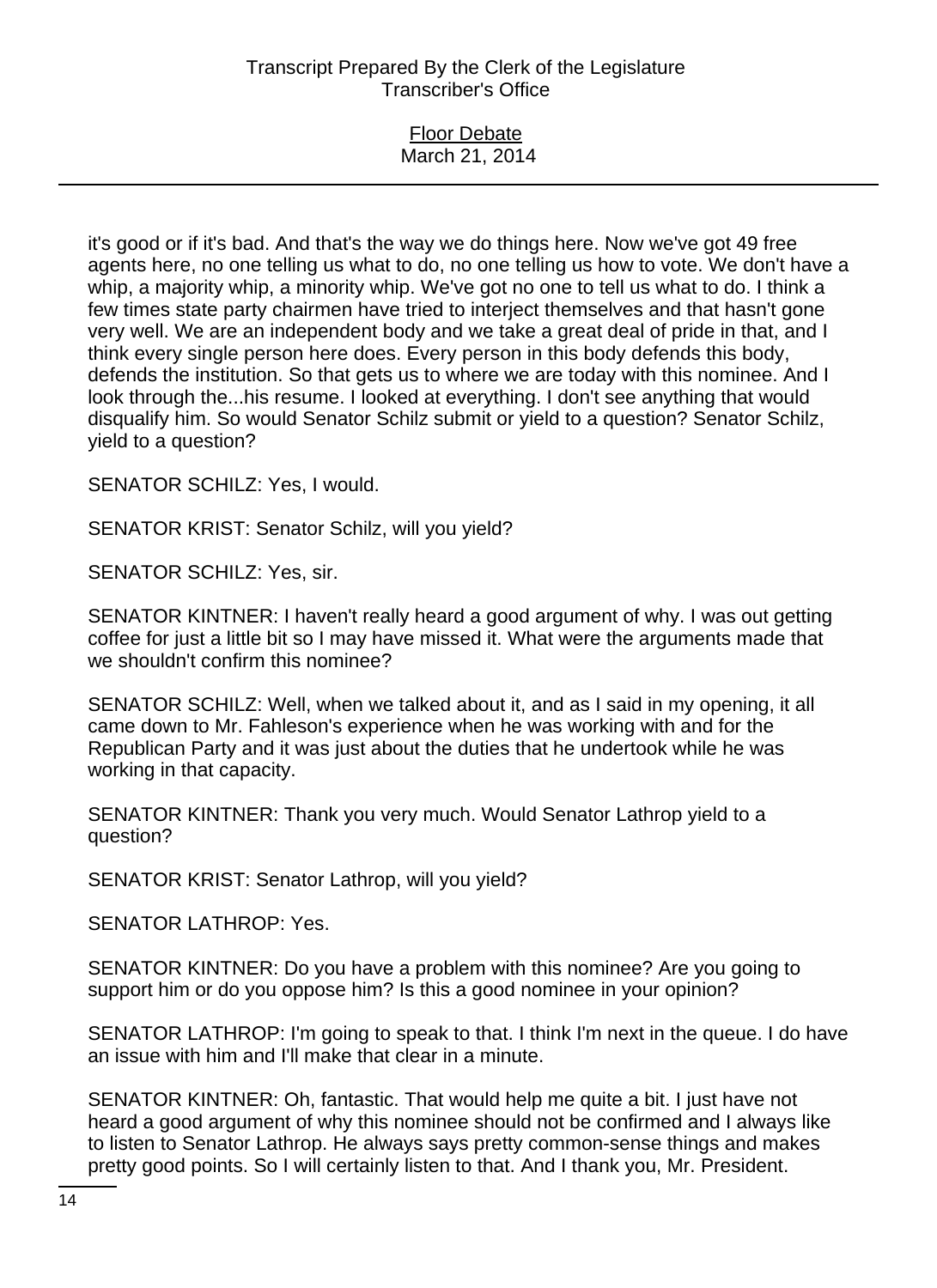SENATOR KRIST: Thank you, Senator Kintner, Senator Schilz, and Senator Lathrop. Senator Lathrop, you're recognized.

SENATOR LATHROP: Thank you, Mr. President and colleagues. I serve on the Ag Committee. The first time we took a straw vote, this was a 6 to 2 against. It then became a 5-3 against, and came out. And now we've had a number of people stand up and talk about how this has become political. I want to give you my take on it. I think our first responsibility in this place is to the institution itself. If you cut corners and diminish the institution on your way to getting something, it wasn't worth it. In the time that we're here, it's about keeping your word and it's about the institution first. All the other stuff are wins and losses that come along the way. But you do, you win and you lose without diminishing your word or the institution. And along comes the Fahleson nomination. I'm going to tell you something. I've sat in three committees for eight years and I've approved. I don't think I've had one person that I voted no on in the time that I've been here. And so I don't do this because he's got an R behind his name nor because he was the past-chair of the Republican Party. My problem, my problem goes to what he did as chair of the party in relationship to this institution. I think it's fair for the chair of the Republican Party to do everything he can to aid Republicans to get elected in races even though those races are for a nonpartisan office. Couldn't fault him or anyone else for that. Where I believe the line has been crossed and why I have a problem with this appointment is when the chair of either party begins to tell the members what they have to do to be a good Republican or a good Democrat. That's when...that's when the line gets crossed. It isn't being chair, because before him there was another guy. And when I ran, they were all over me, right? And when you ran, there was probably somebody all over you. That's fair. That's what they do. Some of the stuff isn't really particularly honest, in my opinion. I don't appreciate it on either side, but that's the way it's become and I wouldn't fault Mark Fahleson for that. But when he sends a memo to the Republicans and says, call your state senator right now, your Republican state senator right now and tell them only to vote for Republican Chairs, that's when the line gets crossed. Now I'll make this observation. Most of you didn't listen to it, right? Most of you didn't listen to it, but that doesn't mean that he isn't meddling or hasn't meddled in the institution. And when he sets up hit lists and say, call these people, they're not good Republicans, he's crossed a line, in my judgment, because the parties are important for getting elected but they have no place when it comes to governing. They have no place when it comes to governing. And Mark has done that. Look, we're approving him for the Fair Board. This isn't the Chief Justice of the Nebraska Supreme Court, right? The guy is going to run the midway out in Grand Island. I get that. And it's largely ceremonial perhaps. But in the end, it is about the institution. This is somebody that crossed the line, in my opinion. That has no place here. And if Vince Powers called me up and said, Democrats need to do this or they need to do that, I'd say politely, stay out of our business.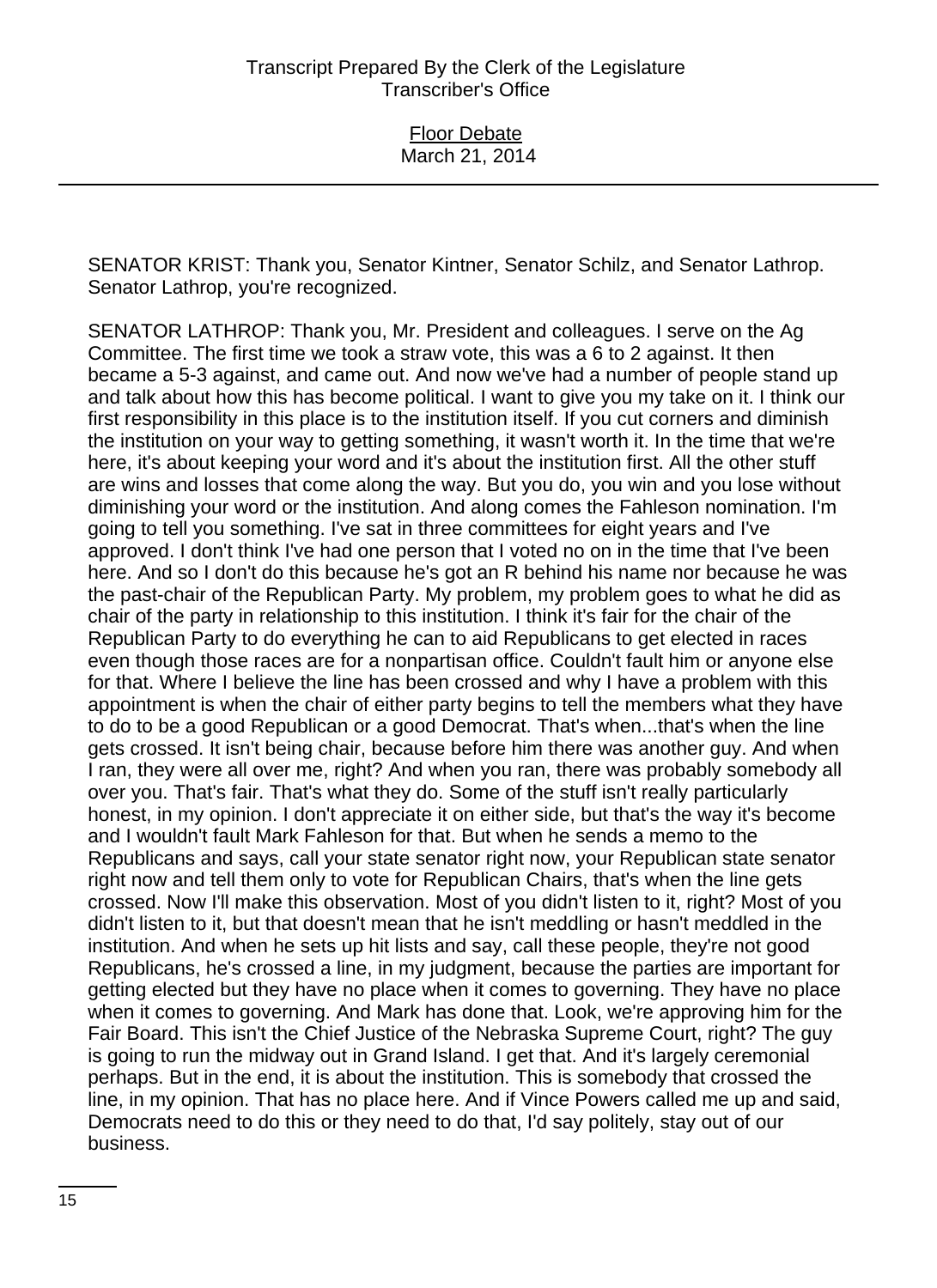SENATOR KRIST: One minute.

SENATOR LATHROP: That's what this nomination is about. That's why I opposed it and for a number of other reasons that go on to that whole Blue Cross, United Healthcare...yeah. Let's just stick with these guys shouldn't be telling people inside here in trying to light up Republicans to tell the Kathy Campbells and the Mike Gloors that they're not good Republicans. That's when they crossed the line. That's why I oppose the nomination and I'll be a green. Thank you.

SENATOR KRIST: Thank you, Senator Lathrop. Senator Brasch, you're recognized.

SENATOR BRASCH: Thank you, Mr. President. And thank you, colleagues. I will rise again to explain a few things, questions asked by Senator Janssen here and also for Senator Lathrop some clarification. It is not a ceremonial position. When I was marketing director for the State Fair Board, I reported to 11 bosses from across the state. The State Fair is not only open during the ten days there. It is a year-round facility. There are events that take place, Husker Harvest Days to name one. They rent the buildings all year-round. It is a business as well. And during that time they also during the fair you would need to come to work maybe 6:00 in the morning. Some of them stayed there. I don't know, one evening somebody left the gates open in the pig barn and the State Fair members who stayed there on the grounds, they were up during the night. There's security that's involved. There's only 11 employees--I just checked the Web site--that work full-time for the State Fair for an event that runs...a place that runs all yearlong. There's a State Fair Foundation also. The State Fair during those 11 days from 7:00 a.m., 6:00 a.m. until potentially 11:00 p.m., it was a long day. The time I worked there one of the local papers or actually it was a statewide paper asked if I would wear a pedometer. In ten days, I walked 200 miles. You could not get anywhere in the golf cart because of the crowds. It was best to go on foot. You are in constant movement during those ten days. It is usually extreme heat during those ten days. And if it was a rainy day then everyone crowds the buildings and there's also crowd control involved. The State Fair has many multiple departments. I'm just going to name a few here for you: horticulture, swine, horse, livestock, poultry, sheep, goats. They have sponsors that they work with. They also have grounds and buildings to maintain. They have a budget and that's not just done by one meeting overnight. That is addressed monthly. It is a working group truly and it is something that they've earned, you know, every chance they get to put their feet up, if possible, during the State Fair. But it does not happen that often. So, no, it's not ceremonial. It's a very valued position where only 11 employees, the general manager, and others welcome to put that Fair Board to work, particularly during the State Fair with the crowds. So if that clarifies the role, it's not ceremonial, no. It is a working job. President, how much time do I have left?

SENATOR KRIST: 1:40.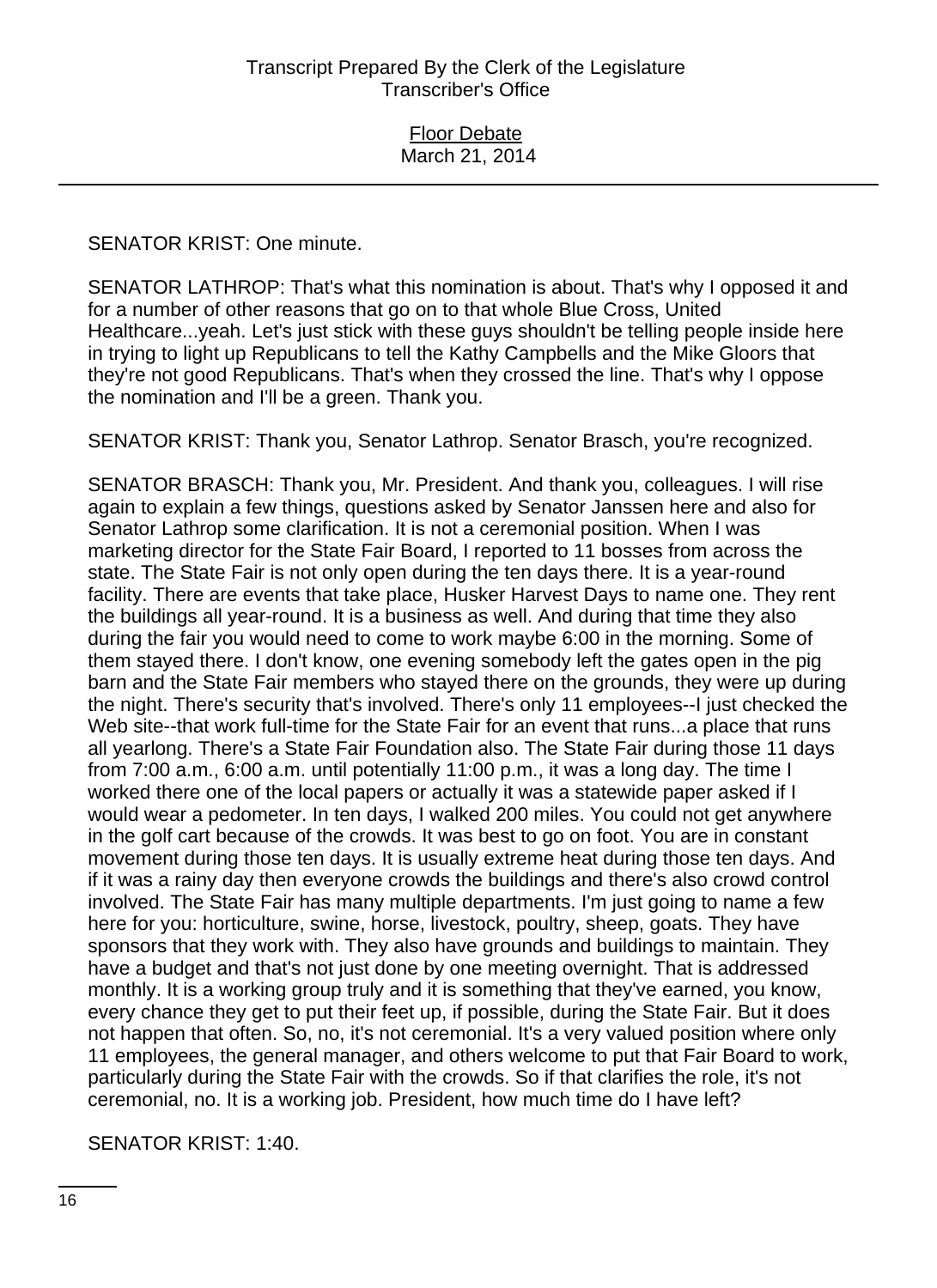SENATOR BRASCH: I'll yield my time to Senator Lautenbaugh.

SENATOR KRIST: Senator Lautenbaugh, you have 1:36.

SENATOR LAUTENBAUGH: Thank you, Mr. President. Thank you, Senator Brasch. Senator Karpisek is a good friend of mine and I don't say that in the sense that people refer to their good friend on the floor before they talk about what a bad guy they are. But we disagree on some things. And that this episode reminds him of the importance of redistricting is a surprise to me because this episode reminds me of why this body isn't qualified to confirm election commissioners, and I'll explain that at length here in a bit.

## SENATOR KRIST: One minute.

SENATOR LAUTENBAUGH: But many of you will be shocked to know I was an election commissioner back in the day and in 2000 I announced, in I think August, that I was going to redistrict the Omaha City Council because the districts were out of balance. They hadn't been redistricted in years. Some of the east Omaha districts had 30,000-some people, one of the west Omaha ones had 70,000-some people because of annexation. It was a constitutional violation, and I don't say that in the open mike night, I don't like it so I'm going to say it's unconstitutional sense. I'm saying I actually bothered to look it up. It was unconstitutional as it stood and I announced I was going to do something about it. I'm going to run out of time here, so in a minute you're going to hear how that story played out and then we're going to wonder about what my reconfirmation hearing would have been like in this body after that episode.

SENATOR KRIST: Time, Senator. Senator Nelson, you're recognized. Senator Nelson, could you stand by one second, please? I need to read something here. (Visitors introduced.) I had to get those in, Senator Nelson, because they're going to the basketball game. So you're recognized, sir.

SENATOR NELSON: Thank you, Mr. President, members of the body. I had not intended to speak on this but I do want to respond a little bit. I want to commend Senator Campbell and commend Senator Avery on their positions in this matter. I'm a little disappointed in the committee process here where we find that someone was rejected, a very qualified candidate was rejected because they had crossed the line. There's a lot of meddling sometimes, if we want to call it that, with what goes on in the Legislature, and it often comes from the Governor's Office, whether they're Republican or a Democrat. They're interested in getting their legislation through and getting support and probably interested in who goes on certain committees. When do they cross the line? There have been state Democratic chairmen of the Democratic Party that have been very good at putting the needle in and being very sharp in their criticism. They have a job to do. Whether you're a Republican or Democrat, they're out to get support and they're out to push their political agenda and their beliefs. So that simply, in my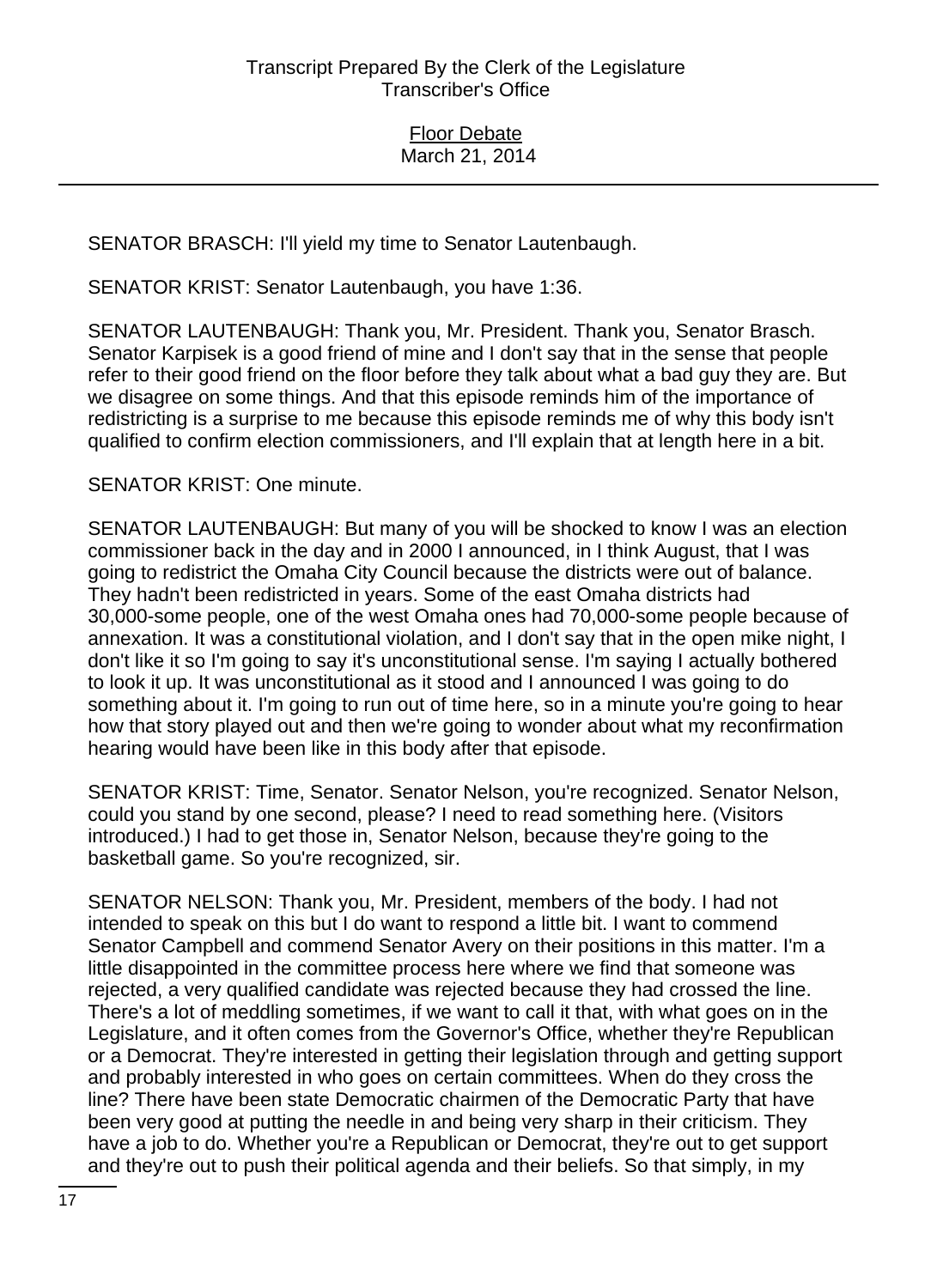#### Floor Debate March 21, 2014

mind, cannot be the criteria for whether someone should be appointed to an office, a nonpartisan office, just because they represented their party very strongly and perhaps went overboard once or twice. But I think we have to forget and forgive. I don't know Mark Fahleson that well, but no one has mentioned his qualifications as an attorney. He was editor in chief of the Nebraska Law Review. That is no small deal. You have to be very bright. You have to stand very high in your class and be qualified in a lot of aspects to be an editor in chief of a Law Review, because what appears in that periodical goes out all over the country. He served for...as a clerkship with a judge. So I don't think there's any question but what mentally and intellectually he's qualified to hold a position on the State Fair Board. And part of the qualifications is that you represent the business community in your district, and he's eminently qualified to do that. He's practiced law since 1992 and would have to be involved in business decisions, plus he has an agricultural background somewhat similar to mine. I went to the State Fair. I was there all the time, until I went into college, showing calves and have a knowledge and farm background. So he's got qualifications there. I didn't come into the Chamber this morning because I wanted to listen to an interview with the Governor that Chris Baker did, and I heard the same thing that Senator Janssen did. I wish I could have heard how he pursued his criticism of the lack of leadership here in the Legislature. Maybe there will be a rerun of that. But, pretty easy to criticize unless you've served here and had to make the decisions we have and follow the leaders that we do have. I'll give the rest...remainder of my time. I do intend to vote yes on this, so that the candidate will receive his appointment to the State Fair Board. And I will give the remainder of my time to Senator Lautenbaugh, if he chooses to take it.

SENATOR KRIST: Senator Lautenbaugh, 1:10.

SENATOR LAUTENBAUGH: Thank you, Mr. President. And thank you, Senator Nelson. And I think if you support this, I think you intend to vote no on the resolution. And I do and I will vote no. But on with the story, so I redistricted the city council in advance of the election, in advance of the census. And election night 2000 rolled around, and some of you may recall it was close in Florida. It was close a lot of places. And the Gore campaign had its covetous eye on Omaha, wanting our one electoral vote. And we had a hiccup in the election office where someone loaded results from one machine twice on one pickup and then backed the results out, so the numbers went up and then they went down and they went back up again, and didn't tell anybody until the Secretary of State noticed it. And when it came to my attention, I made that person stop releasing results. The office stopped releasing results. We had to recreate the error, satisfy me that...myself, that that's what went wrong before we could proceed with confidence. It took about two hours to make sure we had it right, but we released no results in that period for two painful hours on election night. We reaccumulated the results and got it right.

SENATOR KRIST: Time, Senator. Senator Larson, you're recognized.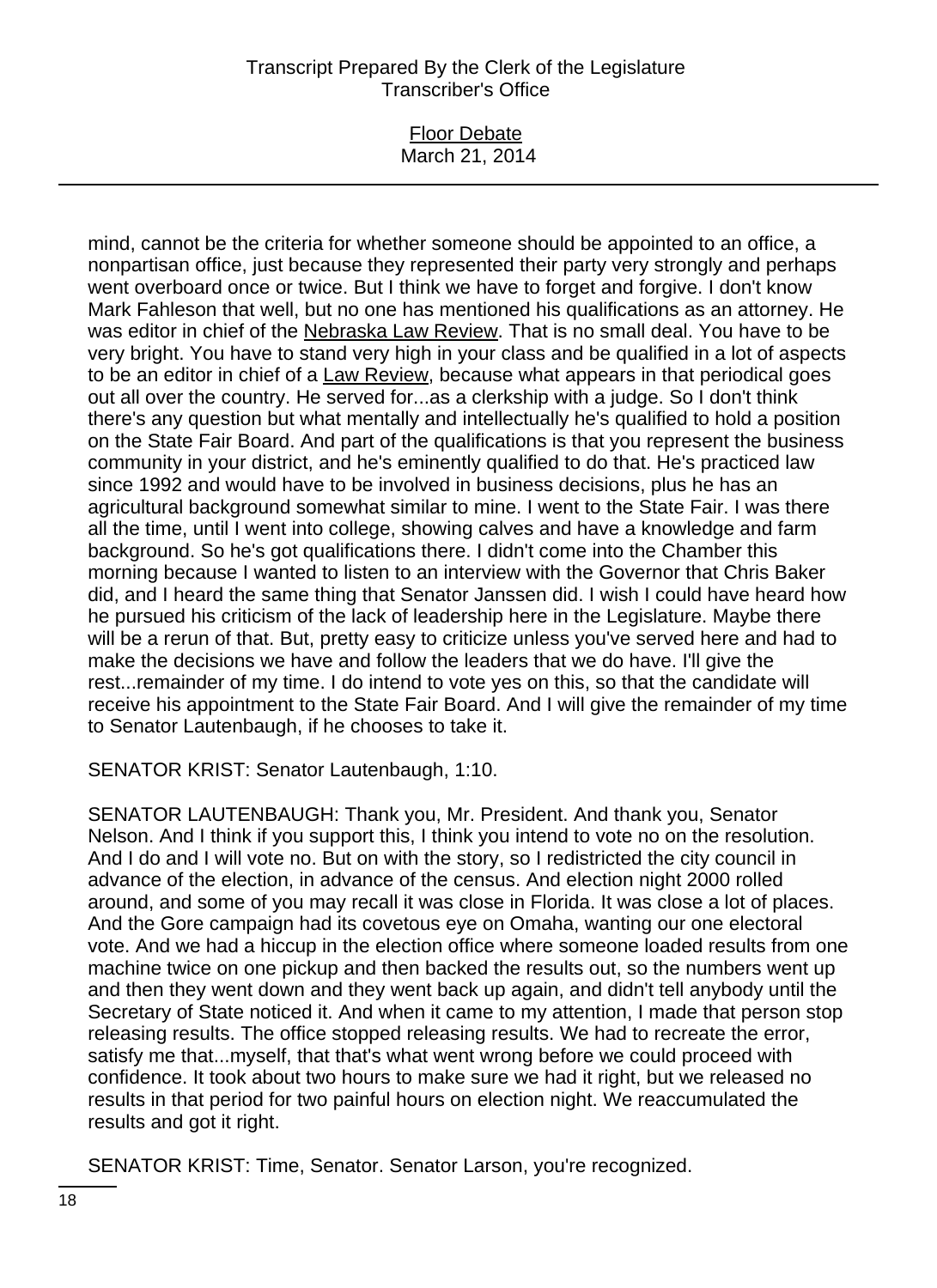SENATOR LARSON: I'll give my time to Senator Lautenbaugh.

SENATOR KRIST: Senator Lautenbaugh, 5 minutes.

SENATOR LAUTENBAUGH: Thank you, Mr. President. And now for the thrilling conclusion of this three-part story, so since the Gore campaign was watching, they called Nebraska and said, what in God's name is going on in Douglas County? And the Democratic Party sent out three wise men--some guy named Lindsay, some guy named Boyle, and a third man that is forgotten to history--and...I just can't remember his name. And they came out, looked around. I explained what happened and they said, yeah, everything is right; you did it right. My party got wind of the fact that the Democrats had done that and sent out two less-wise men who had been celebrating election night before they were sent to the office and, oh well, they did what they did. But anyway, my point is the next day the state Democratic chairman was calling for me to be fired over this horrible fiasco in Douglas County. We didn't have a horrible fiasco in Douglas County. We delayed releasing results, until we were sure we did it right, for a couple hours. And everyone knew, because she wasn't very discreet about it, that her beef with me was over the fact that I redistricted the city council. And everybody who looks at it in retrospect knows that I did the right thing and made the districts equal and cleared up a clear constitutional violation of the one person, one vote principle. Now how would life be if I'd had to come up for reappointment and come before the Legislature with that in my background? Would I have been confirmed by this body? Does this episode today suggest anything about how that would have played out to all of you? Please vote no on this. I think I suggested last night that we can all agree that we're nonpartisans. We can all agree that we're thin, too, for all the good it does us. But this is an episode that needs to end the right way. Mr. Fahleson had a job to do and he did it. Ms. Boyle had a job to do and she did it. We all move on and we need to have a little shorter memories I think, as I'm telling you a story from 14 years ago. Please vote no. Thank you, Mr. President.

SENATOR KRIST: Thank you, Senator Lautenbaugh. Senator Bloomfield, you're recognized.

SENATOR BLOOMFIELD: Thank you, Mr. President. Good morning, colleagues. Senator Lathrop mentioned the fact that when we did the first straw poll it looked like 6-2. Later it became 5-3. I was the sixth. Mr. Fahleson, when he came in to the hearing, made a statement that he wanted to make the fair so more people from Lincoln would attend. I, being an ag person from way outside Lincoln, looked at the fair the way it was in Lincoln, looked at the fair the way it is now in Grand Island, and thought, my God, I don't want any piece of that; we're going to make it more like it was when it was dying in Lincoln. This isn't going to ingratiate me to my colleagues from Lincoln, but there wasn't much at the fair that attracted people from outside of Lincoln the last time I attended it down here. All I knew of Mr. Fahleson at that time was that he had served as chair of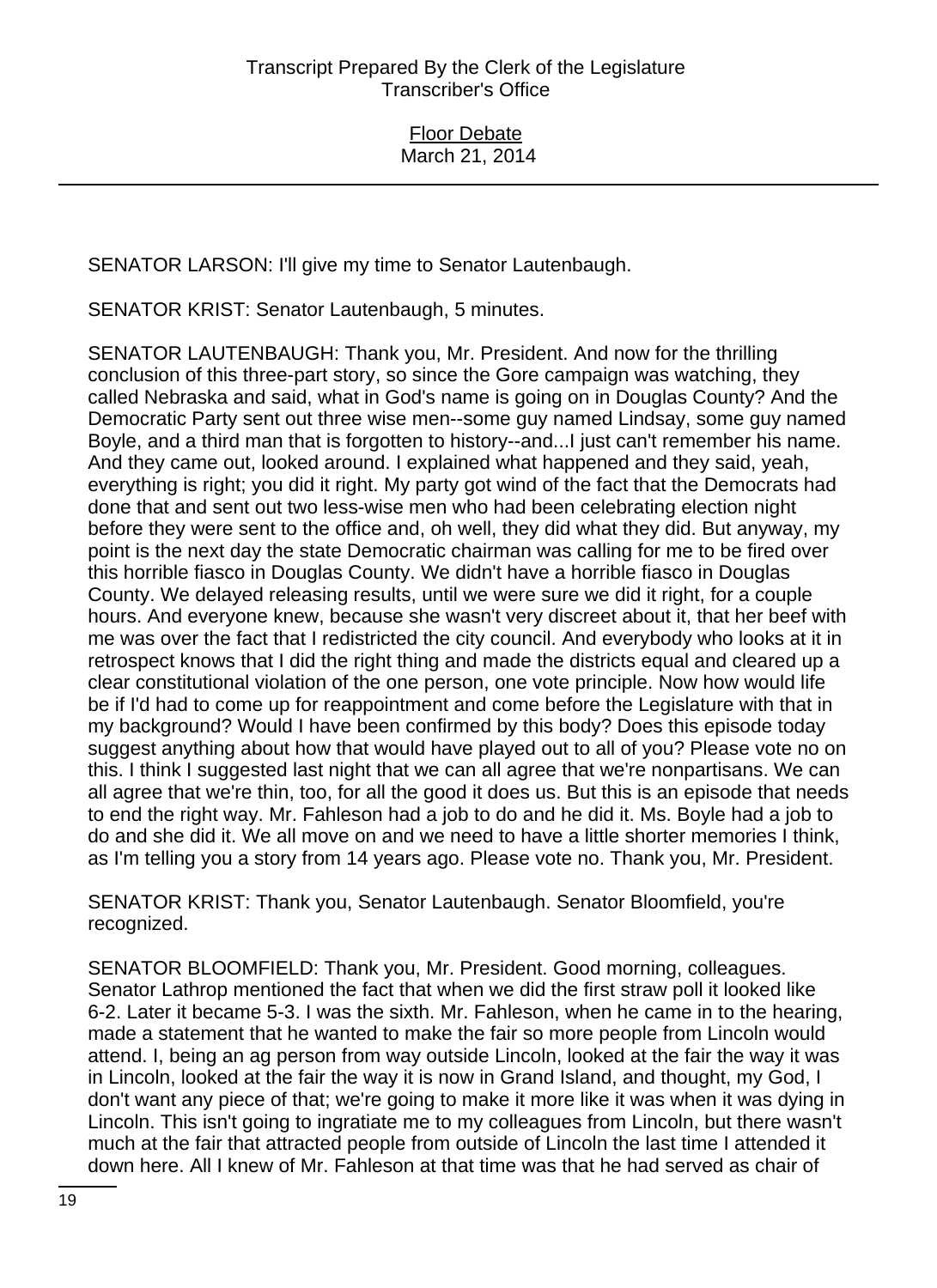### Floor Debate March 21, 2014

the Republican Party. I at the same time served as chair of Wayne County Republican Party. I knew him through that process and that really didn't enter into my decision. I later learned his true ag background. That did enter into my decision. I don't believe Mr. Fahleson has any intent of turning the fair back into what it was in Lincoln. I do believe he wants to get more people from Lincoln to go. That would be good for the people of Lincoln. They should see what the fair became. And on the partisan line, I don't know how many of you folks in here know but I want to say something about Steve Lathrop. When I ran...after being appointed, when I ran I had four opponents. One of them was a Democrat. He had an event in South Sioux to kick off his campaign. He put out in the paper the next day that he was endorsed by Senator Lathrop and a couple other senators from down here. I wasn't aware of the unwritten rule of the Legislature that you don't go out and campaign against anybody. I thought nothing of it. A Democrat supporting a Democrat; no big thing. I got back down here. Senator Lathrop had heard that story from elsewhere; got ahold of me and informed me there was no truth in it; and I walked with him over to the Senator's Lounge where he called Democrat headquarters and told them not to use his name or any reference to him in any campaign against me. I've thought a great deal higher of Senator Lathrop since that time. He's hideously wrong on motorcycle helmets but that doesn't necessarily make him a bad fellow, and that is part of the makeup of this body. I have been persuaded by facts to change my mind on Mr. Fahleson. I will be voting red for his nomination. I encourage the body to do likewise. Thank you, Mr. President.

SENATOR KRIST: Thank you, Senator Bloomfield. Seeing no one else in the queue, Senator Schilz, you're recognized to close.

SENATOR SCHILZ: Thank you, Mr. President and members of the body. Thank you to everyone for the discussion we had this morning. It was good. I...you know, whenever you come into something like this, divisive and controversial, you wonder how it will play out. And I'm happy with the way things have turned out today. I really appreciate that on both sides. Let's talk about Mr. Fahleson. He is qualified for the job from what I can see and what I do...of what we have now. The committee did vote 5-3 to not confirm this appointment, and therein lies the little twist that we have, is that you're not...you need to vote red if you want to see Mark Fahleson on the State Fair Board. So a vote for Mark Fahleson is a red vote this morning. And with that I will close, and please vote red. Thank you.

SENATOR KRIST: You've heard the closing with the little twist mentioned. The question is the confirmation report. A green vote is to reject; a red vote is to approve the conferee. All those in favor...sorry. Have all those voted that wish to? Please record, Mr. Clerk.

CLERK: (Record vote, Legislative Journal pages 992-993.) 4 ayes, 31 nays, Mr. President, on adoption of the report.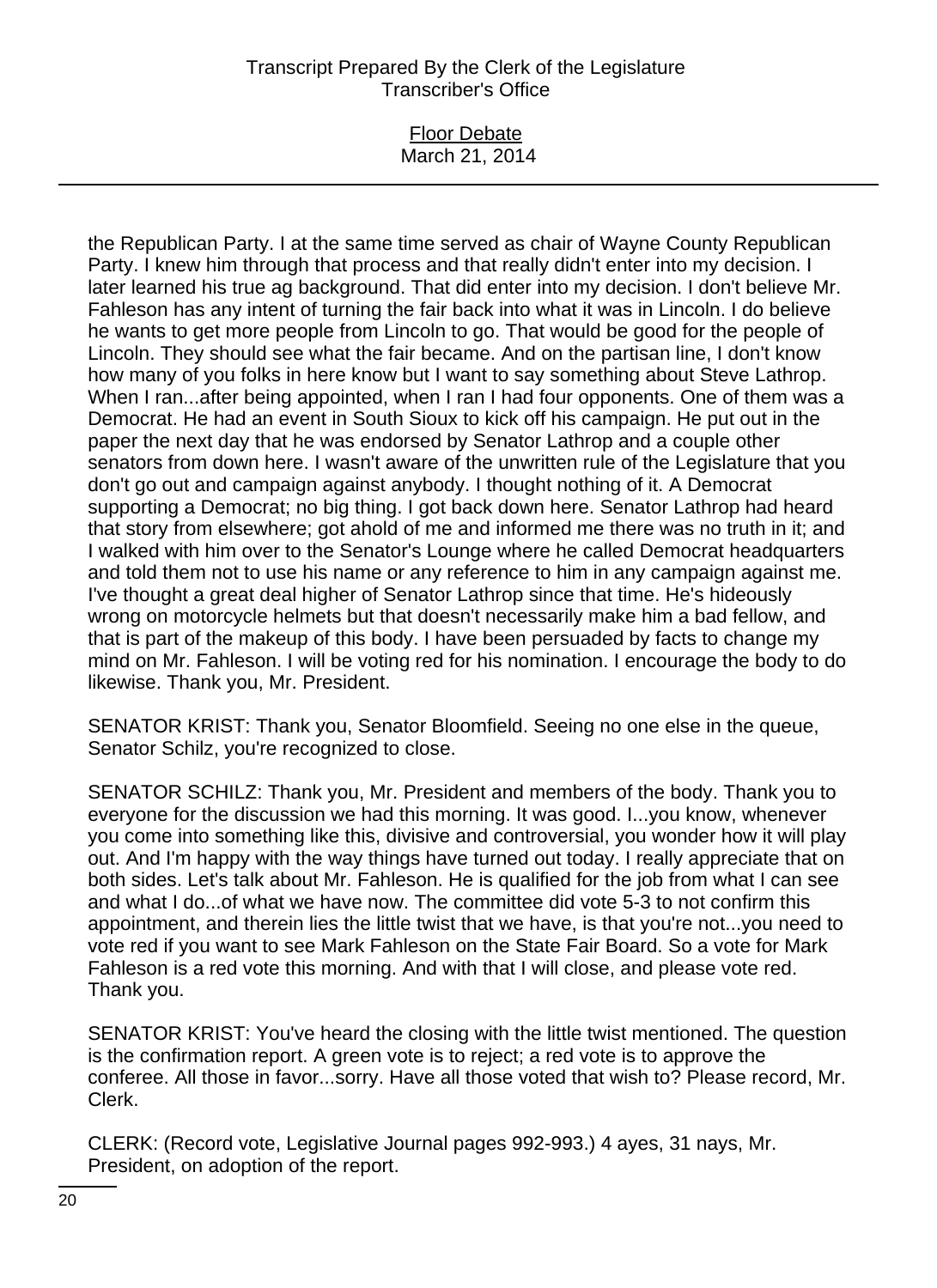SENATOR KRIST: The report is not adopted. Would that be the right terminology, Mr. Clerk?

CLERK: I believe so, Mr. President.

SENATOR KRIST: We've got that straight. Anything for the record? Any items?

CLERK: Yes, sir. I have a new resolution, Senator Kolowski, LR513. That will be laid over. And an amendment to be printed to LB701 by Senator Dubas. That's all that I have, Mr. President. (Legislative Journal page 993.) [LR513 LB701]

SENATOR KRIST: Next item.

CLERK: LB810 by Senator Watermeier. (Read title.) Introduced on January 10; referred to Banking, Commerce and Insurance; advanced to General File. There are committee amendments, Mr. President. (AM1865, Legislative Journal page 525.) [LB810]

SENATOR KRIST: Senator Watermeier, you're recognized to open. [LB810]

SENATOR WATERMEIER: Thank you, Mr. President. I'm here today to introduce LB810, which proposes to prohibit local ordinances or resolutions relating to real estate loans and mortgage services activities, leaving the regulation of these activities to state and federal laws. Examples of intrusive local ordinances which are being proposed or adopted by cities and counties across the country include proposed ordinances to exercise their power of eminent domain to acquire so-called underwater mortgages, to require lenders to register vacant and abandoned properties and pay annual fees to the city for such properties, and to require preforeclosure mediation. Under the dual banking system of the United States, the states or the federal government have the exclusive power to regulate banks. As such, municipal and local governments have been given no authority to examine or regulate bank activities. Any local ordinance adding a new level of bank regulation conflicts with federal and state laws. LB810 assures that real estate loan agreements will continue to be governed by state and federal laws only. The bill assures that local laws will not interfere with rights or obligations pursuant to real estate loan agreements made under state and federal law, or subject these agreements to local fees or taxes. If real estate loans and the purchase, sale, and transfer of real estate are governed by a multitude of different local laws, rather than state and federal law, substantial complexity will be imposed on the real estate market, which could adversely impact property values and cause losses for businesses that serve homeowners and home buyers. I do want to point out that while the legislation would prohibit local ordinances from interfering with the rights of lenders with respect to real estate loans and servicing of these loans, regulation of these activities would still be subject to new state laws. Therefore, if municipalities felt that additional restrictions or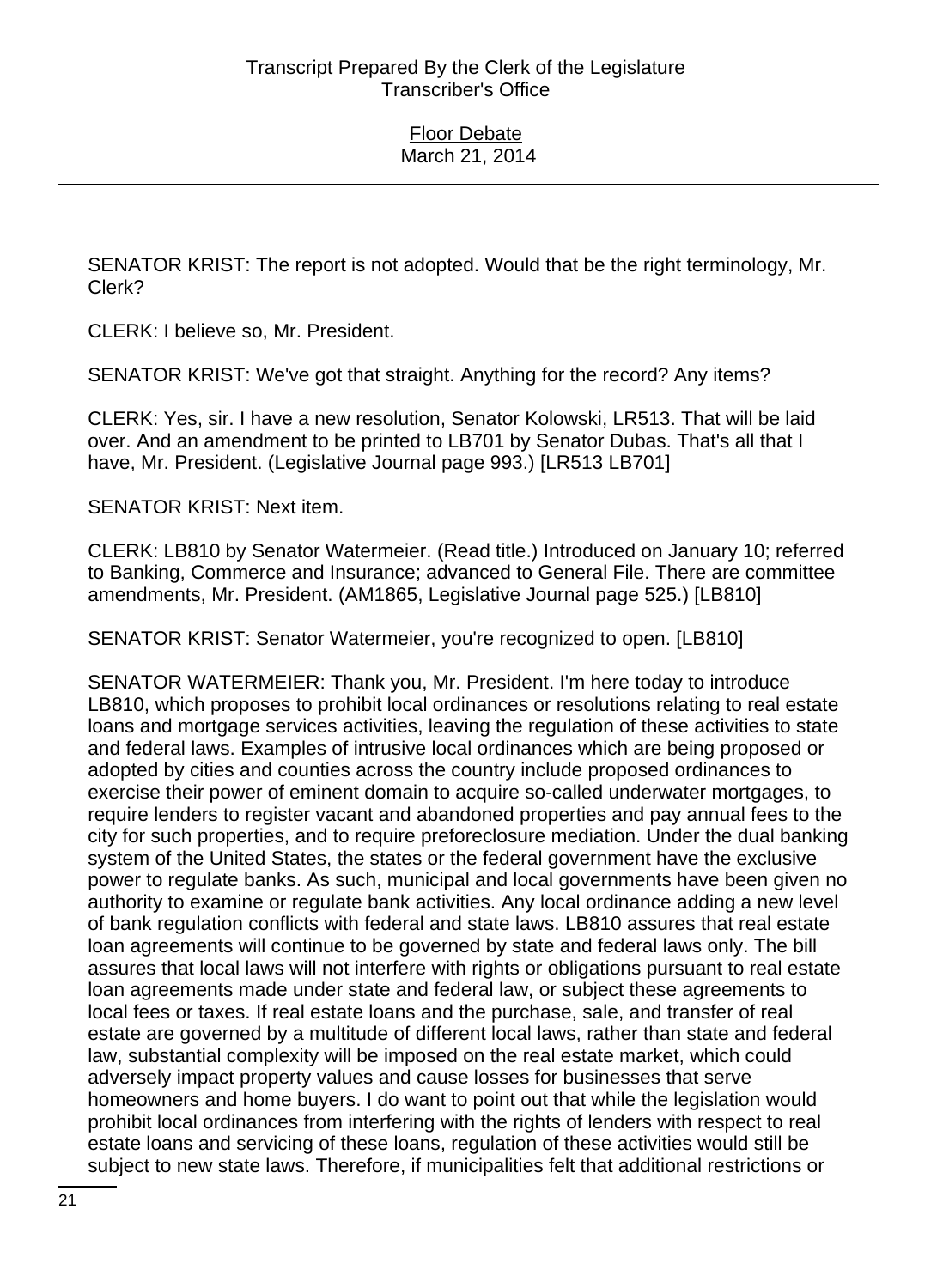| <b>Floor Debate</b> |  |
|---------------------|--|
|                     |  |
| March 21, 2014      |  |
|                     |  |

regulations were necessary they could approach the Legislature for assistance. Furthermore, such law would then have statewide applicability rather than multiple and different ordinances being adopted in various municipalities. LB810 advanced from the Banking, Commerce and Insurance Committee on a 7-0 vote with 1 senator absent. No one testified against LB810 at the public hearing. Committee amendments were offered to clarify that the bill does not apply to tax increment financing activities, which is TIF. But I do have an amendment that will address a concern from the city of Lincoln that I'll address after we take care of a committee amendment. I would like to thank the Speaker for selecting LB810 as one of the priority bills, and I urge your favorable vote on the advancement of LB810. Thank you, Mr. President. [LB810]

SENATOR KRIST: As the Clerk stated, there are committee amendments. Senator Gloor, as the Chair, you are recognized to open. [LB810]

SENATOR GLOOR: Thank you, Mr. President. The committee amendments AM1865 would provide that the bill does not apply to any ordinance or resolution adopted pursuant to the Community Development Law. As Senator Watermeier said, this amendment relates to TIF. Some of the members of the Banking Committee became concerned about unintended consequence and wanted to be sure that provisions of LB810 did not apply to tax increment financing activities in communities. Accordingly, this amendment was adopted by the committee to clarify that the preemptive effect of LB810 with respect to real estate loans and servicing activities would not apply to any ordinance or resolution adopted pursuant to the Community Development Law. I'd urge the adoption of this amendment. Thank you. [LB810]

SENATOR KRIST: Thank you, Senator Gloor. Mr. Clerk for an amendment. [LB810]

CLERK: Senator Watermeier would move to amend with AM2557. (Legislative Journal page 988.) [LB810]

SENATOR KRIST: Senator Watermeier, you're recognized. [LB810]

SENATOR WATERMEIER: Mr. President, it was my intention that my amendment was going to go to the bill and not the amendment from the committee amendment. [LB810]

CLERK: It's drafted to the committee amendment, Senator, that's why. [LB810]

SENATOR WATERMEIER: Okay. [LB810]

CLERK: It says in the standing committee amendment, so. [LB810]

SENATOR WATERMEIER: All right. AM2557 addresses concerns expressed by the city of Lincoln in that the bill would prevent them from collecting expenses from the owner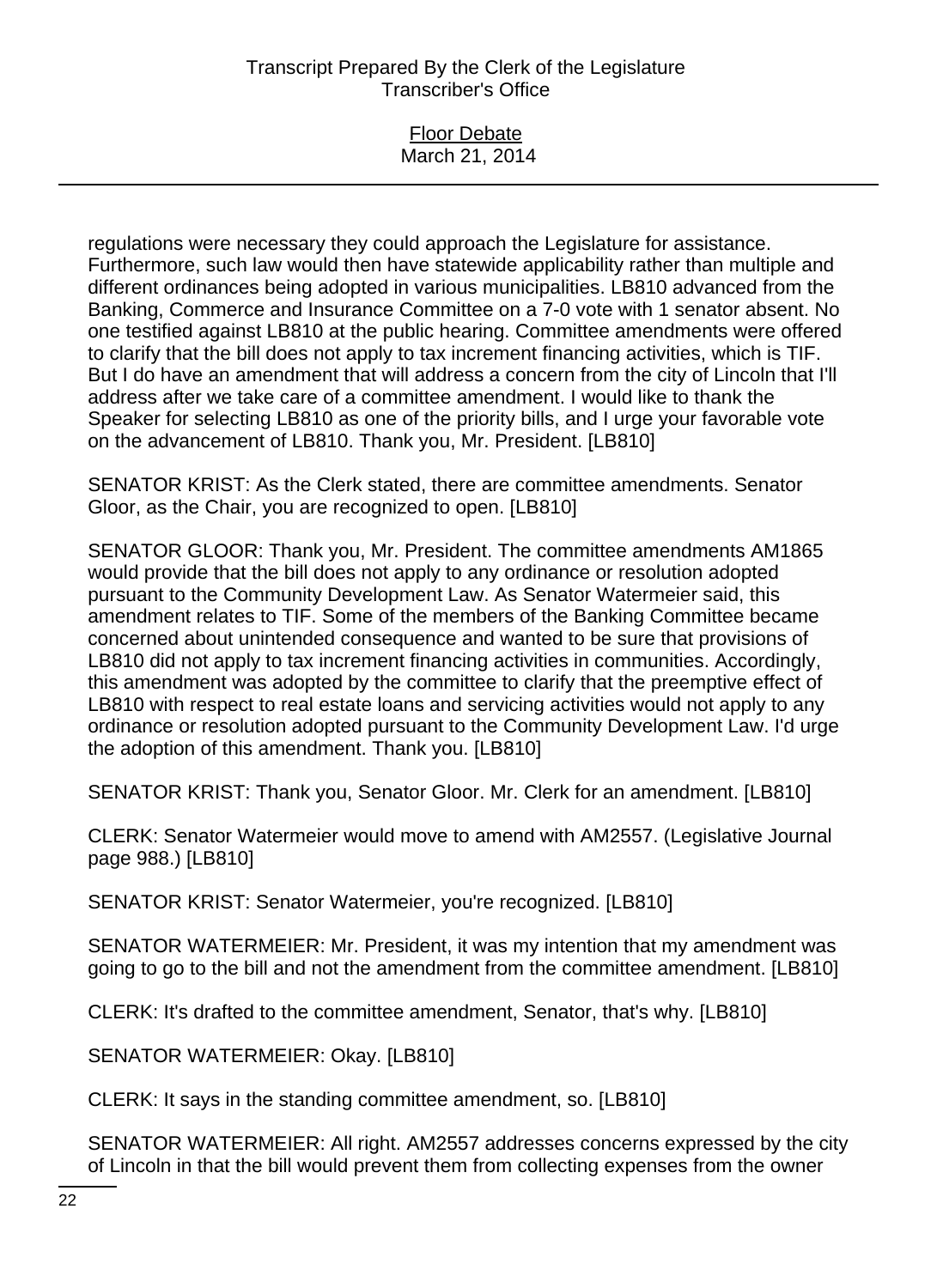### Floor Debate March 21, 2014

for mowing his neglected or abandoned property that was subject to a lien. The amendment that clarifies that a lender which holds equitable title or a lien interest only and does not own the property is protected by the provisions of the bill preventing the imposition of fees or taxes. The purpose of this amendment is to clarify that when a bank acts as a lender it will be exempt from local fees or taxes that affect the lending activity. However, when a bank becomes the actual owner of the real estate, the bank will be subject to all ordinances applicable to owners of real estate. An example would be that when a bank makes a loan secured by a mortgage or a deed of trust there will be no local fees or taxes that can be imposed on the bank because of the loan. However, if the loan goes into default and the bank forecloses and becomes the owner of the property, the bank as the owner will be subject to local regulations that any property owner must follow, such as code enforcement and any other local fees and taxes to which the property owners are subject. The amendment also removes the retroactive provision making the bill prospective only. Finally, the amendment cleans up the committee amendments based on the language in this amendment. So thank you, Mr. President. [LB810]

SENATOR KRIST: Thank you, Senator Watermeier. Seeing no one wishing to speak, Senator Watermeier, you're recognized to close. Senator Watermeier waives closing. The question is the adoption of AM2557 to AM1865. All those in favor vote aye; opposed, nay. Have all those voted that wish to? Please record, Mr. Clerk. [LB810]

CLERK: 26 ayes, 0 nays on adoption of Senator Watermeier's amendment to the committee amendments. [LB810]

SENATOR KRIST: The amendment is adopted. Seeing no one wishing to speak, Senator Gloor, you're recognized to close on the committee amendments. [LB810]

SENATOR GLOOR: Just one comment of appreciation to Senator Watermeier for working this bill very hard, especially after it came out of committee, to address additional concerns that came up. It's a good bill. The committee amendment is necessary, and I would ask for a green vote. Thank you. [LB810]

SENATOR KRIST: You've heard the closing on AM1865 to LB810. The question is, shall the amendment be adopted? All those in favor vote aye; opposed, nay. Please record, Mr. Clerk. [LB810]

CLERK: 28 ayes, 0 nays, Mr. President, on the adoption of committee amendments. [LB810]

SENATOR KRIST: The committee amendments are adopted. Seeing no one wishing to speak, Senator Watermeier, you're recognized to close on your bill. [LB810]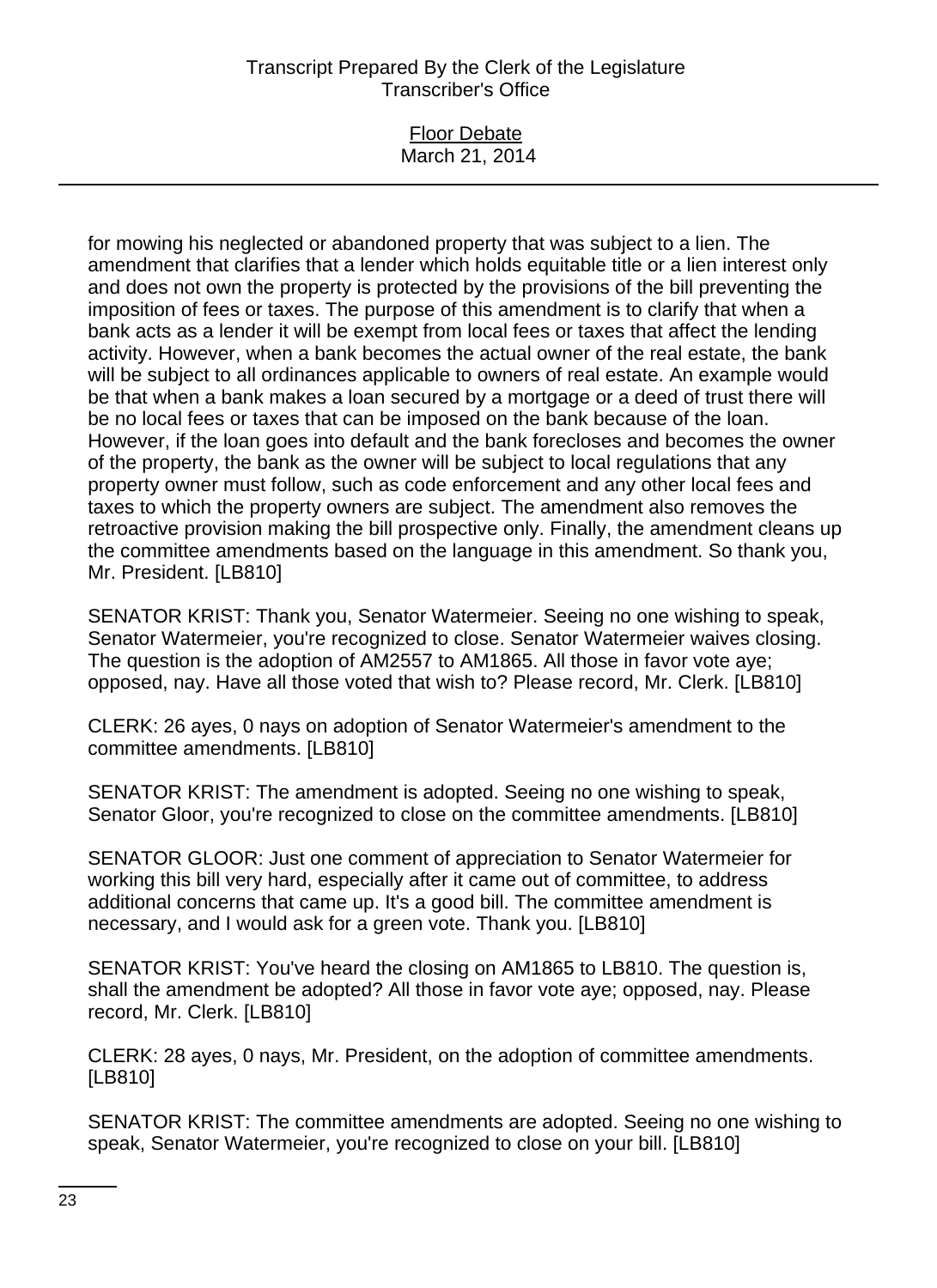SENATOR WATERMEIER: Thank you, Mr. President. I'd just like to again thank the Speaker for putting this on the bill. I do believe this does serve a purpose and I had a good education as far as the process, and I appreciate Senator Gloor and the Banking Committee, so. I believe this is a good bill. Please vote green. Thank you. [LB810]

SENATOR KRIST: Thank you, Senator Watermeier. You've heard the closing. The question is the advancement of LB810 to E&R Initial. All those in favor vote aye; opposed, nay. Please record, Mr. Clerk. [LB810]

CLERK: 31 ayes, 0 nays, Mr. President, on the advancement of LB810. [LB810]

SENATOR KRIST: LB810 advances. Next item. [LB810]

CLERK: LB674 is by Senator Chambers. (Read title.) Introduced on January 8 of this year, referred to Judiciary, advanced to General File. I have no amendments to the bill at this time, Mr. President. [LB674]

SENATOR KRIST: You're recognized, Senator Chambers, to open. [LB674]

SENATOR CHAMBERS: Thank you. Mr. President, members of the Legislature, this is a very simple bill in what it does; it could have been a consent calendar bill. What it does, and then I'll go into more detail, but I'm going to give you more background, take more time for that. When a person is convicted of animal cruelty, it could take one of two forms. It could be to cruelly mistreat an animal which means to knowingly and intentionally kill, maim, disfigure, torture, beat, mutilate, burn, scald, or otherwise inflict harm upon any animal. The second prong to cruelly neglect: that means to fail to provide any animal in one's care whether it's owner or custodian with food, water, or other care as is reasonably necessary for the animal's health. This bill will not change the penalty for anything. What it has to do with is the court having the discretion to prevent a person from owning or residing with an animal when that person has cruelly neglected. The court can do this where there's been cruel mistreatment. Cruel neglect can also be tortuous. It could be denying an animal food, water so that it would starve to death, not providing medical care where it is needed. And there was a very bad case which I will touch on. But I said I wanted to give you background. I even invited the "Parson" to listen up. If you would just look at those who supported this bill, that would be enough to make you vote in favor of it without even hearing me explain it. The person who now works for the Nebraska Humane Society and voted for this bill recently had a book published. The headline...I mean the title Busting Bad Guys: My True Crime Stories of Bookies, Drug Dealers, and Ladies of the Night. The one who wrote it is named Mark Langan. He had worked for many years, the Omaha Police Department, and he was an undercover narcotics officer. While he was an undercover narcotics officer, I was a strong advocate for my community. That put me in constant conflict with members of the Omaha Police Department. There were practices that they engaged in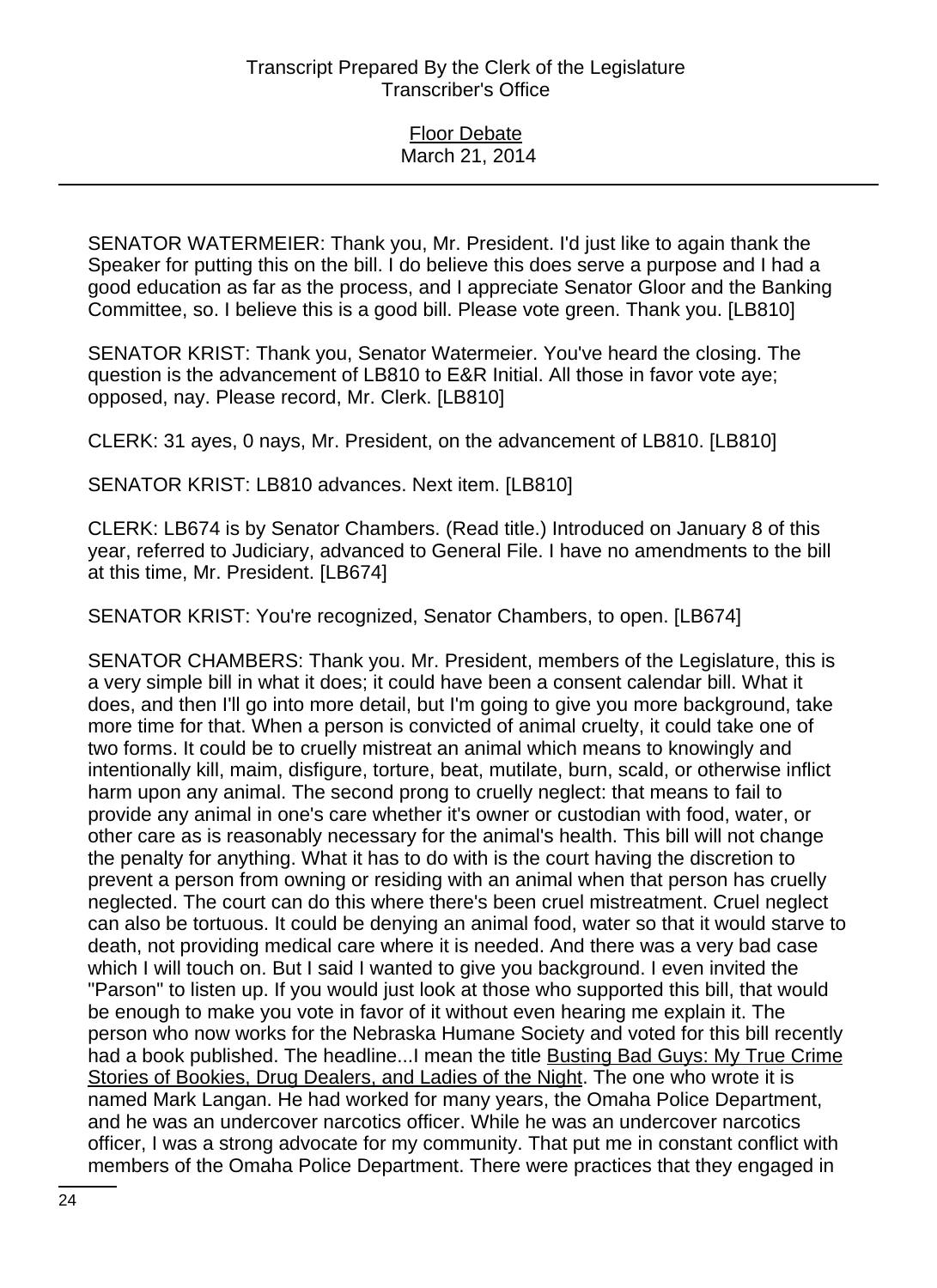#### Floor Debate March 21, 2014

which were discriminatory in nature and I felt beyond that. To give you a little background, I had even had a federal investigation initiated about some conduct that involved Mark Langan. So while he was an officer, he and I were at loggerheads, very strong...or very serious loggerheads. But before I go into that, because we now have passed from being foes to being two men who work in very close concert with each other. But this is what I wanted the "Parson" to pay attention to, to let you know that there's a precedent for this occurring. I'm going to Luke 23, beginning with the sixth verse. And we have somebody who can confirm whether I'm properly presenting this. When Pilate heard of Galilee, he asked whether the man, meaning Jesus, were a Galilean. At that time they were trying to figure what to do with him or how to get it done. And as soon as he knew that Jesus belonged unto Herod's jurisdiction, he, meaning Pilate, sent Him to Herod, who himself also was in Jerusalem at that time. And when Herod saw Jesus, he was exceeding glad. I'm reading this the way it is written. We would put an l-y on that because it's an adverb, but people say that whoever this book is about can take liberties with the King's English, so I'm going to read it the way it is written. And when Herod saw Jesus, he was exceeding glad, for he was desirous to see Him of a long season because he had heard many things of Him and he hoped to have seen some miracle done by Him. Then he questioned with Him in many words. But Jesus answered him nothing. And the chief priests and the scribes stood and vehemently accused Him. The religious people vehemently accused Him. And Herod with his men of war set Him at naught and mocked Him and arrayed Him...or arrayed Him in a gorgeous robe and sent Him again to Pilate. And this is the verse: And the same day Pilate and Herod were made friends together, for before they were at enmity between themselves. And the "Parson" can confirm that these two enemies were brought together by virtue of a man whom both of them were working against. In the situation involving former Police Officer, Mark Langan, and myself, now a state senator, the thing that led to our working so much in concert are four-legged friends. There was a saint called Francis of Assisi and he loved animals; he preached to animals. He referred to animals as his brothers and his sisters. And the current Pope named himself Francis after this Francis of Assisi who is famous or renowned for his love of animals. When Mark Langan was asked by some of this friends on the police department how in the world he could work with me, this is from his book at page 192: "Fifteen years later, would find me...himself...retired from busting drug dealers and now lobbying for animal welfare laws in the Nebraska State Legislature. Senator Ernie Chambers was our biggest advocate. His support on many animal cruelty-related legislative bills was the determining factor in getting them passed. The pit bull of the Nebraska State Legislature had a white toy poodle named Nicole that patrolled the floors of his office with pink ribbons in her hair. Though Senator Chambers and I are polar opposites on law enforcement issues, it is safe to say we both love our dogs. In my two careers, I've gone from battling Senator Chambers on no-knock search warrants to working with him in the Nebraska State Legislature on laws keeping animals safe. My full-circle life plays out in strange ways." My feeling about animals is that people who really care about them should do what I'm saying. Mr. Putin of Russia was shown posed with a baby tiger.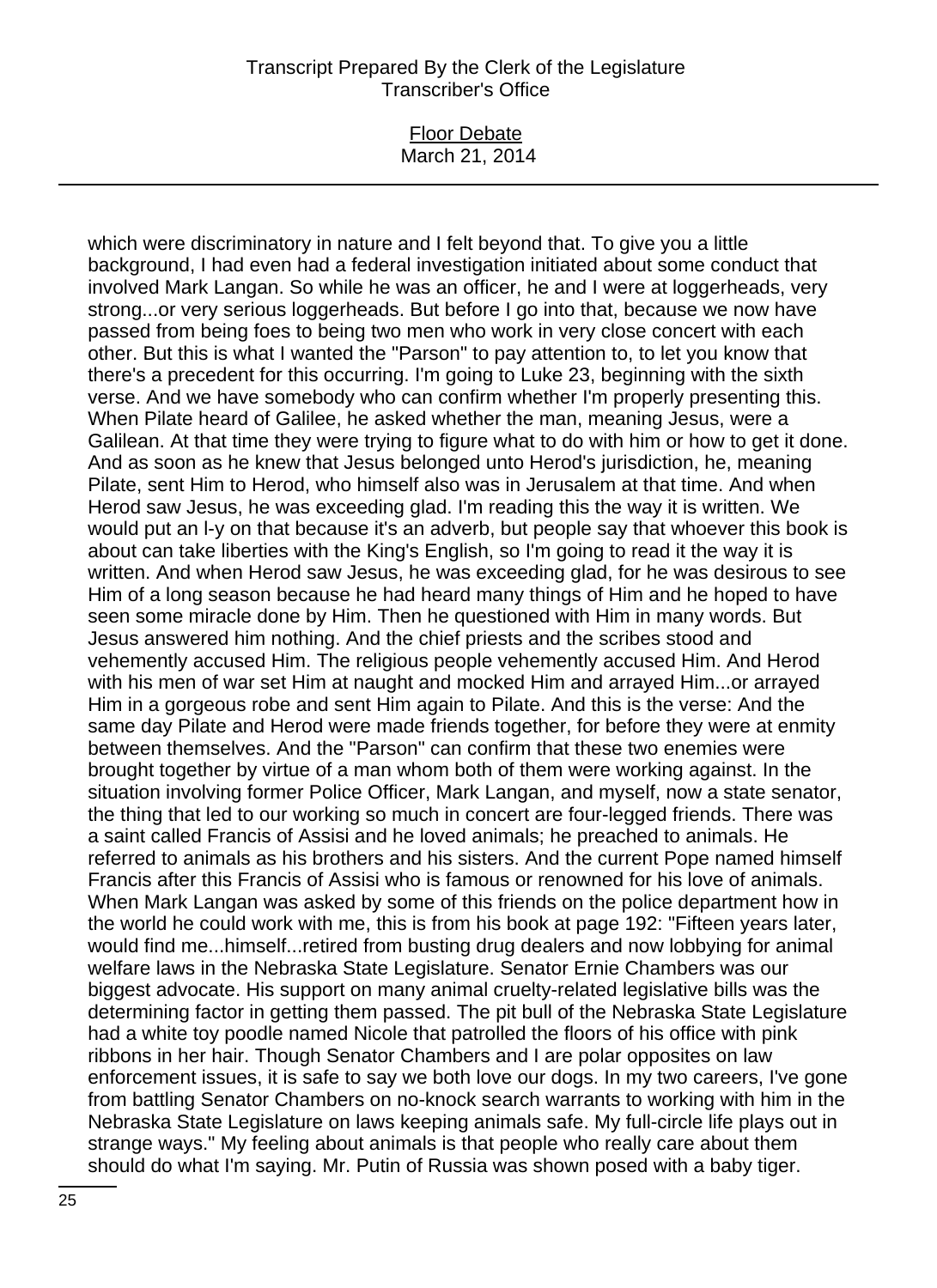President Obama of the United States has a dog. Both of them love animals. What they ought to do when they come together again to talk about Ukraine or any other serious issue is discuss how they feel about animals. And the first thing that we'll do is to humanize each one to the other. The things they can talk about will cause barriers to drop... [LB674]

SENATOR KRIST: One minute. [LB674]

SENATOR CHAMBERS: ...guards to relax and a mind to open to other things which maybe that mind would be closed to. I'm going to put on my light and the next time I will tell you more details about the bill. [LB674]

SENATOR KRIST: Thank you, Senator Chambers. (Visitors introduced.) Returning to discussion on LB674, Senator Carlson, you're recognized. [LB674]

SENATOR CARLSON: Thank you, Mr. President and members of the Legislature. I would like to address Senator Chambers if he would yield. [LB674]

SENATOR KRIST: Senator Chambers, will you yield? [LB674]

SENATOR CHAMBERS: Yes, I will. [LB674]

SENATOR CARLSON: Senator Chambers, this bill, LB674, has to do with rectifying a situation with animal cruelty. I have a question for you. Is a human being an animal? [LB674]

SENATOR CHAMBERS: Yes. [LB674]

SENATOR CARLSON: Well, is it possible to call cruel and unusual punishment if one human being gives a vicious stare toward another? [LB674]

SENATOR CHAMBERS: It depends on the circumstances. [LB674]

SENATOR CARLSON: So it could be a possibility that that could be called cruelty? [LB674]

SENATOR CHAMBERS: Well, I wouldn't call it cruelty under any circumstances unless it was an adult in a position of authority over a small child and use that stare as a substitute for physical or corporal mistreatment and would cause the child to feel great concern, great fear, and mental agony; that would be cruel. But if it's a man dealing with...an adult dealing with another adult, I say no. [LB674]

SENATOR CARLSON: So I think it could be concluded from that that it's better to give a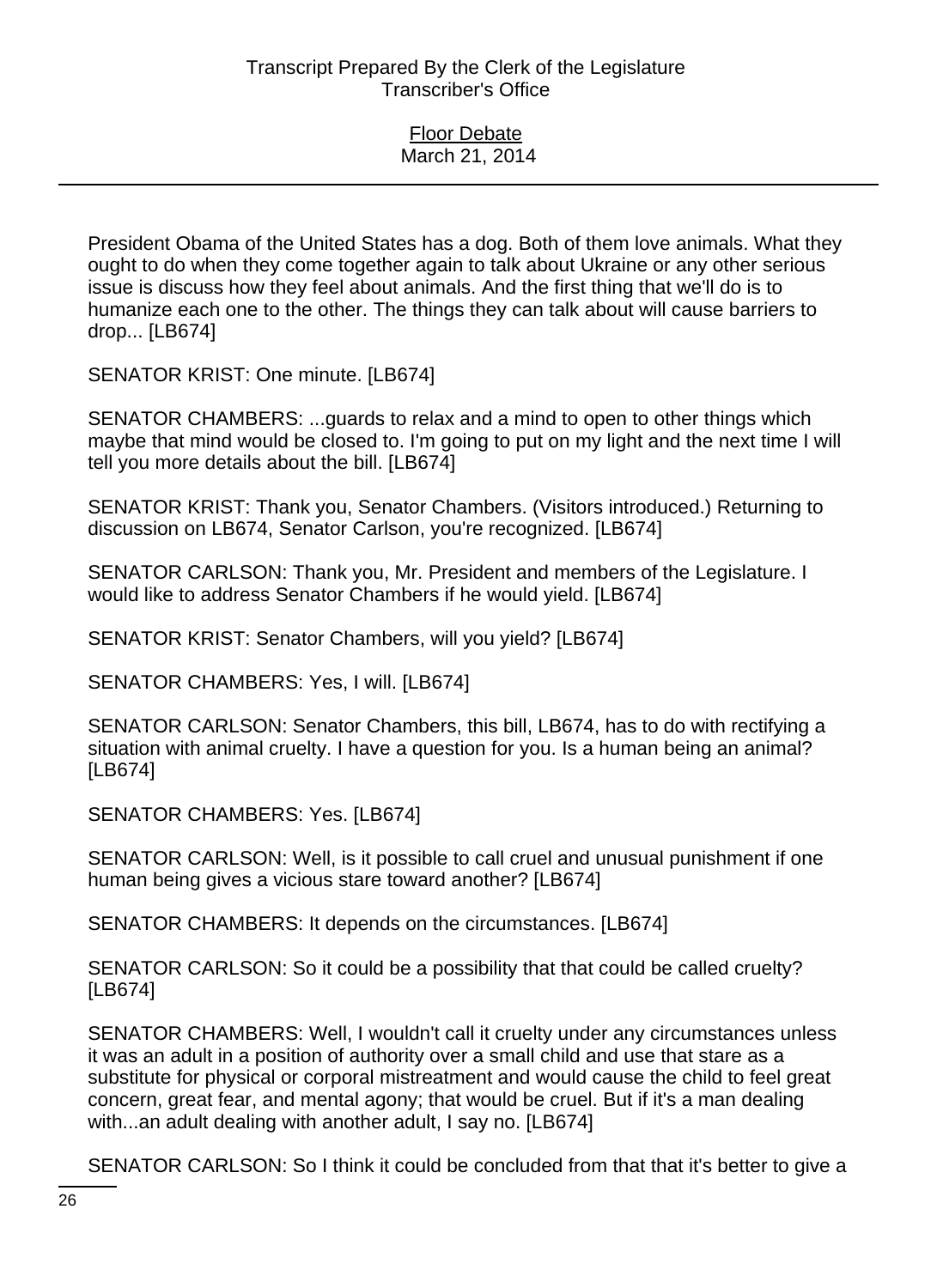vicious stare than it may be to take some further action that might really be calculated as cruel punishment; because yesterday I observed a couple of vicious stares on your part and I just want to make sure that that wasn't unusual punishment. But I'm considering this bill. And I think I have concluded that in LB674, I find no fault in this bill. Thank you, Mr. President. [LB674]

SENATOR KRIST: Thank you, Senator Carlson and Senator Chambers. Senator Bloomfield, you're recognized. [LB674]

SENATOR BLOOMFIELD: Thank you, Mr. President. I'd like to ask Senator Chambers a question. [LB674]

SENATOR KRIST: Senator Chambers, will you yield? [LB674]

SENATOR CHAMBERS: Yes. [LB674]

SENATOR BLOOMFIELD: Senator Chambers, would you be kind enough to go back to your...the very beginning of your opening and repeat what makes up cruelty. [LB674]

SENATOR CHAMBERS: All right. What I'm reading is directly from the statute for the record. Cruel...first of all, there is a cruelly mistreat prong to it, then a cruelly neglect. To cruelly mistreat means to knowingly and intentionally to kill, maim, disfigure, torture, beat, mutilate.. [LB674]

SENATOR BLOOMFIELD: Senator Chambers, that's far enough. [LB674]

SENATOR CHAMBERS: Oh, okay. [LB674]

SENATOR BLOOMFIELD: Thank you. The first word I heard was "kill", and I want to be very, very sure that when we slaughter an animal for food, that we're not infringing on the right of people to kill animals for food. [LB674]

SENATOR CHAMBERS: No, this...this language I'm reading is current law and it's been there forever and it does not relate to the slaughtering of animals. But if they're slaughtered in a way that is tortuous and so forth, that would violate the cruelties provision. [LB674]

SENATOR BLOOMFIELD: What if someone were to have a badly diseased animal and opts to put it, in my terms, out of its misery by shooting it, is that... [LB674]

SENATOR CHAMBERS: No, that wouldn't qualify as being either cruel mistreatment or cruel neglect. [LB674]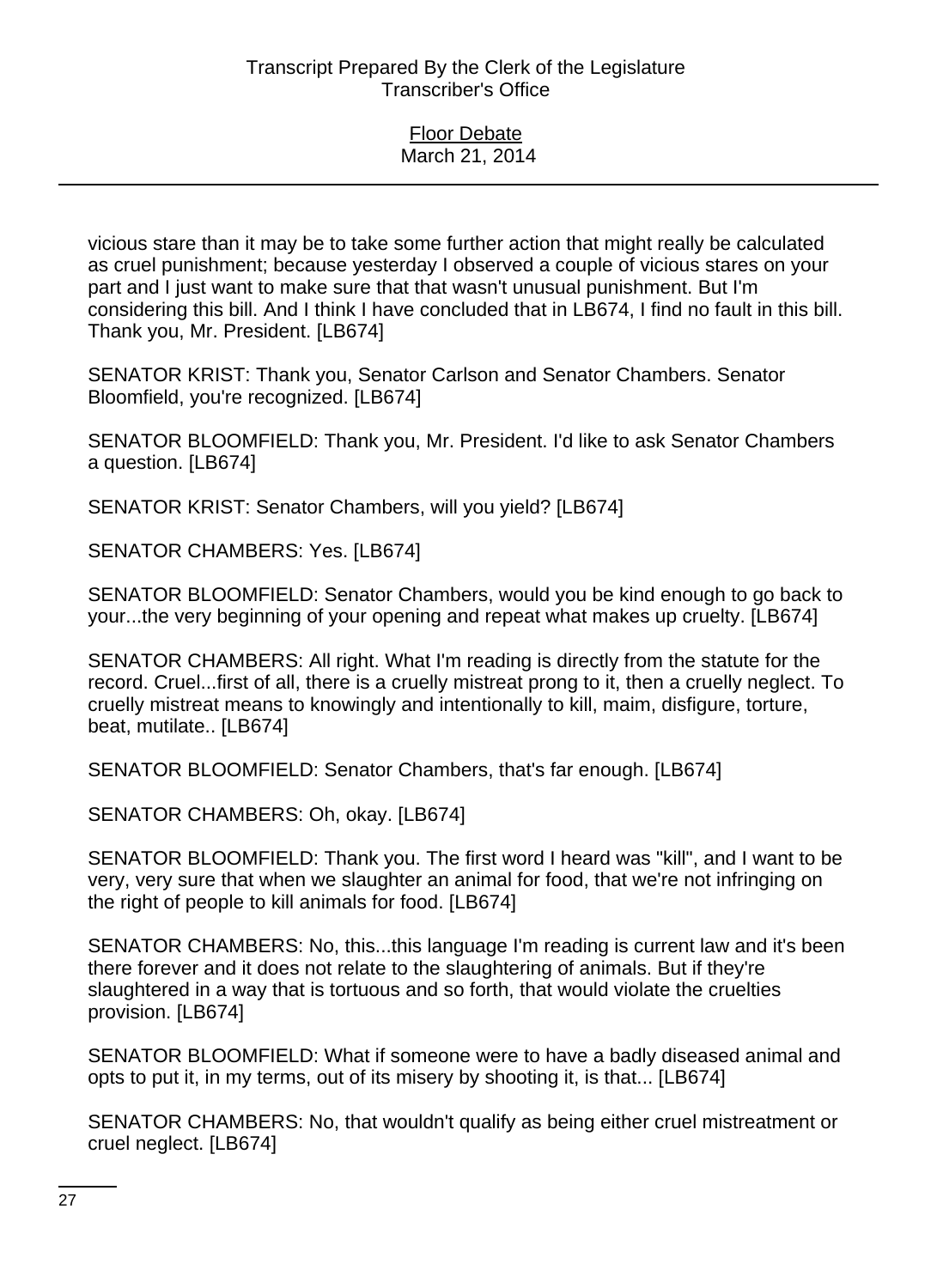SENATOR BLOOMFIELD: Okay, I just wanted to get that on the record. I was sure that was what you meant and thank you. [LB674]

SENATOR CHAMBERS: Thank you, "Johnny." [LB674]

SENATOR KRIST: Thank you, Senator Bloomfield and Senator Chambers. Senator Chambers, you're next in the queue. [LB674]

SENATOR CHAMBERS: Thank you. Mr. President, members of the Legislature, for the record I do want to make some things clear about this. The case that led to...oh, and by the way, the other person who came in support of the bill was a member of the Lancaster County Attorney's Office. He's a deputy county attorney and the County Attorneys Association agreed with the bill. This breeder had animals in such bad circumstances that lower jaw bones...lower jaws were missing, teeth missing, rotted teeth, fur was matted, they were vermin infested. It was such a bad situation that the judge described that operation as an animal Auschwitz. That was one of the worst concentration camps and death camps that was operated during the Holocaust. This operator pleaded guilty to cruel neglect. And when you enter a plea bargain, the person who enters the plea gets something in exchange. So rather than being charged with animal cruelty, she was allowed to plead guilty to the cruel neglect. The maximum sentence, since there would be no jail time, of probation was two years...or three, I believe it was two. Since there was no allowance in the law itself to prevent such a person convicted of that offense from owning animals, the judge could only impose a period of time during which she could not own animals that would be equal to the period of probation. The probation, whether the maximum was two years or three, was not the five years of limiting ownership or possession that is available under the cruelly mistreating an animal. This bill was brought because the judge was surprised that you could not give the five-year limitation. The county attorney was surprised that you couldn't, because everybody who deals with this area of the law had assumed that the law had been written in such a way that that limitation on ownership could be five years regardless of whether it was cruel mistreatment or cruel neglect. This bill is designed to give the judge the discretion to restrict ownership or possession for five years, just as currently is allowed under the law for cruel mistreatment. If what I've said has made it unclear, then any questions you ask that will give me a chance to further clarify I'm prepared to answer. Thank you, Mr. President. [LB674]

SENATOR KRIST: Thank you, Senator Chambers. Senator Davis, you're recognized. [LB674]

SENATOR DAVIS: Thank you, Mr. President. Would Senator Chambers yield to a few questions? [LB674]

SENATOR KRIST: Senator Chambers, will you yield? [LB674]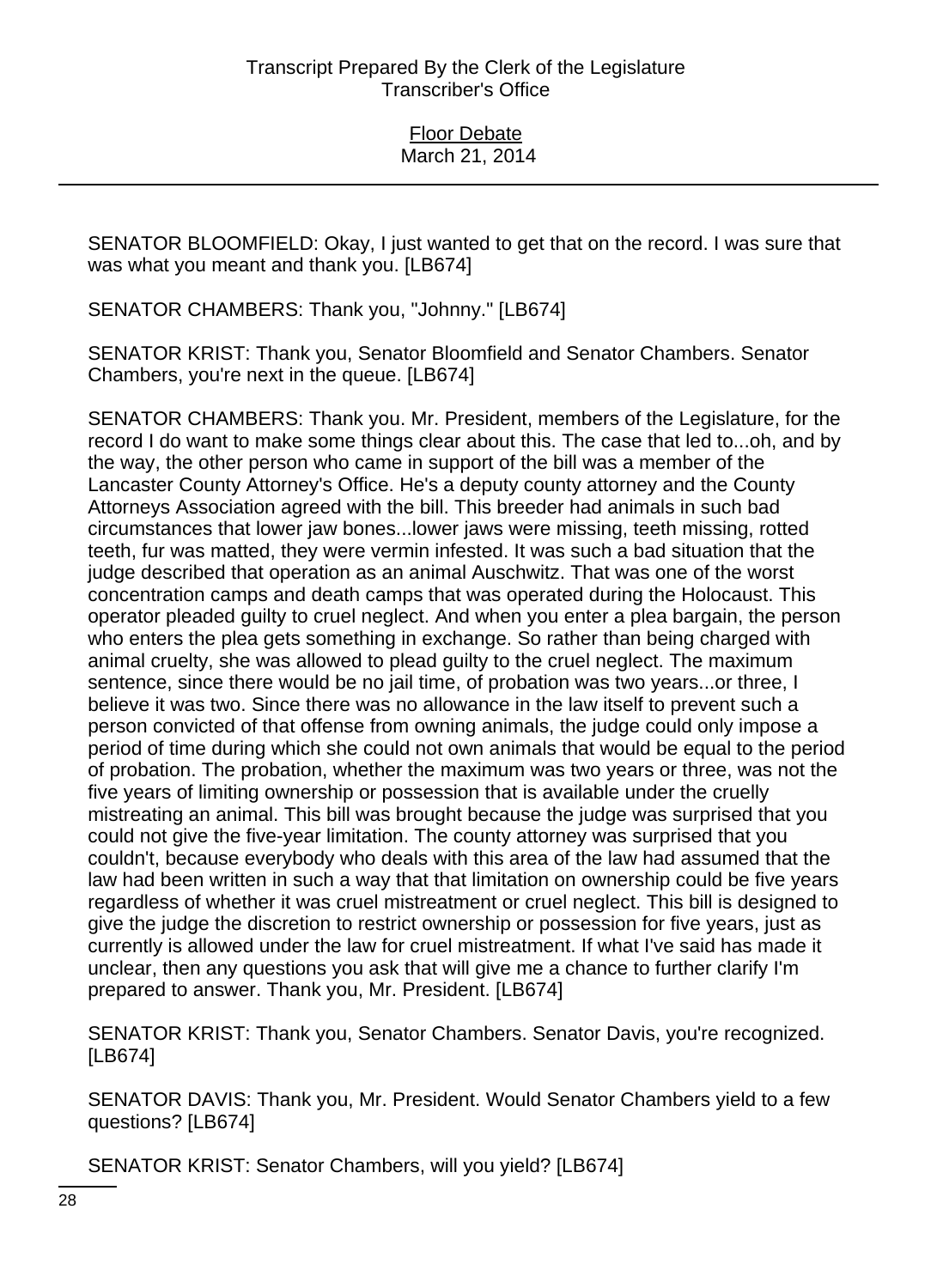SENATOR CHAMBERS: Yes. [LB674]

SENATOR DAVIS: Senator Chambers, I want to follow up a little bit on what Senator Bloomfield discussed. I know exactly what your intention is here and I fully support it a hundred percent. I always am concerned about unintended consequences so can you...can you elaborate a little more on cruel mistreatment and what some of those...what the statute says about that in terms of what is that? [LB674]

SENATOR CHAMBERS: All right. And the statute for the record would be 28-1008. And this is what it says about the cruel mistreatment, it says: to knowingly and intentionally kill, maim, disfigure, torture, beat, mutilate, burn, scald, or otherwise inflict harm upon any animal. And this language has been construed to mean that you're talking about a type of mistreatment that is tortuous and along the lines of this itemization. [LB674]

SENATOR DAVIS: Thank you. And what about neglect, can you talk about that a little bit? [LB674]

SENATOR CHAMBERS: Yes, again I'll read the language of the current law in which I'm not changing: it means to fail to provide any animal in one's care whether it's owner or custodian with food, water, or other care as is reasonably necessary for the animal's health. [LB674]

SENATOR DAVIS: And the reason I'm asking this question, Senator Chambers, we had a...we had some situations a year ago with some horses in a small community that were confined in a small pen. And the community was very upset about the conditions that the horses were held in and the state...the statute, I think, called for the veterinarian to come out and evaluate that and he didn't find an issue with that. So it became a very problematic thing for the community because it was a small community without any zoning regulations. But this wouldn't have any impact on that, would it? [LB674]

SENATOR CHAMBERS: In what way? [LB674]

SENATOR DAVIS: What you're doing with the changing of the statute is, basically, prohibiting people from ownership of livestock. So we're not impinging on the...on how a community enforces its regulations. [LB674]

SENATOR CHAMBERS: First of all, I'm not dealing with any of the language that I read... [LB674]

SENATOR DAVIS: Right. [LB674]

SENATOR CHAMBERS: ...at all. The only thing this does is to allow the person who is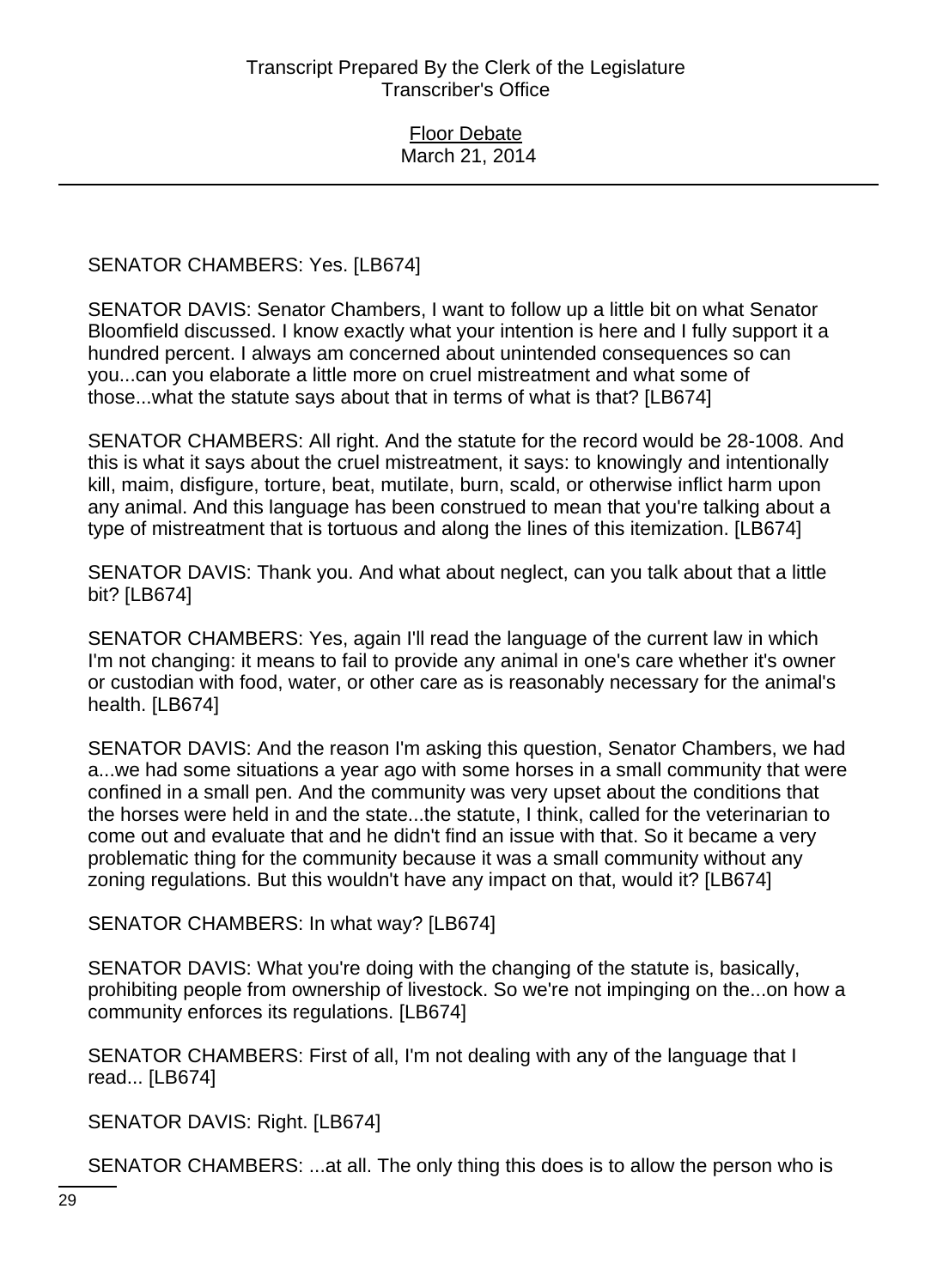| <b>Floor Debate</b> |
|---------------------|
| March 21, 2014      |
|                     |

convicted of the cruel neglect to be restricted as far as owning for five years as is the case with cruel mistreatment. Now if the person pleads guilty or is convicted of the cruel mistreatment, the judge as a condition to that probation can restrict the ownership for the same period as the probation. But the probationary period maximum is not five years; I think it's three. So what the judge wanted, the prosecutors want is to let that period be five years, then it's the same as the other. [LB674]

SENATOR DAVIS: Thank you, Senator Chambers. I think that clarifies my points. I appreciate it. And I'll yield the rest of my time to Senator Chambers. [LB674]

SENATOR KRIST: One minute. [LB674]

SENATOR CHAMBERS: Thank you. Mr. President, members of the Legislature, as I stated, this, I believe, could have been a consent calendar bill, but because only 15 minutes would be allowed, even if there were no opposition, I would have wanted to be sure that the record is clear on what this bill does and what it does not do and I wasn't sure whether that could be done in the 15 minutes and I would have not wanted anybody to be put in a position of voting for a bill that seems on its face to have no problems, but there could be some lingering questions in their mind. So I let the Speaker know that instead of my trying to get it taken as a consent calendar bill, I would try to get it taken as it is now as a Speaker priority bill. So that is as much as I have to say. [LB674]

SENATOR KRIST: Thank you, Senator Chambers and Senator Davis. Seeing no one else in the queue, Senator Chambers, you're recognized to close on your bill. [LB674]

SENATOR CHAMBERS: Since I've undertaken to involve Mr. Langan in this, I'm going to read his testimony into the record because I think it will really give a better presentation of what this is all about than what I gave. I was explaining the best I could; he is an advocate. Good afternoon, Chairman Ashford and members of the Judiciary Committee. My name is Mark Langan and I am the vice president of field operations for the Nebraska Humane Society. We provide animal control service in the Omaha area and Sarpy County and also routinely provide assistance and advice throughout Nebraska. On November 15, 2013, defendant Julia Hudson was sentenced in Lancaster County Court on the charge of cruelly neglecting dogs under the Nebraska State Statute 28-1009. Hudson had been operating a puppy mill type operation in Malcolm for years, and was finally prosecuted for allowing dogs to live in filthy conditions while suffering from a variety of medical conditions. Some of the issues that her dogs suffered from were ear infections, congenital leg issues, heart murmurs, skin conditions, dirty and crusted paws, infected wounds and sores, umbilical hernias, eyes and eye infections, and most seriously, several dogs had missing and rotted teeth and missing lower jaws. In fact, the conditions of this puppy mill were so horrendous that when Judge Timothy Phillips of the Lancaster County Court sentenced Hudson to two years probation, he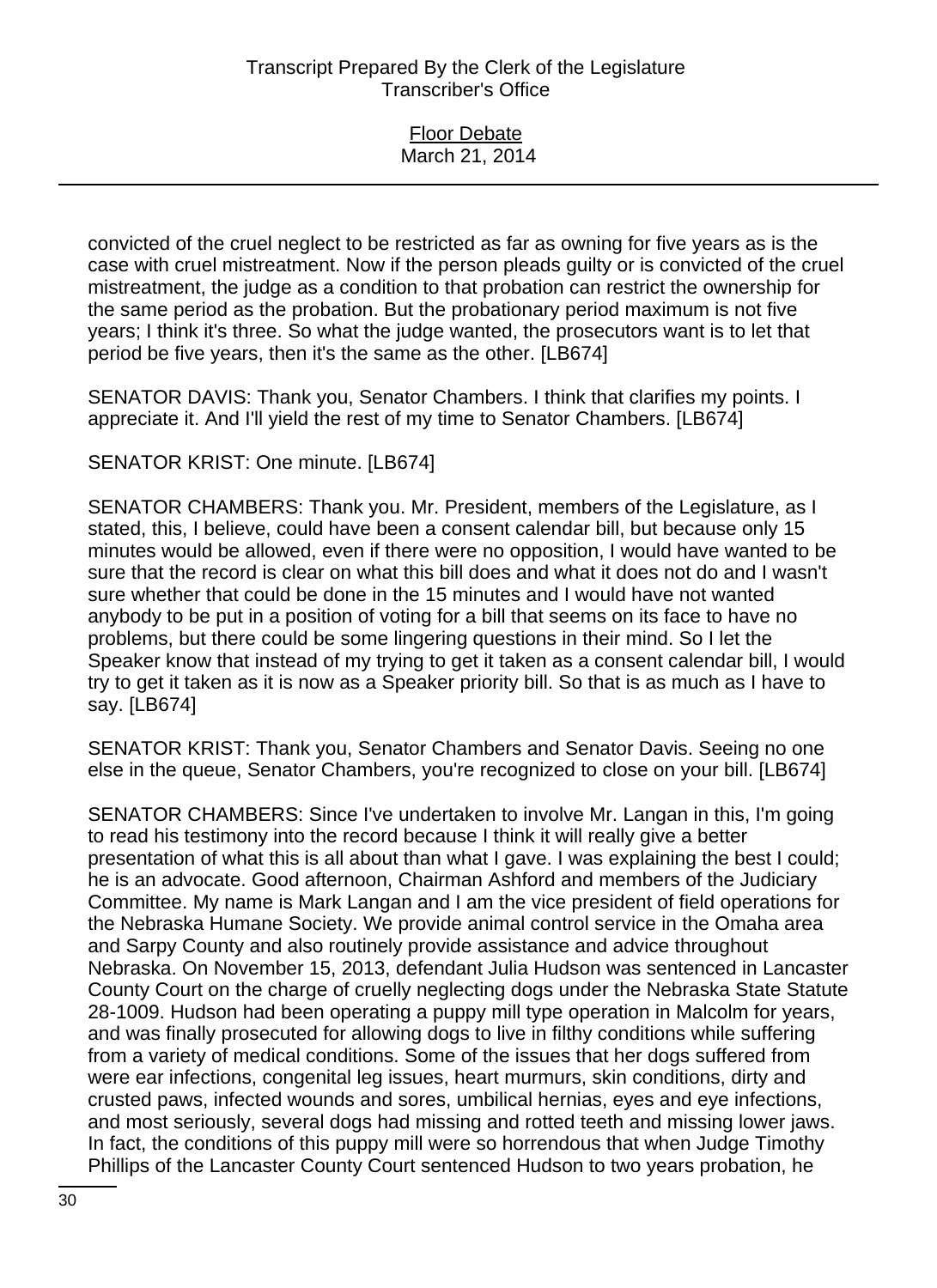#### Floor Debate March 21, 2014

referred to her puppy mill operation as an "animal Auschwitz." Both Judge Phillips and the Lancaster County Attorney's Office expressed frustration that Nebraska Statute 28-1019 could not be applied to the Hudson case. This statute allows the sentencing judge to impose animal ownership restrictions to those convicted of animal cruelty for up to five years on a misdemeanor charge. Why was Judge Phillips not allowed to impose that five-year restriction? It's best explained by pointing out that Nebraska Statute 28-1008 defines two distinct types of animal cruelty...which I've already read. Then he said: Currently, Statute 28-1019 only allows judges to impose a five-year ownership restriction...I'm hurrying right along...for those convicted on the misdemeanor charge of cruelly mistreating animals, and not for those cruelly neglecting animals, which is what Julia Hudson was convicted of. It is the position of the Nebraska Humane Society that judges should be allowed to impose a five-year animal ownership restriction for those who either cruelly mistreat or cruelly neglect animals. I think it's important to point out that LB674 does not change the portion of the state law which gives judges the discretion to impose the five-year animal ownership restriction in misdemeanor cases. Judges currently have the choice in misdemeanor animal cruelty cases and we're not trying to change that portion of that statute. Thank you very much. And quoting him and Elvis Presley, I will also say, thank you very much. [LB674]

SENATOR KRIST: Thank you, Senator Chambers. You have heard the closing. The question is the advancement of LB674 to E&R Initial, all those in favor vote aye; opposed, nay. Have all those voted that wish to? Please record, Mr. Clerk. [LB674]

ASSISTANT CLERK: 25 ayes, 0 nays on the motion to advance the bill, Mr. President. [LB674]

SENATOR KRIST: LB674 advances. (Visitors introduced.) Mr. Clerk, next item. [LB674]

ASSISTANT CLERK: Mr. President, LB799 introduced by Senator Carlson. (Read title.) The bill was read for the first time on January 10; referred to the Banking, Commerce and Insurance Committee. That committee placed the bill on General File with committee amendments. (AM1730, Legislative Journal page 523.) [LB799]

SENATOR KRIST: Senator Carlson, you're recognized. [LB799]

SENATOR CARLSON: Thank you, Mr. President, members of the Legislature. I'm introducing LB799 which was heard by the Banking, Commerce and Insurance Committee on January 28. The committee advanced the bill on a 7-0-1 vote. This bill would amend a section of law that requires every insurance company licensed to do business in Nebraska to annually file the executive salaries and board of directors compensation with the director of Insurance. This section of Nebraska statutes has been in effect for nearly 100 years. The goal of the law was to allow the commissioner to see how companies were being run and where the profits were going; in essence, to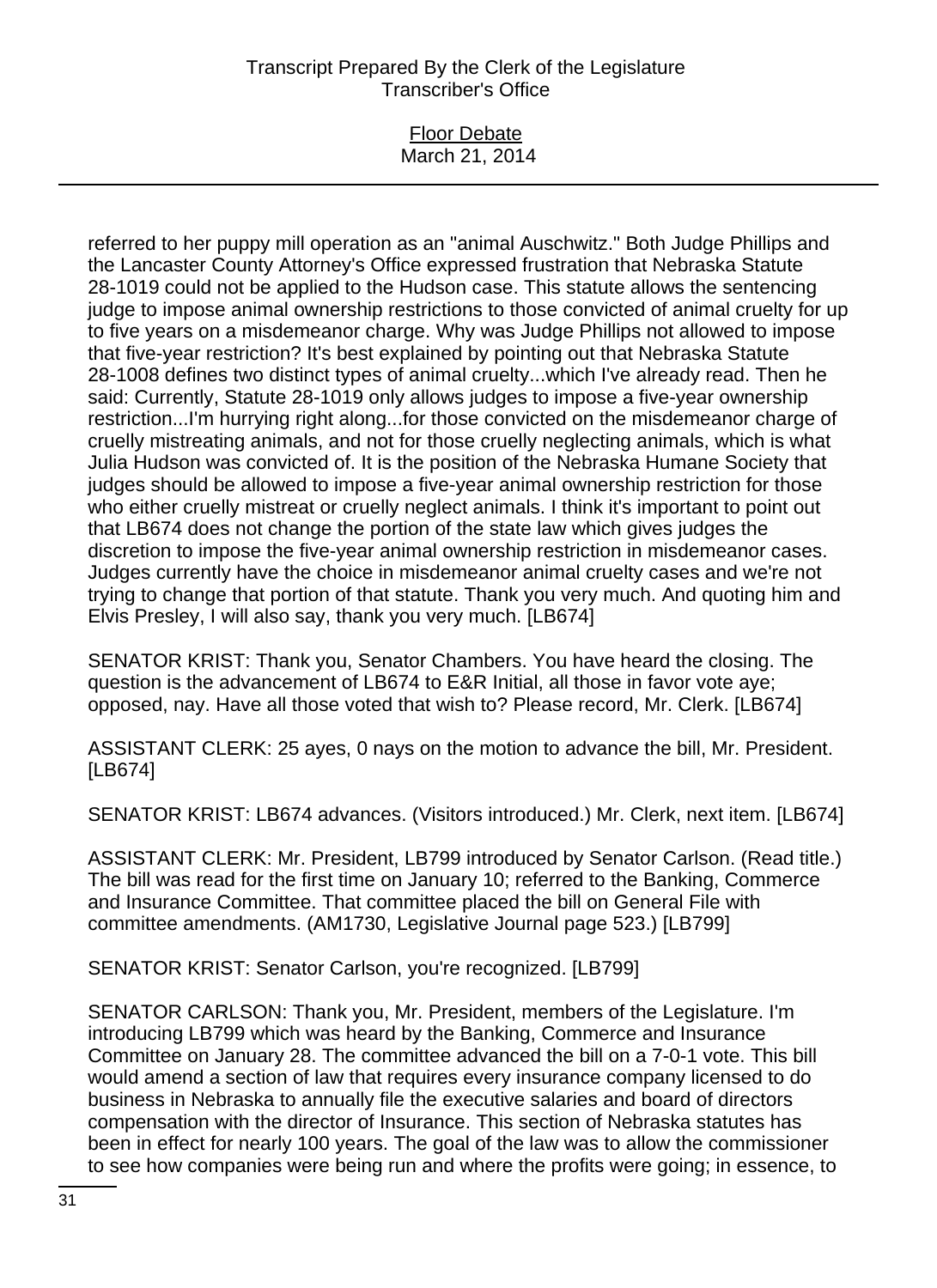#### Floor Debate March 21, 2014

protect the purchasers of insurance. Nebraska also has what are referred to as sunshine laws. These laws make all state records public unless there is a specific exemption. Nebraska's public record law, Section 84-712.01, made public the officers' and executives' salaries of the aforementioned insurance companies. This information should be collected for regulatory purposes only. There is no public policy to making public the salaries of private company executives, and this is the only place in Nebraska law where the state requires private companies to disclose salaries. Other regulated businesses in our state--banks, telephone companies, numerous businesses under the Nebraska Advantage Act--are not required to make public their executive salaries. And let me point out that this bill only impacts private companies. Public companies are subject to the Securities and Exchange Commission, and under the SEC public companies are required to file certain information of value to investors to determine the risk involved in those companies. The salaries and benefits of the top six executives will still be made public in nonprivate businesses. There's a committee amendment to follow which defines the limits of such public disclosure as to private insurance companies. We say in Nebraska that we're a business-friendly state. We encourage businesses to come here. We encourage them to do business here. We encourage them to hire other Nebraskans and thus increase the number of private sector jobs that we have in the state, which is the key to small business, which is the economic engine of our state. And I would ask for your support on LB799 and also the amendment that is coming forth. Thank you. [LB799]

SENATOR KRIST: Thank you, Senator Carlson. As the Clerk said, there are committee amendments from the Banking, Commerce and Insurance. Senator Gloor, you're recognized to open. [LB799]

SENATOR GLOOR: Thank you, Mr. President. The committee amendment AM1730 would leave undisturbed the current requirement that the salaries and compensation of insurance company officers shall be filed with our director of Insurance. Committee amendments would add new provisions that provide that the salary and compensation information required to be filed must be maintained as confidential by the director, may not be subject to disclosure to persons outside the Department of Insurance except under two instances: first, as agreed to by the insurance company; or number two, as ordered by a court. Thus the information would continue to be filed with the director, used as the director sees fit to ensure the business vitality of that entity, but its release would happen only with the agreement of the insurance company or pursuant to a court order. I'd urge adoption of the committee amendments. [LB799]

SENATOR KRIST: Thank you, Senator Gloor. You've heard the opening on AM1730 to LB799. Those wishing to speak: Senator Schumacher and Senator Coash. Senator Schumacher, you're recognized. [LB799]

SENATOR SCHUMACHER: Thank you, Mr. President and members of the body.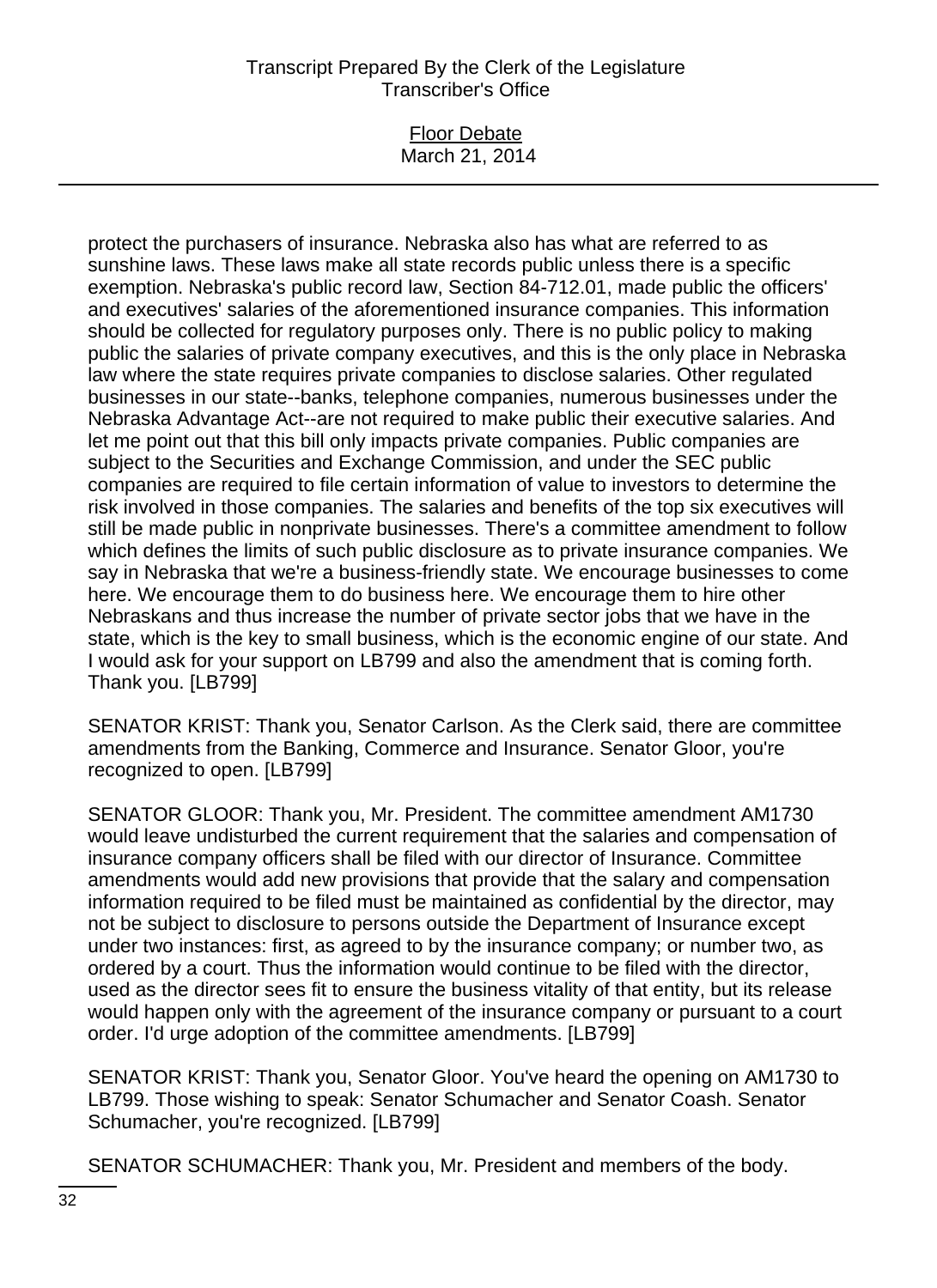### Floor Debate March 21, 2014

Sometimes I sit in my chair and I wonder how much of what we do here will make a difference to anybody 100 years from now. And today maybe I have part of that answer. This is a 100-year-old rule and it's making a difference, so much of a difference that it's worth \$50,000 in lobbying fees from an out-of-state company to get rid of. Let's roll back in time 100 years. Our pioneers recognized the value of insurance, particularly mutual insurance, where they threw money into a pot so in case somebody's barn burned down or somebody was hurt, a member of the company could get money back out and reimbursed. But in that age, as in this age, there was a distrust, a distrust that some slickers would get control of a company and end up taking off its value in high compensation for the officers. And so we have a rule that if you're in the insurance business, the salaries of your executives are public in case your members who own your company want to know or in case the public wants to know, that rule has been there and it has proved to be a leadership rule, because when things went south in the 1930s because of slickers in charge of big companies were taking advantage of the system, cutting a fat hog, the rule that came into play for companies that were owned by the public and the insurance companies by having their members own them or owned by the public, you had to publish and you had to declare your salaries to the SEC. And it's proved to be good policy. Time has gone on and one of the things that happened in 2008 was you had real cozy arrangements in public companies, particularly in the financial industry, particularly those in our state, where the boards of directors looked the other way on the officers of a company because they were greatly compensated, and the officers took advantage of the situation because they were greatly compensated. And so you had multimillion-dollar salaries and compensation packages that were, in a sense, working against our national interest and led us down a path to which we are suffering yet today. What this particular bill seeks to do is to hide from the public that which serves a public interest to know. Nationally...and the reason it's so important and worth so much lobbying money, nationally Nebraska's rule has become a beacon that has allowed these salaries to be known nationwide and has countervailed against the runaway type of compensation that so many of us feel just is wrong. [LB799]

# SENATOR KRIST: One minute. [LB799]

SENATOR SCHUMACHER: With millions and millions of dollars in compensation being paid to these executives, it is the public's right to know because the public owns these companies through ownership of their policies, either that or they're public companies that we know through the Securities and Exchange Commission. This bill repeals something that is serving a public function, and there is no public function served by the repeal of this bill. The Department of Insurance never even bothered to show up at the hearing. That tells you it's just not a dusty old bill or dusty old law, but it is something that is important and it's important for the transparency and the integrity of our industry. It is a leadership role that we have in this United States and insurance transparency, and there is no publicly sound reason for it to be repealed. Thank you. [LB799]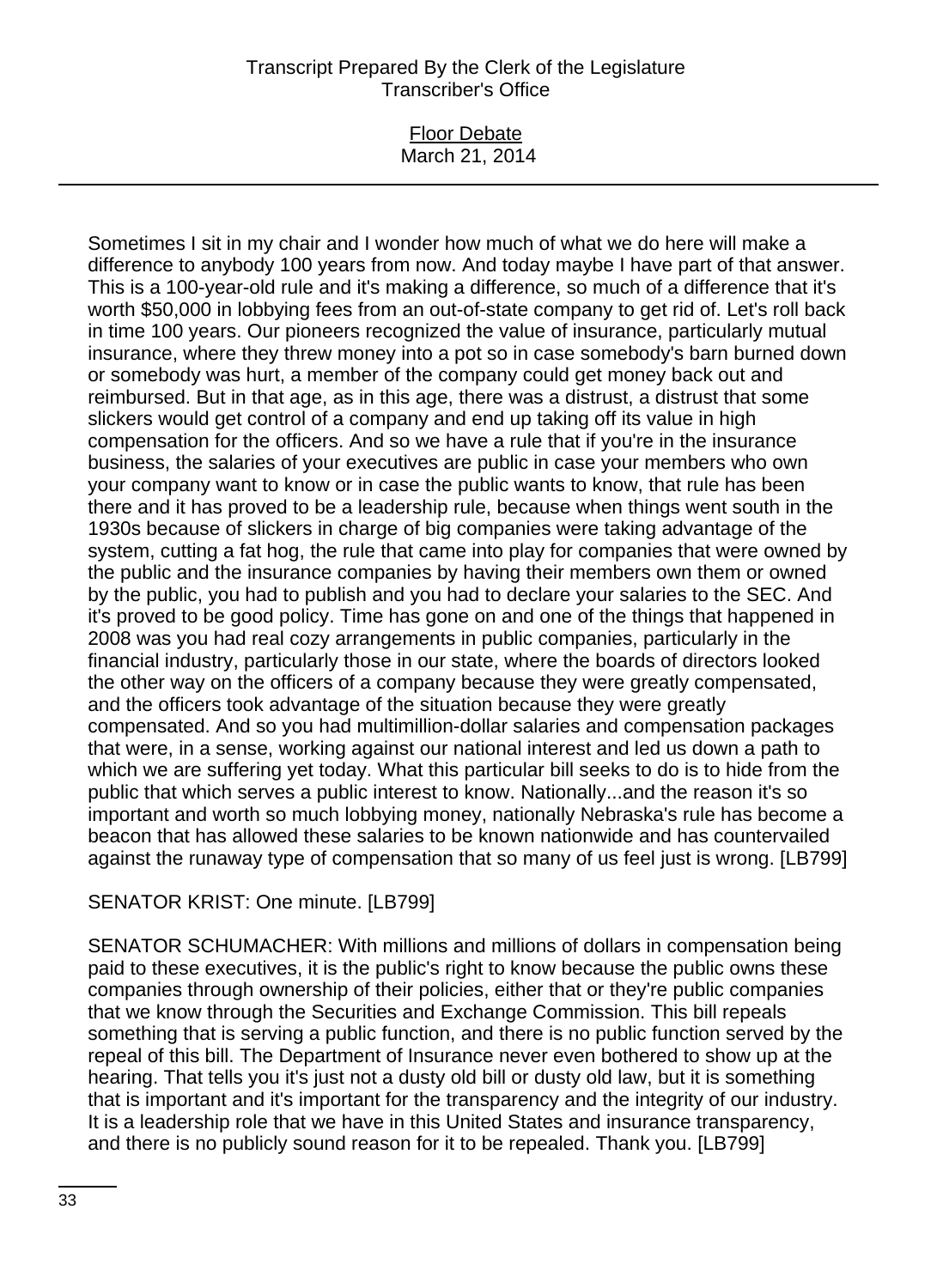SENATOR KRIST: Thank you, Senator Schumacher. Senator Coash, you are recognized. [LB799]

SENATOR COASH: Thank you, Mr. President. Good morning, colleagues. I wanted to take the opportunity to use LB799 to talk about some insurance bills that I've struggled with. I have a bill to provide coverage for children with autism but it's still in the committee. It's a bill from last year, a bill I prioritized. Couldn't get out. Asked for it again this year. Has not come out. I don't even know where I stand with the bill as it relates to the committee. I have 18 cosponsors on this bill. I have addressed every concern that has been brought to me on this bill. The Insurance Committee is reluctant to let bills that include a mandate out of their committee, and I think they have reasons for that and some of those reasons I agree with. The main reason that I hear bills don't come out of that committee as it relates to an insurance mandate is we've got an insurance lobby who fights against this. I've taken care of those concerns. I have spoken with Senator Gloor. We are working together but I still haven't got a vote on this bill, and I've asked for one and we're going to continue to have that discussion. LB799 is a vehicle for me to get a vote on this bill and if I have to, I will use it. But I will not...I will tell you it is not my first choice. I don't want to do a pull motion. I want to find a way to provide this coverage for children who, without it, have to move to other states to get it. I am frustrated and I'm not alone in this. There have been bills...everyone of us has bills we can't get out of committee, so we do what we can. We prioritize them. I may not have the votes to get this out of committee, I just don't even know, but I will have my vote on this bill. And LB799 is important to somebody but it's not as important to me as the bill that I can't get out of committee. In fact, Senator Schumacher, you're giving me even more reason to doubt whether or not this bill can go. Thank you for your comments. I will continue to work in good faith with the Chair of the committee. We've talked about that. But I am not going to do anything sneaky. I am telling you my intention. My intention is to have a vote on my bill, and if the vote is a committee vote and it is 1 vote to move it and 7 votes against it, that's the vote. That let's me know who I need to work with. That let's me know what concerns I have to address. Here's my opportunity and I will take it if I have to. [LB799]

SENATOR KRIST: One minute. [LB799]

SENATOR COASH: This has been a long time coming. It is not out of the realm of possibilities to pass a bill in this Legislature that requires an insurance company to do something that they may not want to do. In my time here I've voted on a handful of them. I will continue to work on this and I will not give up and I will do what I feel I have to do. Thank you, Mr. President. [LB799]

SENATOR KRIST: Thank you, Senator Coash. Senator Chambers, you're recognized. [LB799]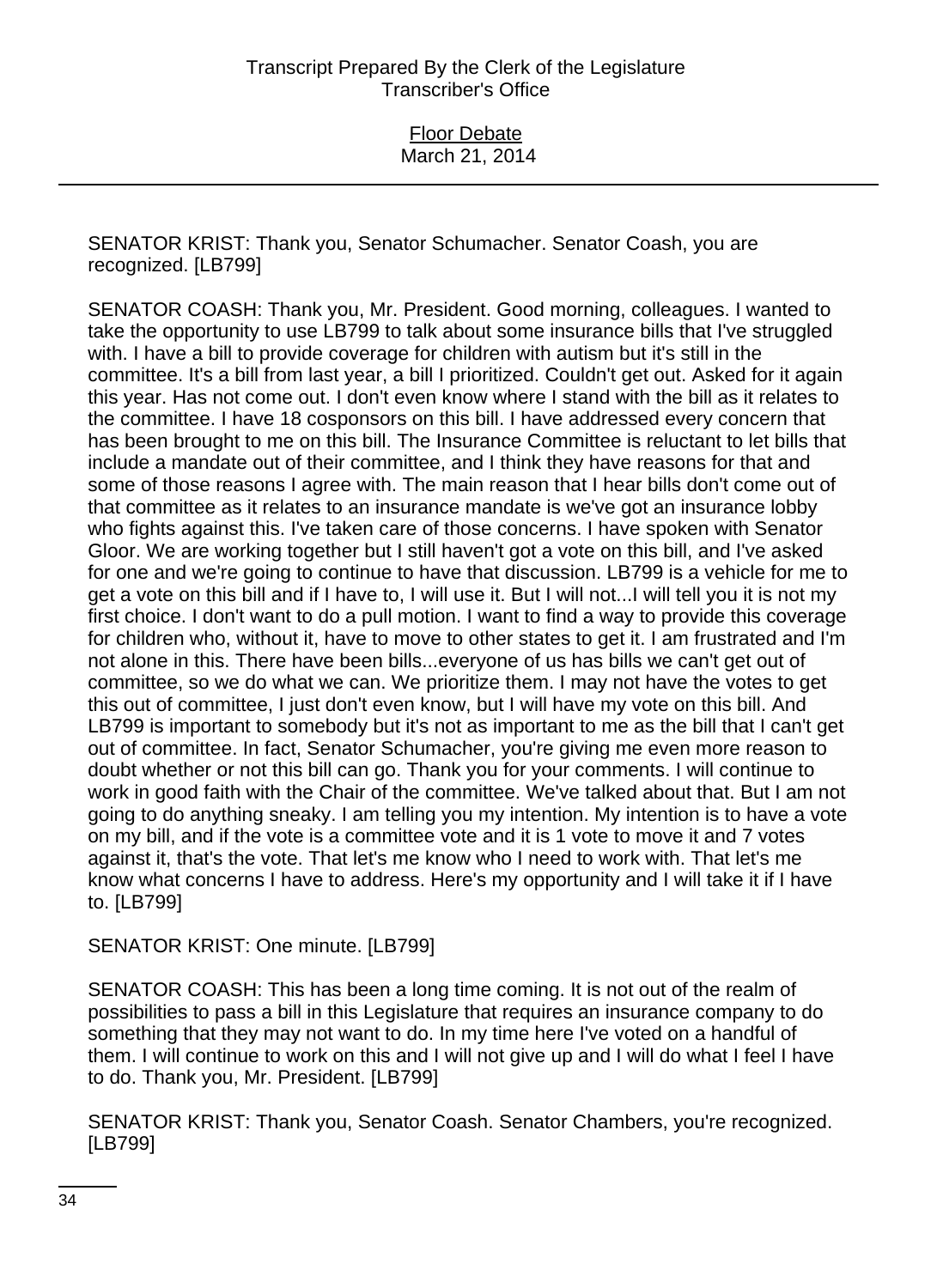SENATOR CHAMBERS: Thank you, Mr. President. Both speakers said things that I agree with, but my advice to Senator Coash would be not to put it on this bill, because I don't think this bill, LB799, should go anywhere. I refer from time to time to Senator Schumacher as the "Professor." Today he fulfilled that function by giving us some history on this provision that LB799 attempts to do away with. If this is a bill...let me ask Senator Schumacher a question or two if I may. [LB799]

SENATOR KRIST: Senator Schumacher, will you yield? [LB799]

SENATOR SCHUMACHER: Yes. [LB799]

SENATOR CHAMBERS: Senator Schumacher, you said \$50,000 is being paid in lobbying fees to get this provision of Nebraska law repealed. Did I hear you correctly? [LB799]

SENATOR SCHUMACHER: You did. [LB799]

SENATOR CHAMBERS: Is it a Nebraska insurance company trying to get this done? [LB799]

SENATOR SCHUMACHER: No, it's an outfit out of Texas. [LB799]

SENATOR CHAMBERS: From where? [LB799]

SENATOR SCHUMACHER: Texas. [LB799]

SENATOR CHAMBERS: Texas. And they want to get an item repealed in Nebraska law. [LB799]

SENATOR SCHUMACHER: That is correct, Senator Chambers. [LB799]

SENATOR CHAMBERS: Thank you, Senator Schumacher. Members of the Legislature, that should cause a question. If the insurance companies that operate in this state right now and have always operated in this state for the decades that Senator Schumacher has explained to us this provision has been in the law, why would we even give serious consideration to repealing it at the request of a Texas company that has paid lobbyists \$50,000 to do this? Any insurance company that is going to operate in this state will know that it's subject to the laws of this state. I'm not aware of any company having said that they want to set up in Nebraska but they won't do it because of this provision. As a matter of fact, and I think it was the one that has the big wheel coming out of the water then falling down and splashing, a few years ago was interested in coming to Nebraska. And this was not mentioned as a deterrent at all. I was the biggest deterrent because there were questions I wanted answered. But for some other outfit to try to get this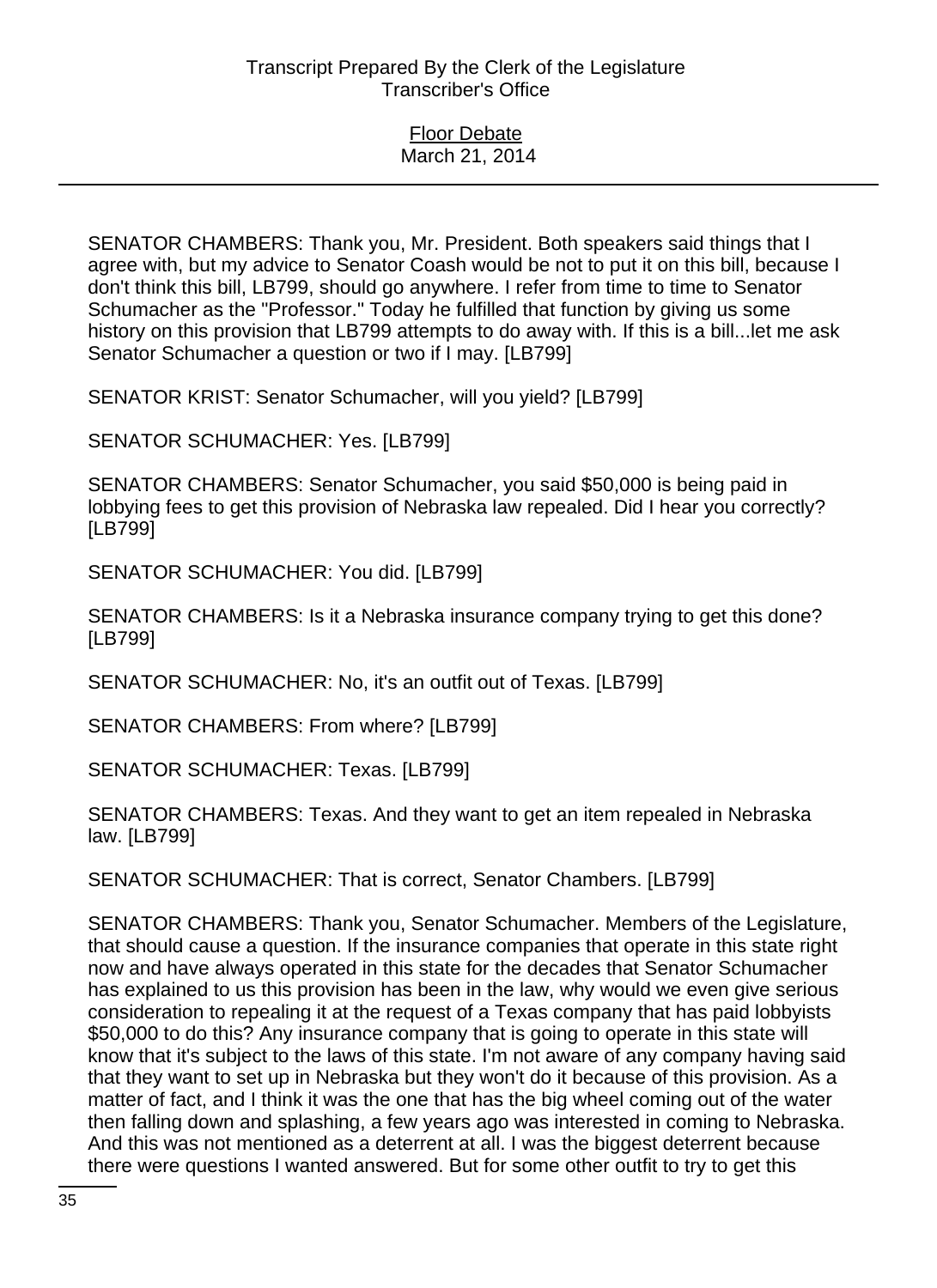repealed causes me to have to ask "Parson" Carlson a question or two if he will yield. [LB799]

SENATOR KRIST: Senator Carlson, will you yield? [LB799]

SENATOR CARLSON: Yes, I will. [LB799]

SENATOR CHAMBERS: Senator Carlson, what is the name of the company that is trying to get this provision repealed, if you know? [LB799]

SENATOR CARLSON: It's USAA. [LB799]

SENATOR CHAMBERS: And what does that stand for if you know? [LB799]

SENATOR CARLSON I don't know. United States something association. [LB799]

SENATOR CHAMBERS: You put a C in there. Does the US...is the first A, does that mean United States of America A something else, but you don't know for sure? Is that company thinking about setting up an office in Nebraska? [LB799]

SENATOR CARLSON: They are already doing business in Nebraska. They're doing a considerable amount of business in Nebraska. [LB799]

SENATOR CHAMBERS: How long have they been here if you know? [LB799]

SENATOR CARLSON: I don't know that. [LB799]

SENATOR CHAMBERS: Okay. But this provision, they didn't...or did they, say that if this provision is not taken out then they're going to leave Nebraska? [LB799]

SENATOR CARLSON: No, I'm not aware that they did. [LB799]

SENATOR CHAMBERS: Thank you. Members, why do it then? This has served the public, and Senator Schumacher has pointed out the public nature of insurance companies, so I don't have to go into that. [LB799]

SENATOR KRIST: One minute. [LB799]

SENATOR CHAMBERS: If there is not a very sound reason to get rid of something that is a part of the warp and woof of the system of law in this state, then I don't think we ought to do it. The only way I think Senator Coash should attempt to use this bill is to draft an amendment that would repeal all of the provisions...or strike all of the provisions from this bill and insert his bill in its place. But I don't look for smooth sailing for this bill.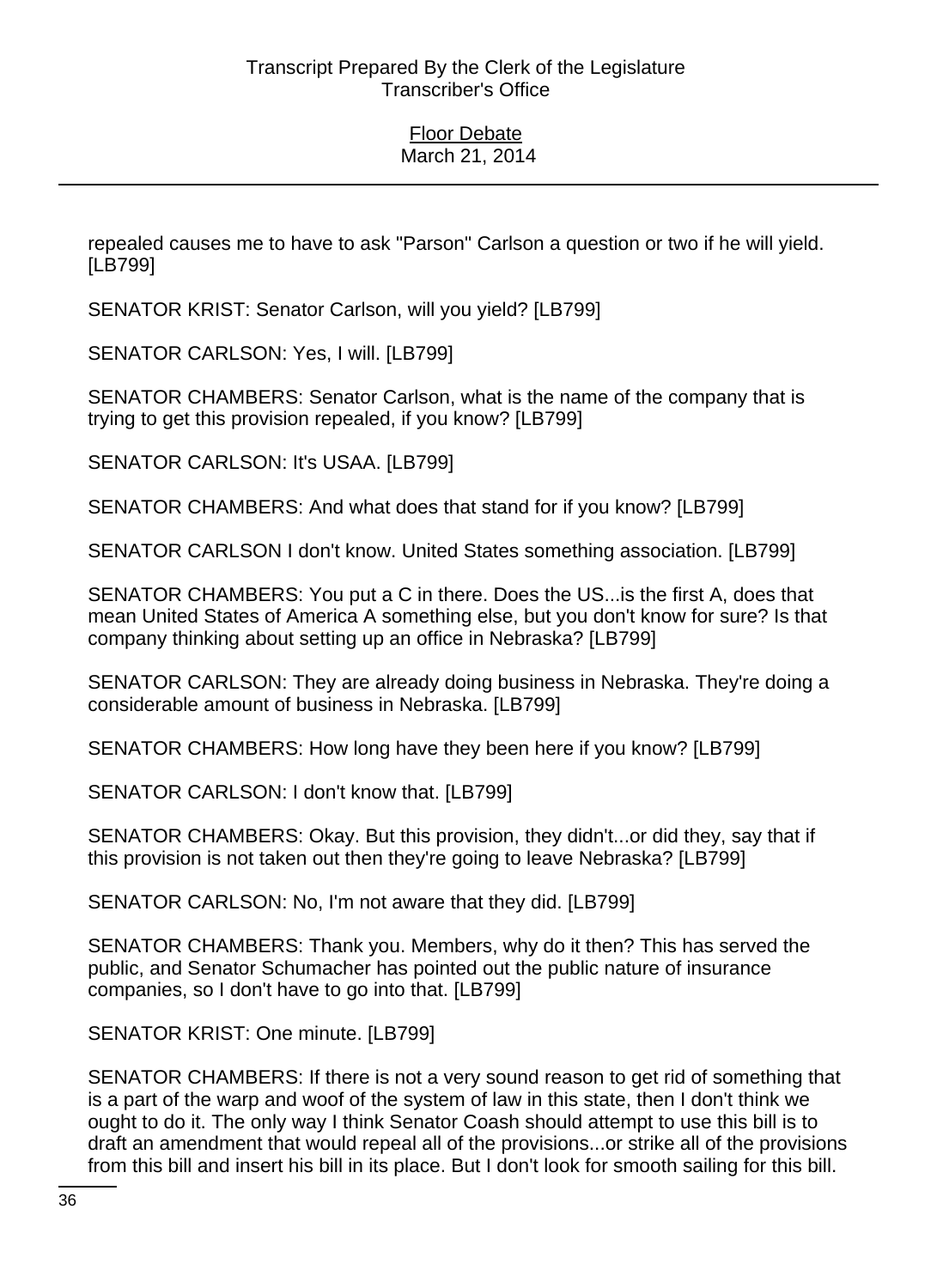Thank you, Mr. President. [LB799]

SENATOR KRIST: Thank you, Senator Chambers. Senator Schumacher, you are recognized. [LB799]

SENATOR SCHUMACHER: Thank you, Mr. President. This is not intended as a filibuster. I think we can get an up or down vote and move on with life. But I do want to make it clear that this particular maneuver to conceal the salaries of insurance companies serves no public interest. It only serves the self-serving interest of high paid boards of directors and executives who are paid millions upon millions upon millions of dollars and must evidently be ashamed of it. Furthermore, there must be no sound regulatory basis for this attempt to conceal transparency in this industry. Our Insurance Department didn't come before the Insurance Committee and say, gosh, we can't get anybody to write insurance in Nebraska, because, you know, their millionaire executives will have their salaries revealed. No. We haven't heard any outcry that companies won't even establish in Nebraska. In fact, we have one of the strongest insurance industries in the country. Our Nebraska companies aren't ashamed of their salaries. They're not leading this effort. They may toot along with it, why not? But they're not leading this effort. This has...our law has created an uncomfortable situation for one company who thinks that somehow Texas politics plays well in Lincoln, Nebraska. We have an opportunity to send word to the country that we're not afraid of transparency here. Our insurance companies aren't afraid of transparency here. We are not a Unicameral that can be led down a road of concealment by a bill that simply, in its language, in its heading, would seem to indicate this is just getting rid of some old dusty law. Thank God for transparency or we would have never known about the \$50,000. Why? Why on earth would we conceal this information from the public? What possible good? What possible good, members? I will not aid and abet an effort by a Texas company to do this to Nebraskans. Thank you. [LB799]

SENATOR KRIST: Thank you, Senator Schumacher. Senator Davis, you're recognized. [LB799]

SENATOR DAVIS: Thank you, Mr. President. I wonder if Senator Schumacher would yield to a few questions. [LB799]

SENATOR KRIST: Senator Schumacher, will you yield? [LB799]

SENATOR SCHUMACHER: Yes, I will. [LB799]

SENATOR DAVIS: So Senator Schumacher, as I understand what you're trying to do here by blocking this bill, is to keep these salaries available to everybody who would want to know what they are, is that correct? [LB799]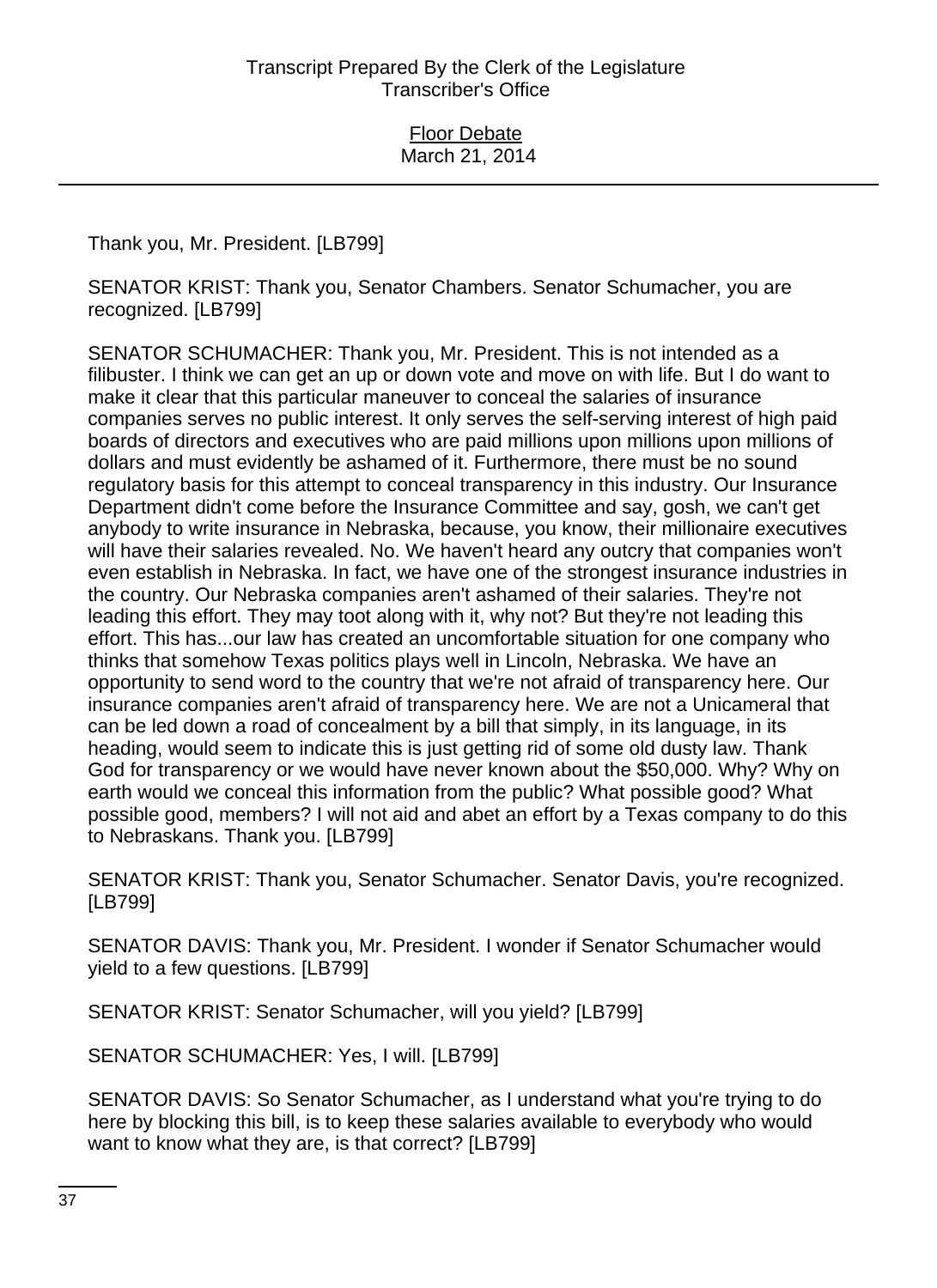SENATOR SCHUMACHER: That's correct. [LB799]

SENATOR DAVIS: And can you tell us a little bit about USAA? [LB799]

SENATOR SCHUMACHER: I don't know much about the company other than it has a marketing program which seems to market to anybody who was in the service or who has a lineal ancestor or...I'm not sure if it extends to children, but a service member somewhere in its lineage. [LB799]

SENATOR DAVIS: In fact, what it really does is capitalize on its military connections, isn't that true? [LB799]

SENATOR SCHUMACHER: Oh, the advertisements indicate some little girl got their coverage because of something that happened on the moon in 1969, and yeah, they really...I mean, it's very effective advertising. [LB799]

SENATOR DAVIS: I've seen their advertising and I'm aware of that. But if Nebraska were to...and this is a mutual insurance company, and so in a mutual insurance company everybody who pays into it is essentially kind of a shareholder, is that the way you would describe it? [LB799]

SENATOR SCHUMACHER: Yes, and I think it's more than just one company. There's conglomerations of associated companies; one of them is a Delaware insurance company. I mean, this is a fairly integrated, big high-power operation out of Texas. [LB799]

SENATOR DAVIS: So is Nebraska the only state that has a law like this? [LB799]

SENATOR SCHUMACHER: Apparently we are, and that's why we're so important. We...Nebraska...lots and lots of insurance companies write insurance in Nebraska, and we are the only window to the inside of these salaries. [LB799]

SENATOR DAVIS: So as far you know, are there other companies that would be pressuring Nebraska to do away with this law; or is the only one that you know of? [LB799]

SENATOR SCHUMACHER: This is the only that's spending that kind of money. Now I think there was an association that appeared in the orchestra after the main event at the hearing, but...and, you know, why not? But as far as a burning desire, no. This is the only company that apparently is embarrassed by these salaries. [LB799]

SENATOR DAVIS: And Senator Schumacher, you've done a lot of research on this. Do you know what the salaries happen to be? [LB799]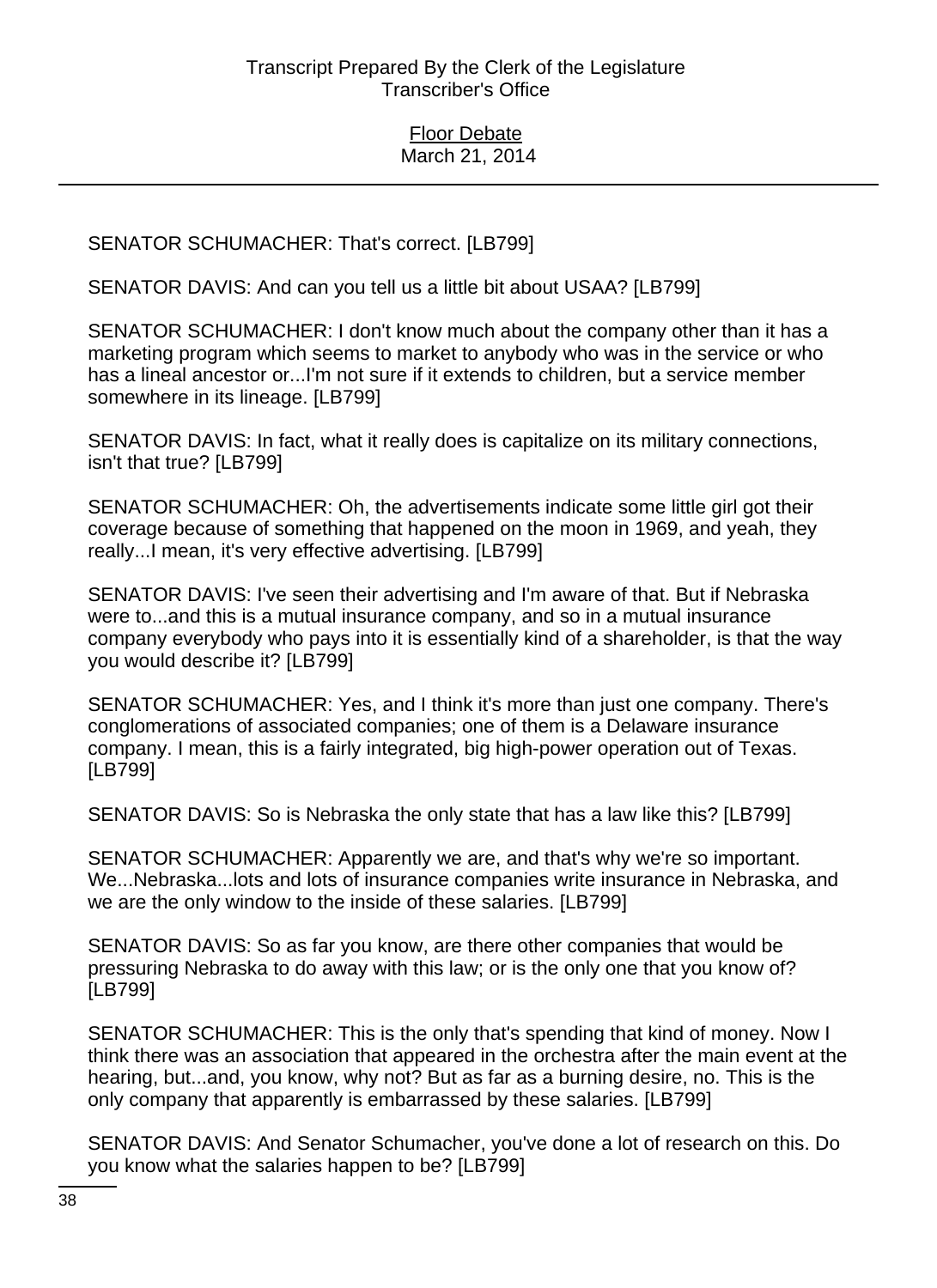SENATOR SCHUMACHER: Well, the information from some of the salaries indicate they run...what we're talking about here is something in the range of \$5 million to \$10 million a year. [LB799]

SENATOR DAVIS: For each of the high-placed officials? [LB799]

SENATOR SCHUMACHER: Yeah, these are the executive folks of this particular company. And it's very cleverly done because there's several companies, and these folks get a couple million from this company, a couple million from that company, another couple million from this company. And I suspect that our transparency leads them to have to do some explaining they'd just as soon not have to do. [LB799]

SENATOR DAVIS: Thank you, Senator Schumacher. I think you've made a very good case for keeping the law as it is in Nebraska. Transparency is good for everyone. It should be good for the companies, it should be good for Nebraskans, but it also should be good for the nation; and I strongly support you on this bill. [LB799]

SENATOR KRIST: Thank you, Senator Davis and Senator Schumacher. Senator Wallman, you're recognized. Actually, Senator Wallman, before you start, let me read a few things. (Visitors introduced.) Your turn, Senator Wallman. [LB799]

SENATOR WALLMAN: Thank you, Mr. President. Good morning. This smells a little bit like Wall Street, doesn't it? I really appreciate Senator Schumacher's comments, and I'm always about transparency. If we give money away, we have premiums to pay, and then this company goes bankrupt to whatever happened to a good friend of mine in the health insurance, folks, if the more control we have over how the money goes, where the money flows, all these things, it is very important to have a consistent economy because things can go bad and it hurts the guys at the bottom, never at the top. So I agree with Senator Schumacher and I'd yield the rest of my time to him. Thank you, Mr. President. [LB799]

SENATOR KRIST: Senator Schumacher, you've been yielded 4 minutes. [LB799]

SENATOR SCHUMACHER: I don't particularly want to burn up the body's time. We've got other business to do. The case is laid out. We can get in the bed with these folks for whatever reason they're inviting us in with them, or we can stand up as Nebraskans for transparency. We can say, don't try this stuff in the Nebraska Legislature. If there's a law that's outdated and dusty, our Insurance Department will tell us about it. Don't try and use us to further excessive compensation. Don't try and use us to further cozy arrangements between boards of directors and corporate officers, the kind of which put this whole country in trouble just a few years ago and we're still scrambling. Don't try to play the Nebraska Legislature for pansies. Thank you. [LB799]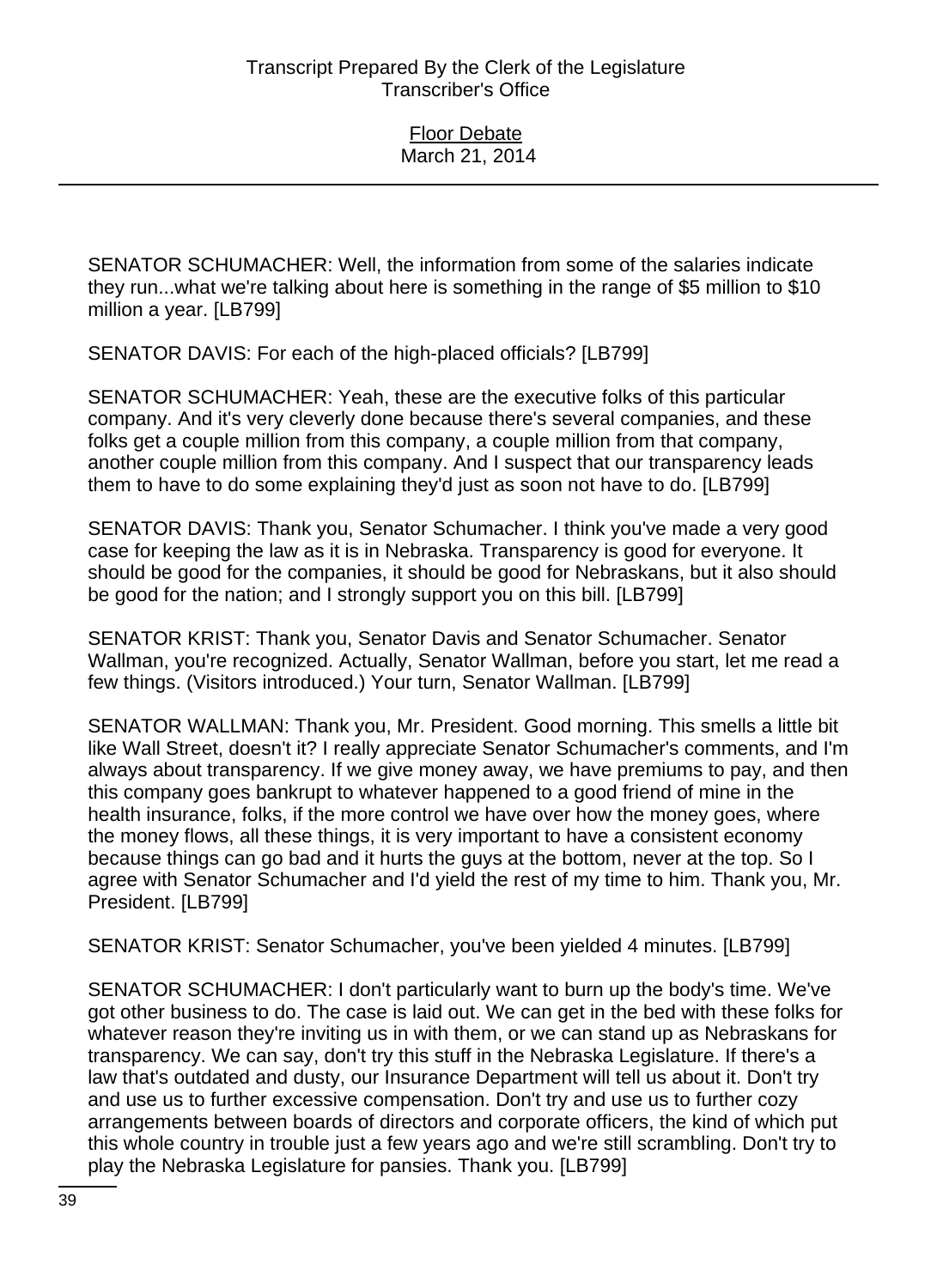SENATOR KRIST: Thank you, Senator Schumacher and Senator Davis. Senator Carlson, you're recognized. [LB799]

SENATOR CARLSON: Thank you, Mr. President and members of the Legislature. Interesting speeches being heard this morning and with some passion and almost with a tone of making me feel like I'm in church. I don't make any apologies for being someone that is pro business. And companies that come to Nebraska are here to make a profit and there is nothing wrong with making a profit. You either make a profit or you're not in business. And I think it's something to be said in fairness that if we're the only state that does this and we've done it for 100 years, does that make it right? Maybe it does and maybe it doesn't. But I got to thinking about the fact that I worked for a mutual insurance company for many years and then that company went...changed to a stock company. In the mutual company, I always told my clients that you in a sense own a portion of the company because when there are profits made, dividends are paid; dividends are paid out to you in your policies based on the profit that's made, and you get a share of that. When a company become a private company, the same procedure occurs but the profits go out in dividends to shareholders, stockholders, people who made an investment in the company. That's our system, and I don't see anything wrong with that system. And then I started to think about other things that I spend money on and I invest in, and I have no idea what the owner makes, what the executive makes. And when I was working for the mutual company for many years, I didn't have any idea what the executives of the company made. It really didn't matter to me. What mattered to me was what I made and what kind of a framework was there that I could do business in and do it in a profitable and good manner. When I go to buy a vehicle, I don't know what the owner of that agency makes. It's none of my business. I either have a choice to buy a vehicle from this business or not buy it, whether the owner makes a million dollars or makes \$100,000. If I go buy an appliance it's the same thing. I make a decision whether I want to buy the appliance or not; not how much the owner makes on that purchase. Furniture. Farm equipment. Farm equipment--that's big business, that's big value business. Expensive machinery. Nobody asks the owner, what do you make on this deal? It's really nobody's business. You have a choice, either buy it or don't buy it. We go and buy food at the grocery store. We don't ask the owner, what kind of money do you make; I think you ought to publish your salary. In business it's ridiculous. When I go to the doctor, I want to get fixed, I don't want to demand how much the doctor makes. If I go to the hospital, I want to get well. I don't want to demand how much the hospital makes to get me well. And I think that's the principle here, and obviously you have the power and you will vote. And I think that LB799 is a fair bill as is AM1730, and I ask for your support. Thank you, Mr. President. [LB799]

SENATOR KRIST: Thank you, Senator Carlson. Mr. Clerk, items. [LB799]

CLERK: I do, Mr. President. Thank you. Senator Wightman, an amendment to LB810;